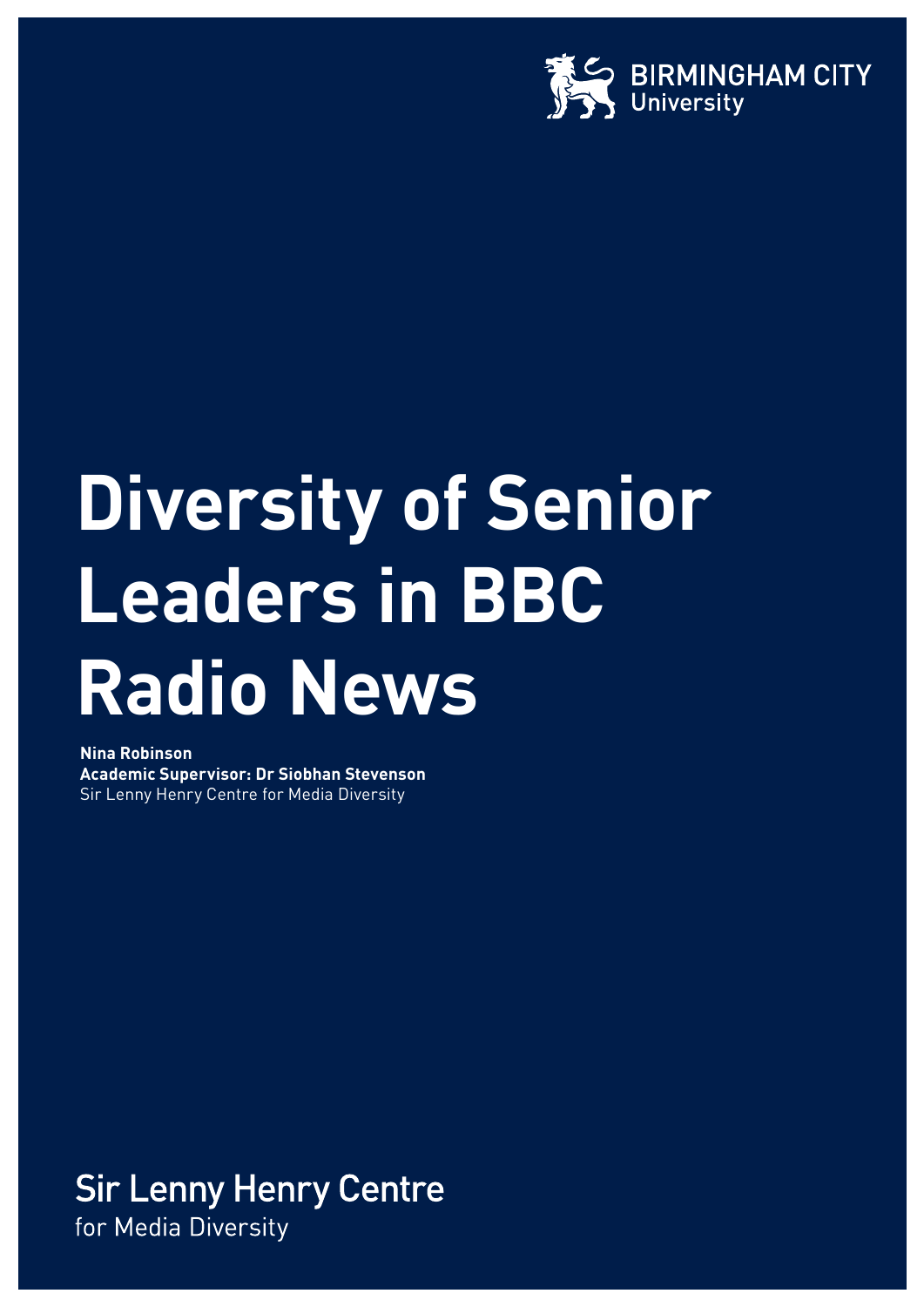# **Contents**

| Foreword                                      | 3  |
|-----------------------------------------------|----|
| <b>Executive summary</b>                      | 5  |
| Introduction                                  | 8  |
| <b>Background</b>                             |    |
| Literature review                             | 12 |
| Ofcom 2019/20                                 | 15 |
| BAME representation in the UK radio workforce | 18 |
| Gender diversity                              | 19 |
| Journalistic output                           | 19 |
| Methodology                                   |    |
| Desk research of published data               | 23 |
| FOI request                                   | 23 |
| Research sample                               | 24 |
| Interviews                                    | 25 |
| <b>Findings</b>                               | 29 |
| Intersectionality                             | 33 |
| <b>Interviews</b>                             |    |
| Recruitment of senior leaders                 | 37 |
| Phenomenal v mediocre                         | 38 |
| Hiring in your own image                      | 40 |
| The interview                                 | 42 |
| Journalistic output                           | 44 |
| The pipeline of future senior leaders         | 47 |
| <b>Analysis</b>                               |    |
| Meeting BBC diversity targets                 | 49 |
| The double-disadvantage                       | 52 |
| Diversity monitoring, targets and networks    | 52 |
| <b>Conclusions</b>                            | 56 |
| References                                    | 59 |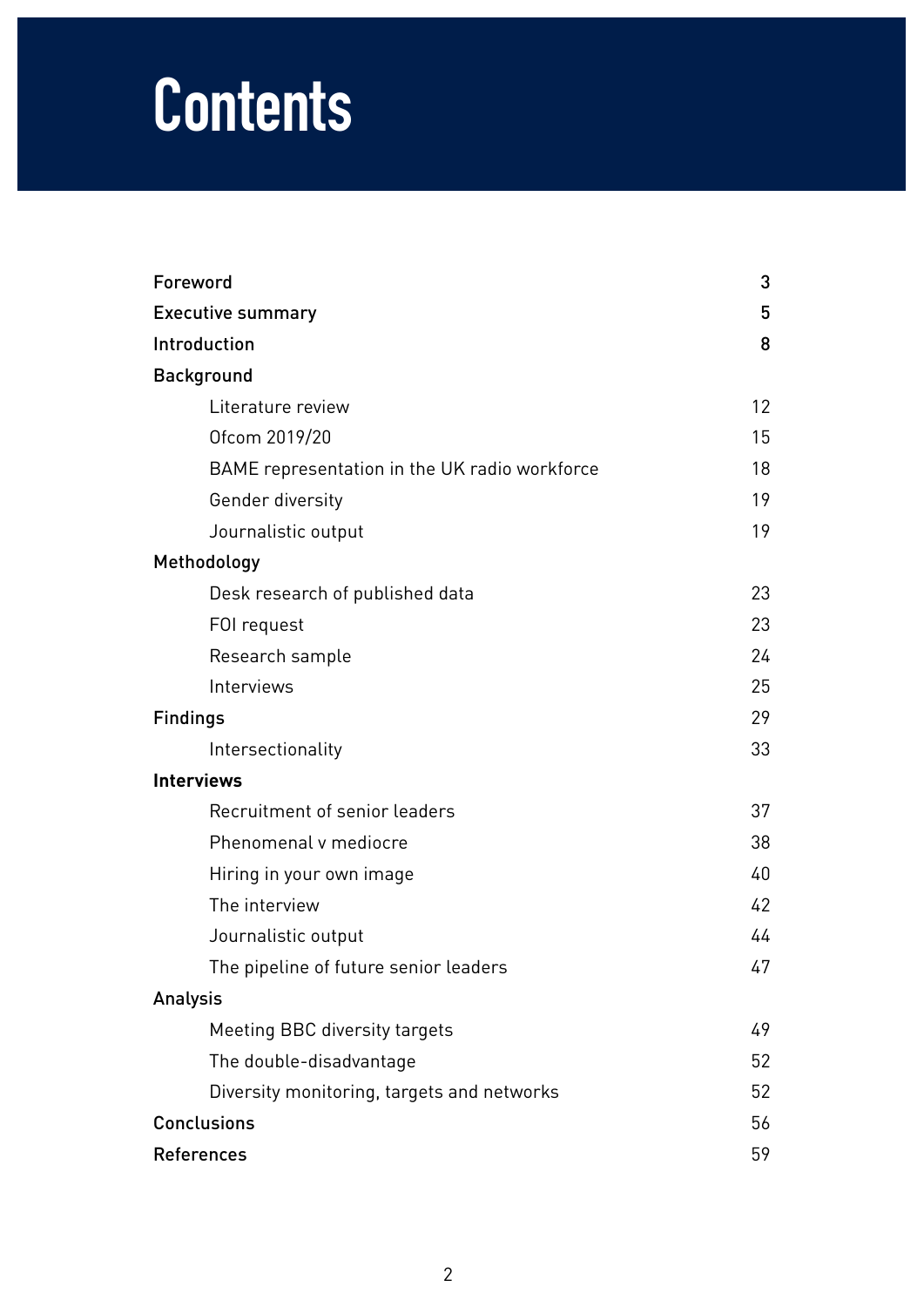# **Foreword**

This research, funded by the Practitioner Investigating Media Industry Diversity (PIMID) Grant from the Sir Lenny Henry Centre for Media Diversity at Birmingham City University, was conducted in May 2021 and examines the diversity of senior leaders in BBC Radio News. It is led by a Senior Radio News and Current Affairs professional of 17 years who has worked in BBC local, national and international radio and who now runs her own audio production company. This extensive experience across multiple BBC Radio divisions (as well in BBC TV and digital) has provided valuable insights which aid the accuracy and authenticity of accounts provided and sample data collected.

A note on terminology: Senior leaders refers to those job roles which are denoted by BBC pay level bands E and above in posts formerly and currently identified as Assistant Editor, Editor, News Editor, Head of News and Director of News or Head of the region where this oversees radio, Head of Audio, Head of Radio Current Affairs /Long Form Audio. Throughout this report, the abbreviated term for Black, Asian and Minority Ethnic (BAME) is used since this is the acronym used by the BBC in their diversity data. BAME is not a word that either this report's author or the Sir Lenny Henry Centre use as an umbrella term uncritically.

Evidence gathered for this research study, is drawn from a mixture of BBC HR data collated for inclusion in the 2021 BBC Annual Report, data gathered through an FOI request and research conducted into BBC staff profiles publically available online. To further support this, the research also involved extensive interviews with a diverse range of professionals currently or formerly working in BBC senior leadership roles and journalists who are or who have recently worked in Radio News teams, both in BBC local radio and national Radio News departments.

Findings show under representation of BAME professionals, in senior leader roles in Radio News which does not reflect the regional and national population data for the geographical areas they cover. Systemic and cultural barriers to career progression for BAME staff were identified as continuing to restrict the progression of diverse candidates into senior roles in Radio News. These include the existence of a 'BBC type' groomed for management, un-conscious bias in the selection of candidates and other recruitment practices causing structural issues with recruitment and career progression process'.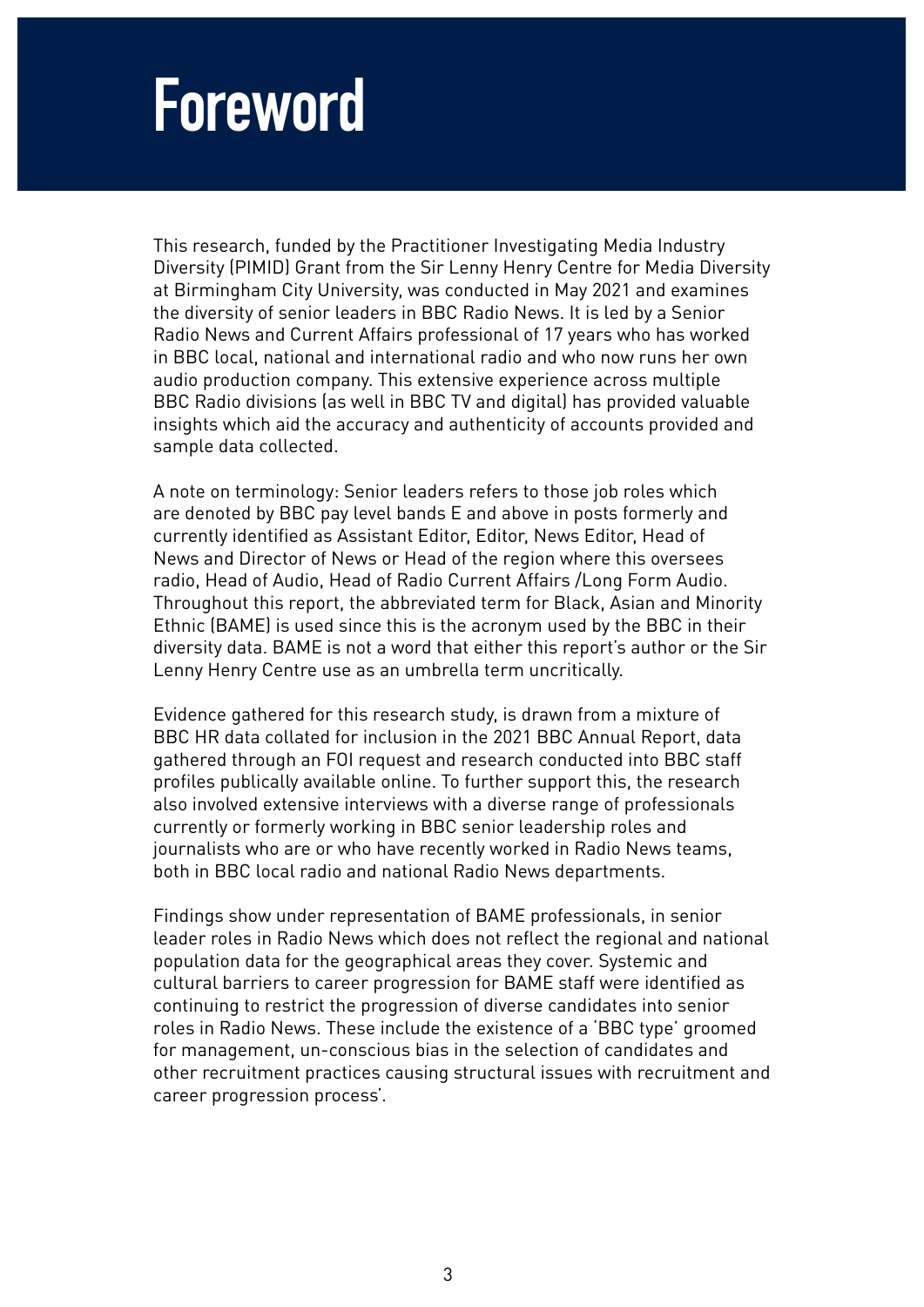BBC diversity targets set out by Director General Tim Davie, called for a "gold standard for inclusion at the BBC'" (BBC, 2021) to "create an organisation which reflects more accurately the society we serve" (BBC, Tim Davie's introductory speech as BBC Director-General, 2020). Staff targets denoted as '50/20/12' set out representation in terms of gender, ethnicity and disability.

This refers to a target to achieve a workforce both on and off air as well as in leadership ranks, of 50% women and 50% men, at least 20% BAME and at least 12% disability representation as outlined in the BBC Inclusion Plan 2021-2023 (BBC, Diversity & Inclusion Plan - BBC Workforce Diversity & Inclusion Strategy 2021-2023, 2021). Alongside this, there are plans to build on socioeconomic diversity. Findings from this study show that these targets are "unlikely to be met" for senior leaders in Radio News. The lack of BAME staff in senior leader roles has been found to have had an impact on the tone and coverage of journalistic output.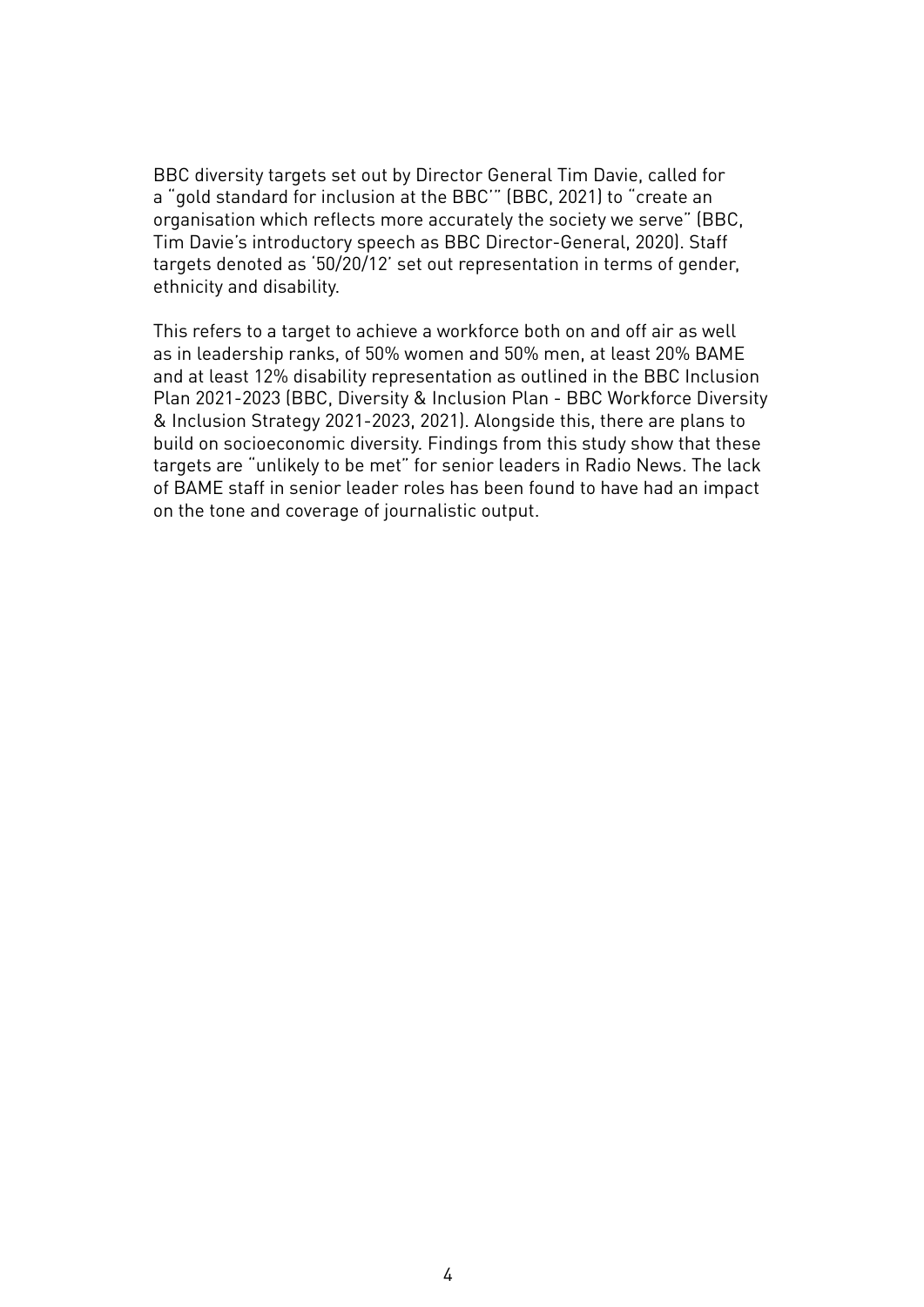# **Executive Summary**

There are no BAME senior leaders working in Radio News for **Scotland** 

There are no BAME senior leaders working in Radio News for Wales.

There are no BAME senior leaders working in Radio News for Northern Ireland.

There are no BAME journalists working in the Radio News teams in Scotland: an all-white radio newsroom covering Scotland.



There are no BAME journalists working in the Radio News teams in NI: an all-white radio newsroom covering NI.

Under representation of BAME journalists working in Radio News teams in Wales (2/41 employees = 4.9%)

There is another all-white radio newsroom in one of England's most diverse cities (exact location not being disclosed to protect the anonymity of research participants). In this English region which has a higher than average percentage of BAME groups and in a city of over 40% BAME population, there are no BAME senior leaders in Radio News, and all staff journalists working on the Radio News team are white.

From a sample of 118 senior leaders identified as working in Radio News across the UK at the BBC, there is a 6% BAME representation of senior leaders in BBC Radio News across the whole of UK, evidence gathered in this research indicates 7/118 BAME senior leaders.

Gender is much more evenly balanced in senior roles in BBC Radio News (48% female).

BBC FOI response shows 6% BAME representation of senior leaders in Radio News across UK Nations and 8% across their News and Current Affairs division.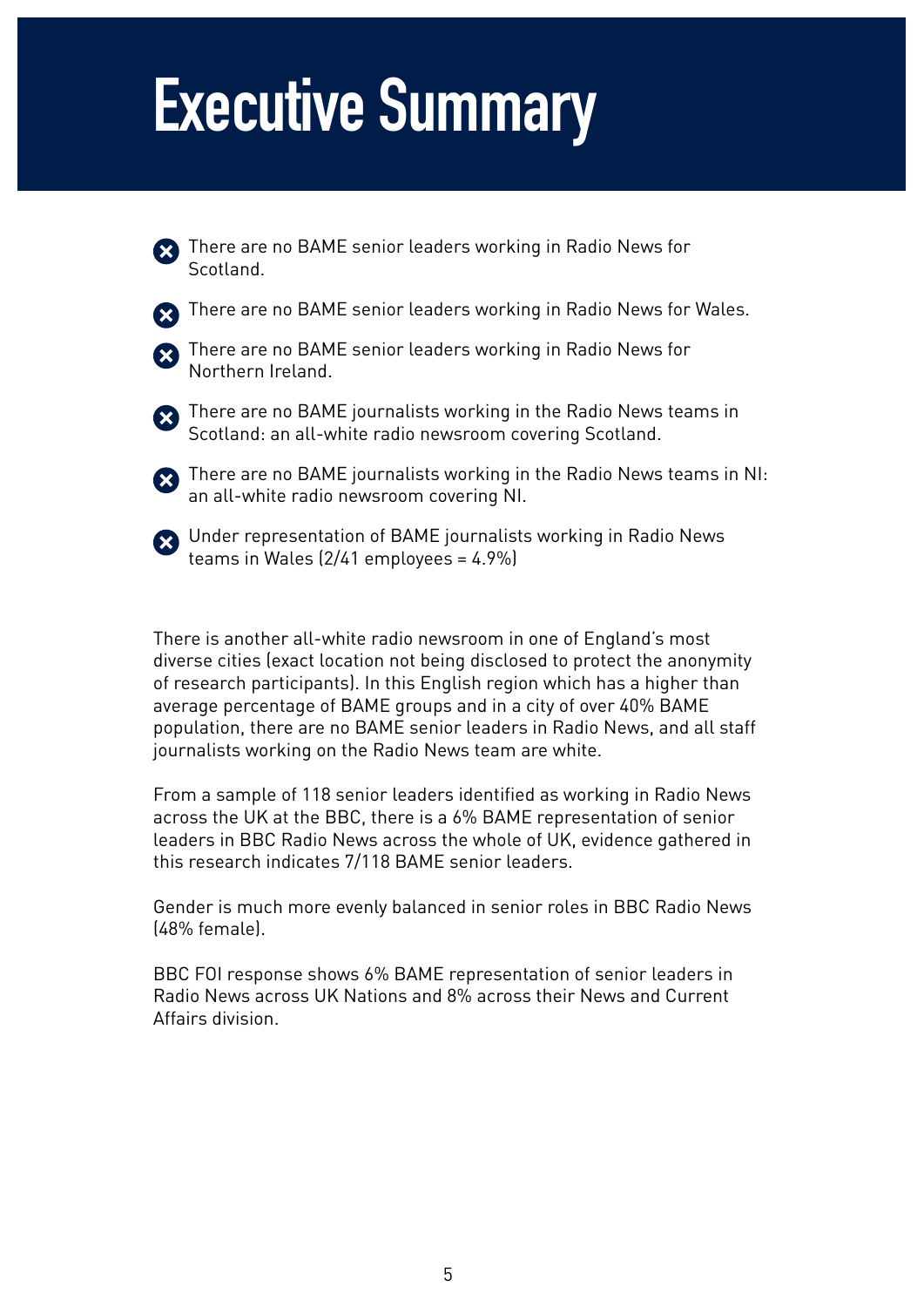Socioeconomic data and research interviews indicate there is a lack of representation of individuals from households where a parent is not in a managerial profession and who have not been to university.

Disability data shows there are no senior leaders who have self-declared a disability in Scotland, Wales or NI.

Intersectional diversity data shows that the majority of BAME senior leaders in Radio News are South Asian men (4/7). There are no black men. Mid-career BAME radio journalists are leaving the organisation indicating potential problems for the pipeline of future BAME senior leaders in Radio News.

There is a severe lack of trust in systems of recruitment and progression for BAME journalists with examples of abuse.

Journalistic output has been impacted by non-representative newsrooms, examples of coverage lacking cultural sensitivity and nuance detailed.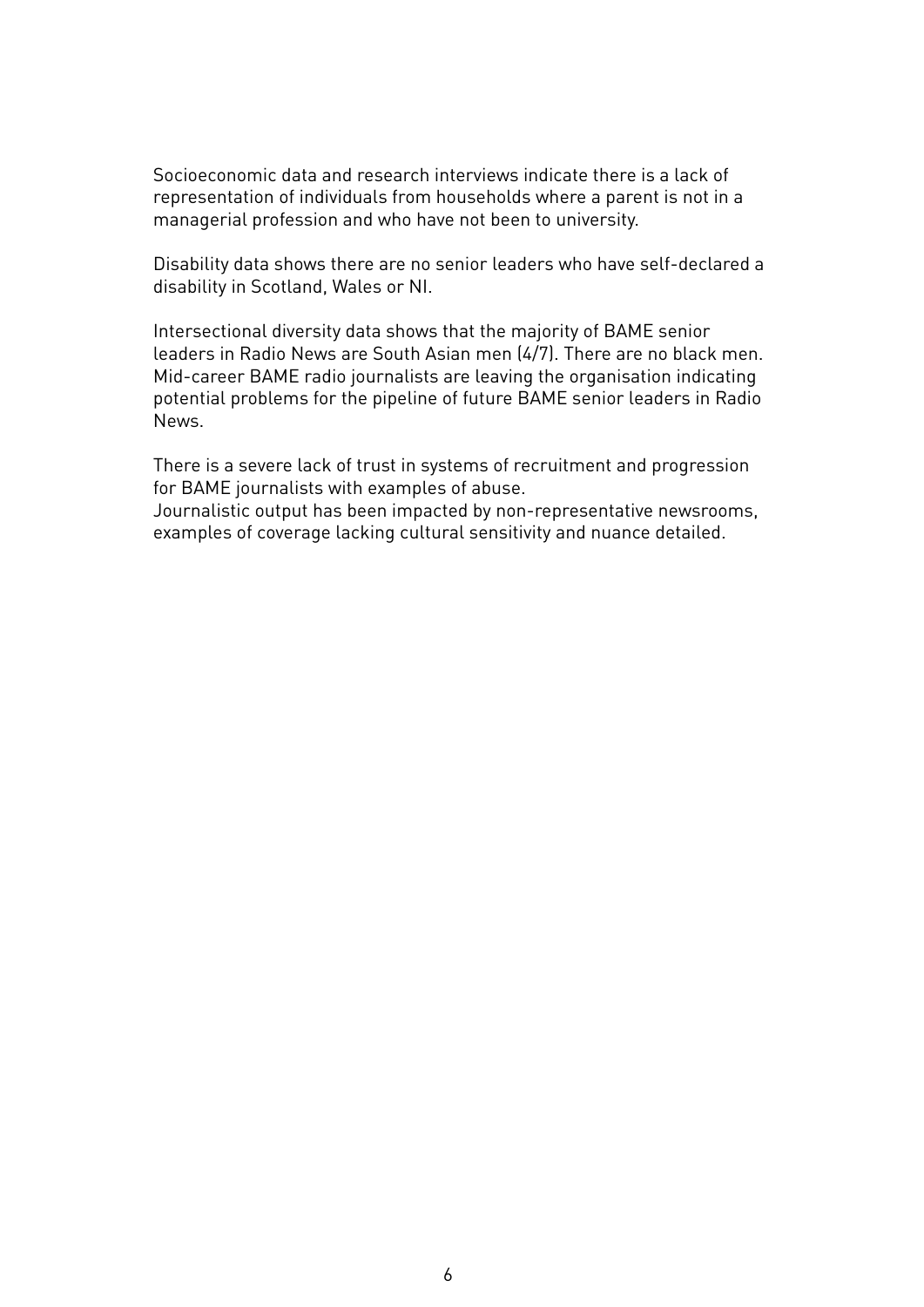# **Introduction**

The first anniversary of the death of George Floyd, is a significant moment to assess the existence of racism in BBC Radio News journalism. This is due to a recognition that journalists of colour have been experiencing racism within the field; more than 100 British journalists signed an open letter to stand in solidarity with Omar Jimenez (the CNN reporter detained by police while reporting on Black Lives Matter protests) more than 100 British journalists signed an open letter to stand in solidarity with Omar Jimenez - the CNN reporter detained by police while reporting on Black Lives Matter protests - some of whom were BBC Radio journalists (Ryder, 2020).

## **The purpose of this report**

This research examines a lack of BAME representation at senior levels in BBC Radio News and provides contextual analysis using 2011 census data (ONS, 2011), Ofcom data of the radio broadcasting industry in the UK (Ofcom, 2020) and in-depth interviews with Radio News journalists and leaders. It is crucial to rectify a lack of representation in Radio News journalism teams at leadership level since it is of both practical and symbolic importance in the reflection of news coverage and in the hiring decisions made by those leaders. (Nielsen, 2021). British public service broadcasting has special responsibilities when it comes to representation, as it not only amplifies and reflects society's thoughts, attitudes and actions back upon us, but also has an added responsibility to be representative and serve all of the UK population. This is set out in the BBC's Charter which lists priorities for the corporation's missions and values. Among them is the need to: "reflect, represent and serve the diverse communities of all the United Kingdom's nations and regions" (BBC, BBC Charter , 2017 ). We all also of course, pay our license fee and therefore there is a minimum expectation that we should feel our opinions are heard, respected and valued across a wide range of issues. Journalistic output should reflect the hopes and concerns of diverse communities with nuance, authenticity and vibrancy.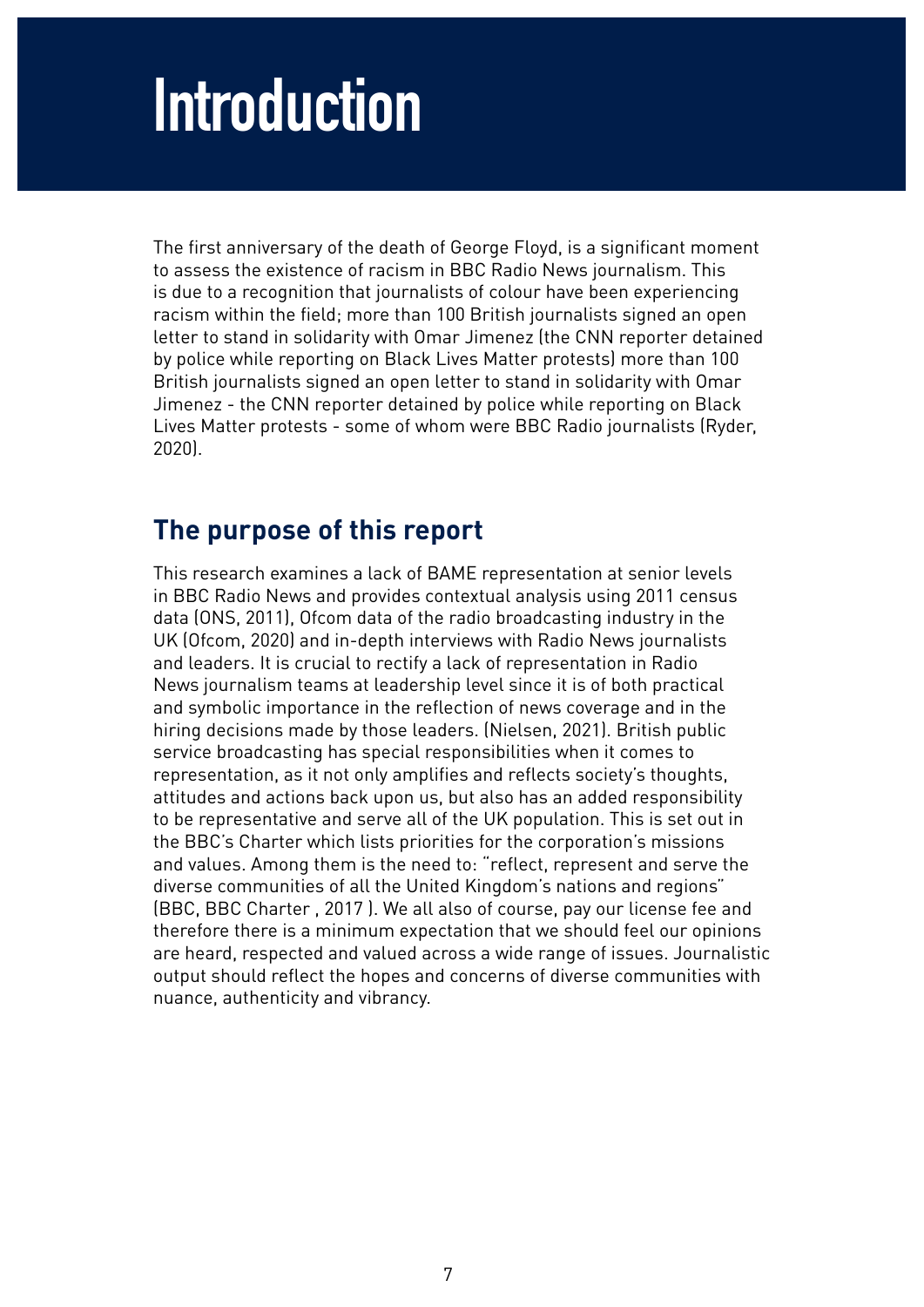Data and interview testimony gathered in this study, show a lack of BAME representation at senior levels in Radio News at the BBC which has had serious repercussions for journalists of colour working in non-inclusive newsrooms. The culture has been described as "hostile" and "toxic" to people of colour, who are made to feel like "outsiders". Career progression is felt to be closed off, with a perception that journalists earmarked for leadership continue to be a 'BBC type' - a term referenced by Tim Davie in his introductory speech. Interviewees in this study define this type as "polished", "well spoken", with "received pronunciation", "an air of selfconfidence" and of the correct "cultural fit", most commonly associated with being white, male, from London/South East and privately educated.

This is partly confirmed by the data gathered in this research which shows that senior leaders in Radio News fall well short of the BBC's own diversity target for BAME representation (their official target as stated earlier, is at least 20%). There are no BAME senior leaders in Radio News in Wales, Scotland or Northern Ireland according to official BBC figures obtained for March 2021. These figures also show there are no senior leaders of Radio News in Wales, Scotland or Northern Ireland who have declared a disability. Gender diversity is more evenly balanced, showing a 50% female/male split of senior leadership in Wales, 80% female in Radio News Scotland and 33.3% female in Northern Ireland which has a multiplatform team working on output which includes radio.

The data for England has been requested through a Freedom of Information (FOI) request and would cover 40 local radio stations and national radio including programmes such as Today, PM, The World Tonight and Newsbeat as well as World Service English news teams. This was requested on May 20 and a response was received on 21st June 2021. Data is given in two sections, one covering Nations and another for News and Current Affairs divisions which gives BAME representation of senior leaders in Radio News as 6% and 8% respectively.

In a sample size of 118 senior leaders in BBC Radio in the UK, evidence gathered in research for this study, indicates that there are 7 people who fall into a BAME category (6%). From these 7 individuals identified, two are under threat of losing their current job, due to the merger and relocation of their jobs from London to Birmingham. Out of these 7 there is very little intersectionality, the vast majority are South Asian men (4/7), no black men were identified at all and some of our interviewees confirmed that currently, there are no black male senior leaders in Radio News in the whole of the UK.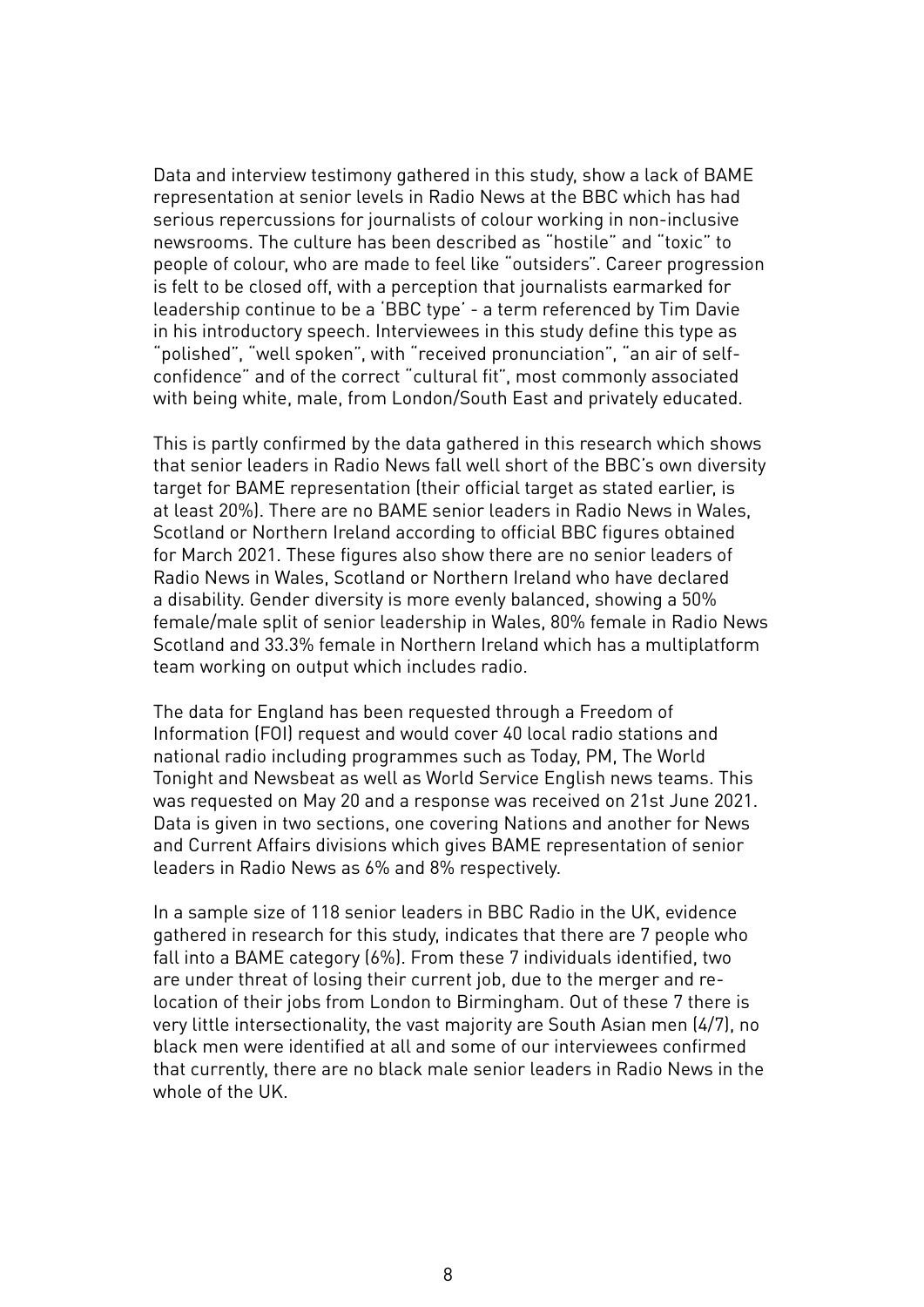Some journalists of colour interviewed for this study, have described their working environments as non-inclusive, causing them mental health issues and a desire to leave their jobs, either to seek work elsewhere or to leave journalism altogether. Senior leaders interviewed for this study explain the existence of a lack of BAME representation as partly due to the lack of suitable candidates applying for those jobs.

Radio has often been regarded as the "poor cousin to TV" (Crisell, 2002) and in many ways, effort and progress towards diversity has focused on the visual medium. This report hopes to make clear some of the cultural and structural barriers faced by journalists of colour working in Radio News at the BBC by providing detailed data, analysis and an assessment of some of the efforts being made to rectify these issues with concluding recommendations on how to build on current and previous initiatives.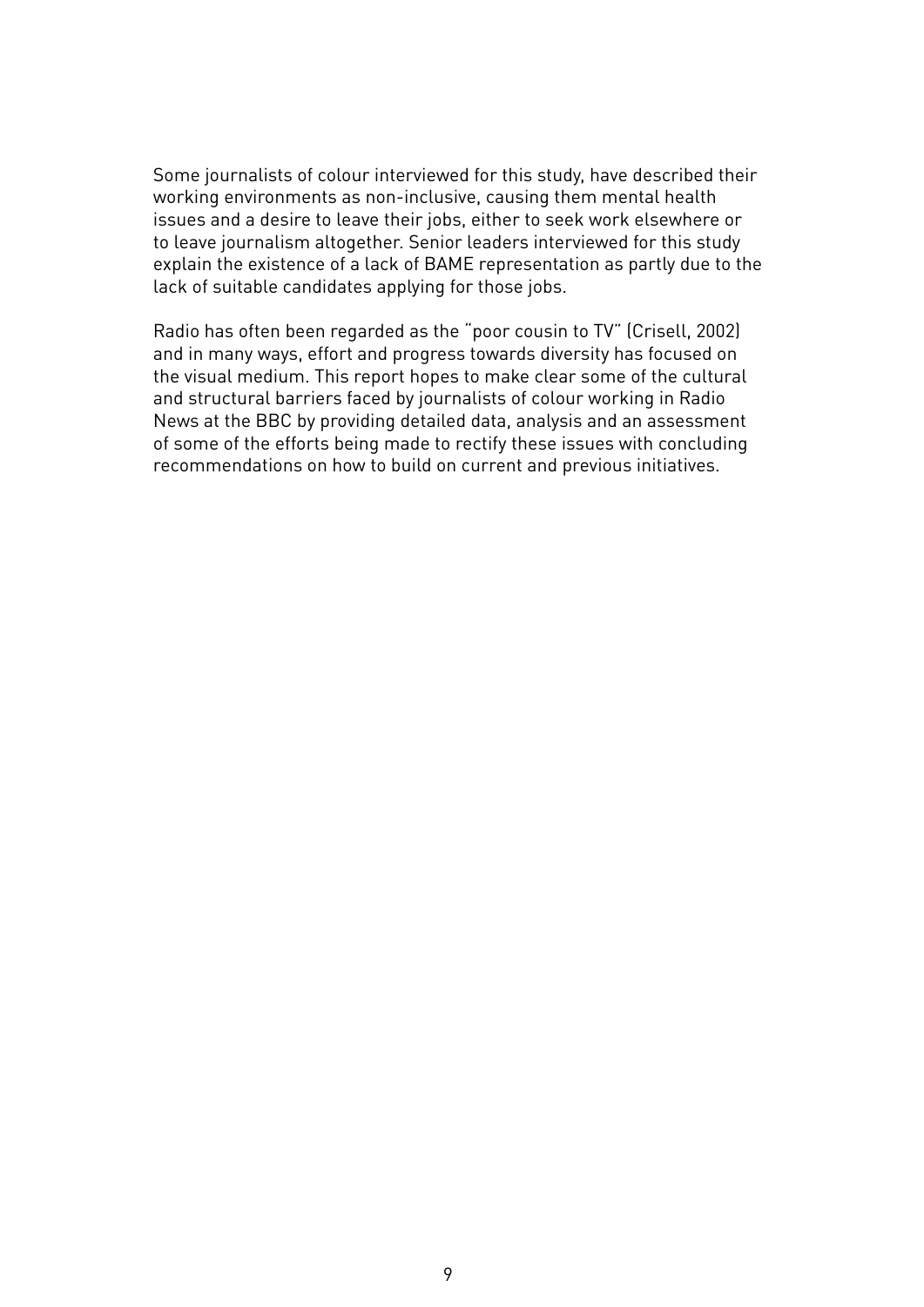# **Background**

# **Literature review**

Diversity of senior leaders at the BBC is detailed in their Annual Report (BBC, BBC Group Annual Report and Accounts, 2020) which categorises gender, BAME, disability breakdown at leadership level into divisions of the organisation. Finding the diversity data for Radio News requires separating out merged datasets. Radio News is split between Nations and Regions and News and Current Affairs divisions. Nations and Regions division contains all staff working both in Radio News, TV and general programming across 40 local stations as listed on the BBC Sounds list of stations (BBC, Local Stations , 2021); please note that this number does not include the temporary stations set up in Wolverhampton, Sunderland and Bradford. Nations and Regions also includes Radio News staff in Scotland, Wales, Northern Ireland and the Channel Islands. The News and Current Affairs dataset includes Radio News with TV and online News staff and controversially, World Service News language teams. The inclusion of World Service News radio languages staff has been criticised for masking the true state of representation of BAME journalists in BBC News since the diversity figures are being "vastly inflated …by people working on programmes broadcast outside the UK" (Albury, 2016). It is acknowledged that the "highest proportion of BAME employees are currently found in the World Service group" (BBC, Reflecting the Ethnic Diversity of the UK within the BBC Workforce, 2018). The inclusion of languages staff was defended by former Head of Diversity Tunde Ogungbesan in 2016 who stated:

*"There is a UK weekly audience of 2.2 million people for World Service English and 700,000 for our other World Service languages. World Service journalists now regularly report for the BBC's domestic news programmes too".* - Ogungbesan, 2016

A sensible solution would be to allow separation of data to allow for World Service languages staff be taken out of diversity statistics for the News and Current Affairs division. Another option, which is the one taken by this study, is to include World Service English Radio News only, which also serves a UK audience and where there is the most crossover of staff to domestic news outlets.

As indicated in Table 1 below, the BBC's latest official data release shows senior leader diversity; 4% of senior leaders in the Nations and Regions are BAME and 11.8% in the News and Current Affairs division are. There is a 39/61 gender imbalance (F/M) among senior leaders in Nations and Regions. The gender split for News and Current Affairs is 46/54 (F/M).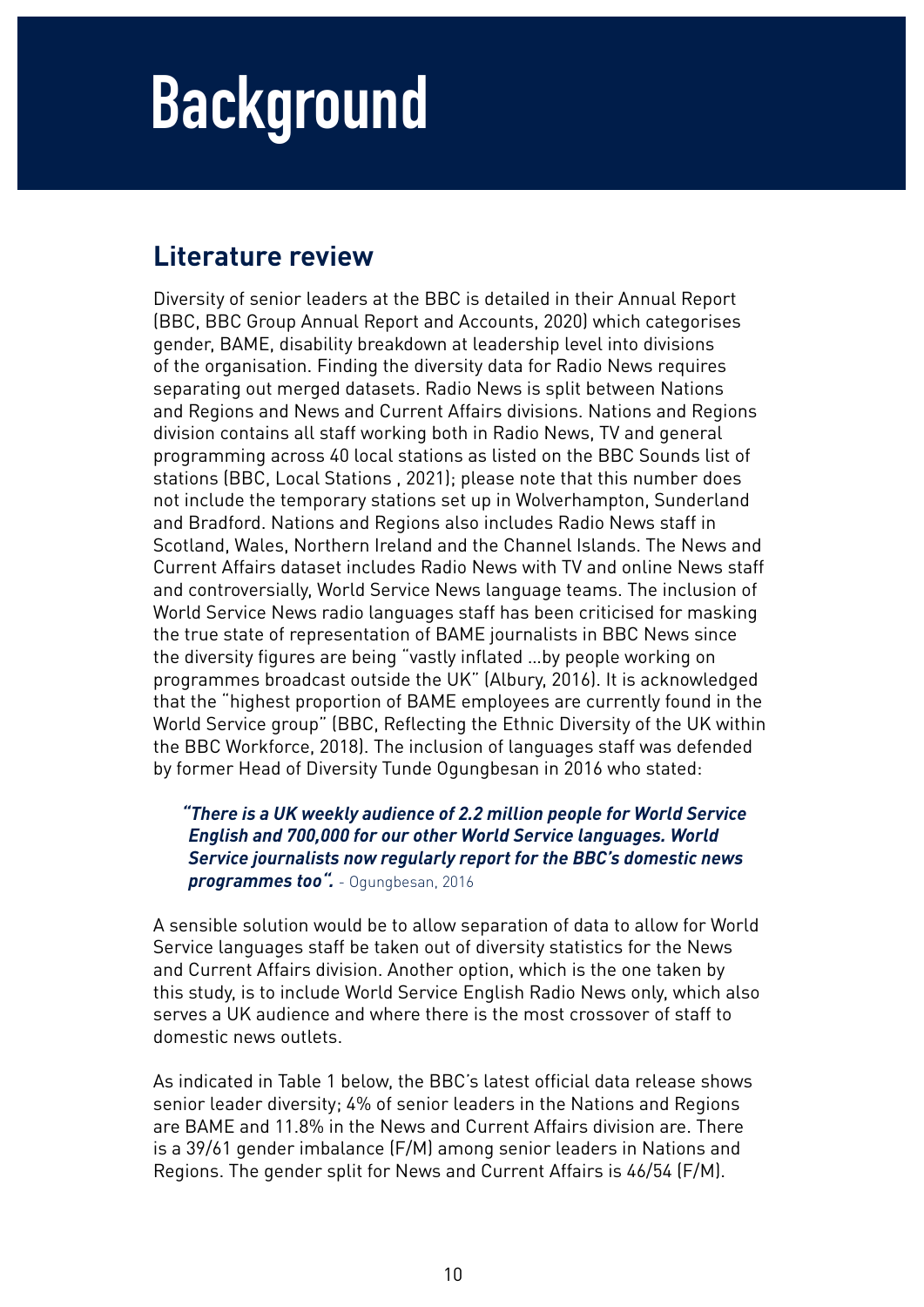### **Table 1 - Senior Leaders in Nations & Regions v News and Current Affairs Percentage female and BAME representation**

| <b>Senior Leaders</b>           | Gender<br>% F | <b>BAME</b> |
|---------------------------------|---------------|-------------|
| <b>Nations and Regions</b>      | 39%           | 4%          |
| <b>News and Current Affairs</b> | 46%           | 11.8%       |

*Data collated from (BBC, BBC Group Annual Report and Accounts, 2020)*

### **Table 2: Senior Leaders in Nations & Regions v News and Current Affairs Religion – actual numbers of individuals**

| <b>Senior Leaders Atheist Christian</b>                 |    |     | <b>Hindu</b> | <b>Sikh</b> | Muslim Jewish |    | <b>Religion not</b><br>specified |
|---------------------------------------------------------|----|-----|--------------|-------------|---------------|----|----------------------------------|
| <b>Nations</b><br>and Regions<br>(682 individuals)      | 79 | 255 | 0            | 0           | 0             | 0  | 348                              |
| News and<br><b>Current Affairs</b><br>(594 individuals) | 94 | 152 | 0            | 0           | 0             | 11 | 337                              |

*Data collated from (BBC, BBC Group Annual Report and Accounts, 2020)*

Table 2 shows the actual numbers of people counted in each division as 682 senior leaders working in Nations and Regions and 594 individuals in News and Current Affairs. Out of those 682 senior leaders in Nations and Regions, 79 are Atheist, 255 are Christian and 0 self-identify as Hindu, Jewish, Muslim or Sikh. In News and Current Affairs, out of 594 senior leaders, 94 are Atheist, 152 are Christian, 11 Jewish and once again, 0 selfidentify as Hindu, Muslim or Sikh.

For the first time the BBC have released socioeconomic data, which 58% of staff have declared. This shows that over a third (34.7%) of senior leaders in BBC News (both TV and Radio) went to an independent/ private fee paying school. Just 7% of people in the UK as a whole are privately educated (gov.uk, 2019). 61% of BBC News senior leaders also had a parent with a university degree. 21% of BBC News senior leaders had parents who did routine manual jobs. 68% had parents who were managers/professionals.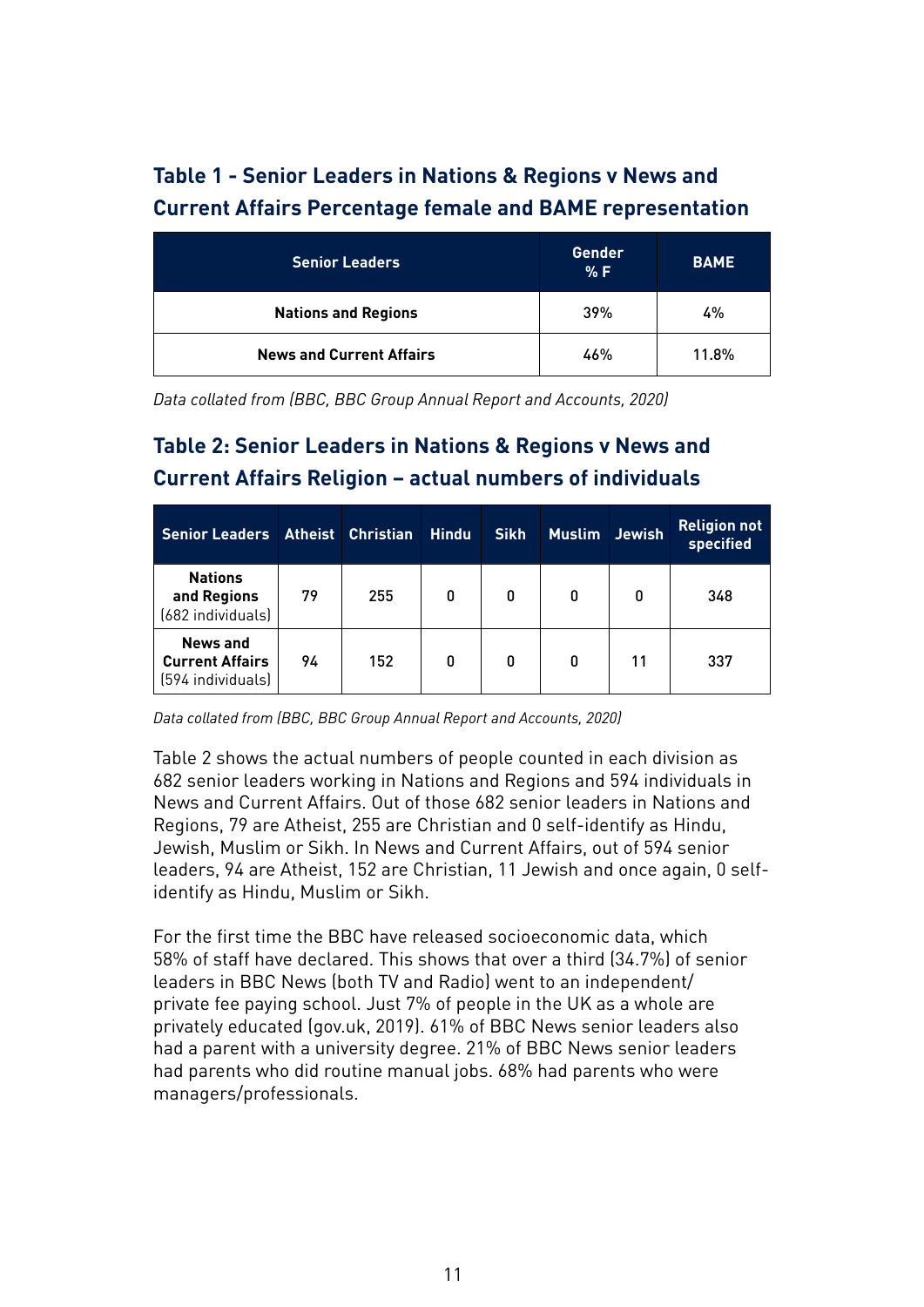This compares with national benchmarks which show that in the UK, according to the Social Mobility Commission, 39% of children have parents who are working class and 37% who are managers/professionals (Commission, 2019) but in another report of British social attitudes, 60% of the UK population considered themselves working class (Evans, 2016).

| <b>Measure</b>    | <b>Unit</b>           | 2015         | 2020  |
|-------------------|-----------------------|--------------|-------|
|                   | <b>All BBC Staff</b>  | 13.4%        | 15.1% |
| <b>BAME</b>       | <b>Senior Leaders</b> | 9.2%         | 11.9% |
|                   | <b>All BBC Staff</b>  | 3.6%         | 9.4%  |
| <b>Disability</b> | <b>Senior Leaders</b> | 2.8%         | 8%    |
|                   | <b>All BBC Staff</b>  | Not recorded | 8.8%  |
| LGBTQ+            | <b>Senior Leaders</b> | Not recorded | 8.9%  |
|                   | <b>All BBC Staff</b>  | 48.7%        | 48.3% |
| Gender (% female) | <b>Senior Leaders</b> | 41.4%        | 45%   |

### **Table 3 – Five Year comparison of all BBC staff and all BBC senior leaders.**

*Data from pg 16 (BBC, Diversity & Inclusion Plan - BBC Workforce Diversity & Inclusion Strategy 2021-2023, 2021)*

Table 3 shows diversity data from the BBC over a five year period from 2015 – 2020 for all BBC staff and all BBC senior leaders (not just in BBC News but for the BBC as a whole organisation). The 2015 figure seems to be taken from a BBC Trust observations document, which states that 8.5% of senior leaders at the BBC were classified as BME (2014) and this figure rose to 9.2% the following year (BBC, The Trust's observations on the current operation and effectiveness of the BBC Executive arrangements for promoting equal opportunites in employment., 2015).

The 2020 BAME figures for senior leaders differs from Pg 229 of the BBC Annual Report which shows Leadership Staff Ethnicity distribution by Division for 31 Mar 2020: (BBC, BBC Group Annual Report and Accounts, 2020). It shows a BAME total percentage for all leadership staff in UK Public Service at 9.9% and BAME Grand Total for all leadership staff including World Service Group to be 12.3%.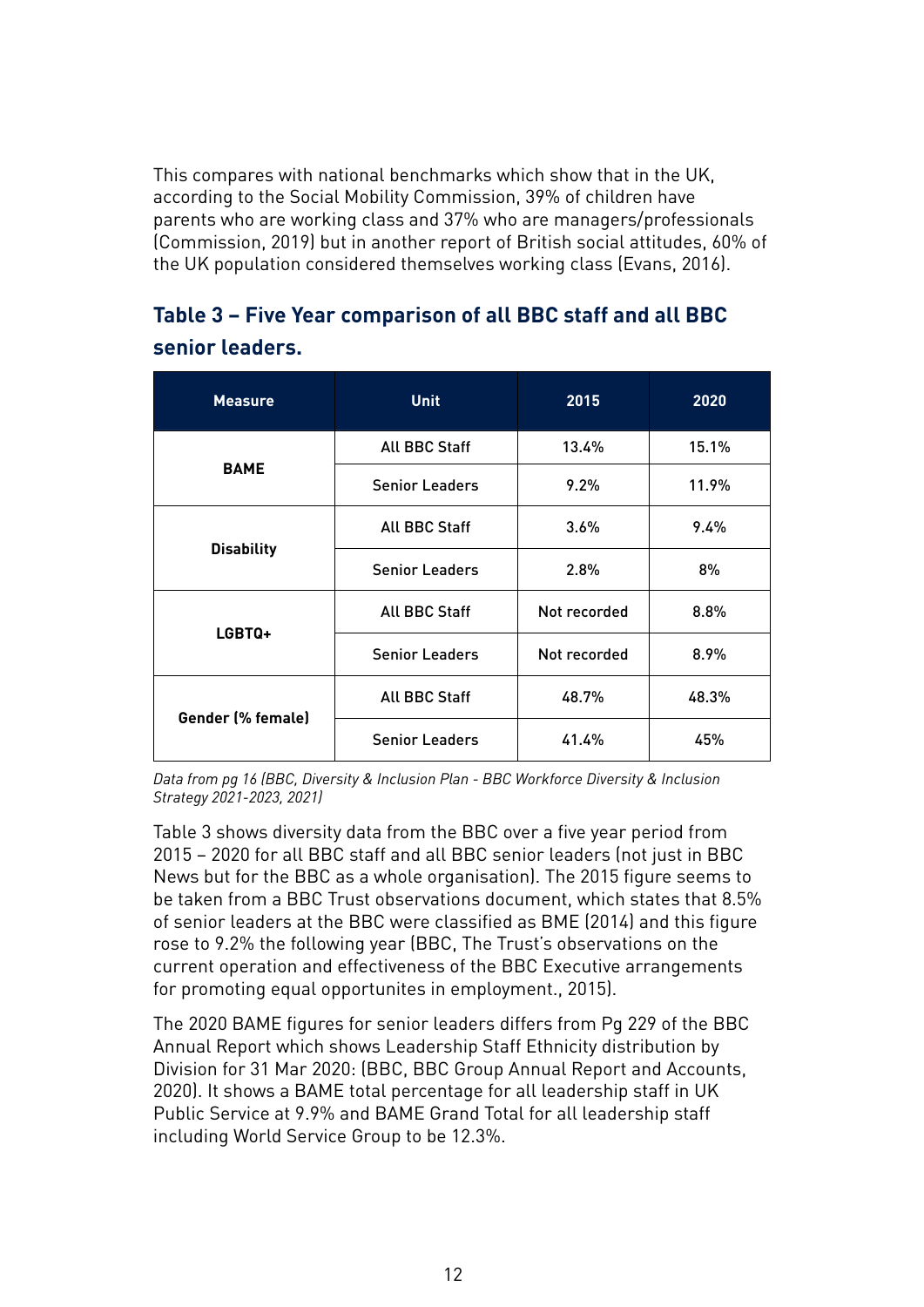Both these percentages differ from the 11.9% detailed in the BBC Inclusion Plan as shown in Table 2. This could be that different leaders from the organisation are included in each of the datasets or slightly different dates. The discrepancy has not been clarified.

What also is not clarified are the number of senior leader roles in 2015 compared to 2020.

Taking the 2015 figure of 9.2% and comparing to 9.9% in 2020 (for senior leaders in UK) there has been an increase of 0.7% BAME senior leaders at the BBC over a five year period.

# **Ofcom 2019/20**

Diversity data for the radio broadcasting industry as a whole is published by Ofcom in their Annual Report, which for the first time in 2019/20 combined both radio and TV together into one published report but unlike BBC data, the Ofcom report data can be broken down and viewed separately for BBC Radio and figures exclude the World Service.

### **For BBC Radio as whole in the period 2019-20 the Ofcom report and as shown in Table 3 below:**



Compared to 2011 census data on the UK population aged 16-64, gender and BAME figures are not reflective of the UK population and are also below the BBC's own benchmarks (laid out earlier in this report) across all categories except disability (ONS, 2011). The diversity characteristic which is most under represented is ethnic diversity. The percentage of working age adults (16-64) who self-identify as Asian (8.1%), Black (3.4%) and Mixed Ethnicities/heritage (1.8%) total 13.3%, a further 1.1% were from 'other ethnic groups such as Arab 0.4% and any other 0.7%'. This totals BAME UK population at 14.4%. Therefore, under-representation of BAME senior leaders in BBC Radio shows a gap of 8.4% when compared to 2011 UK population data. Given that the BBC's target for BAME representation of their workforce is 20%, BBC Radio's senior leadership has a shortfall measuring 14%.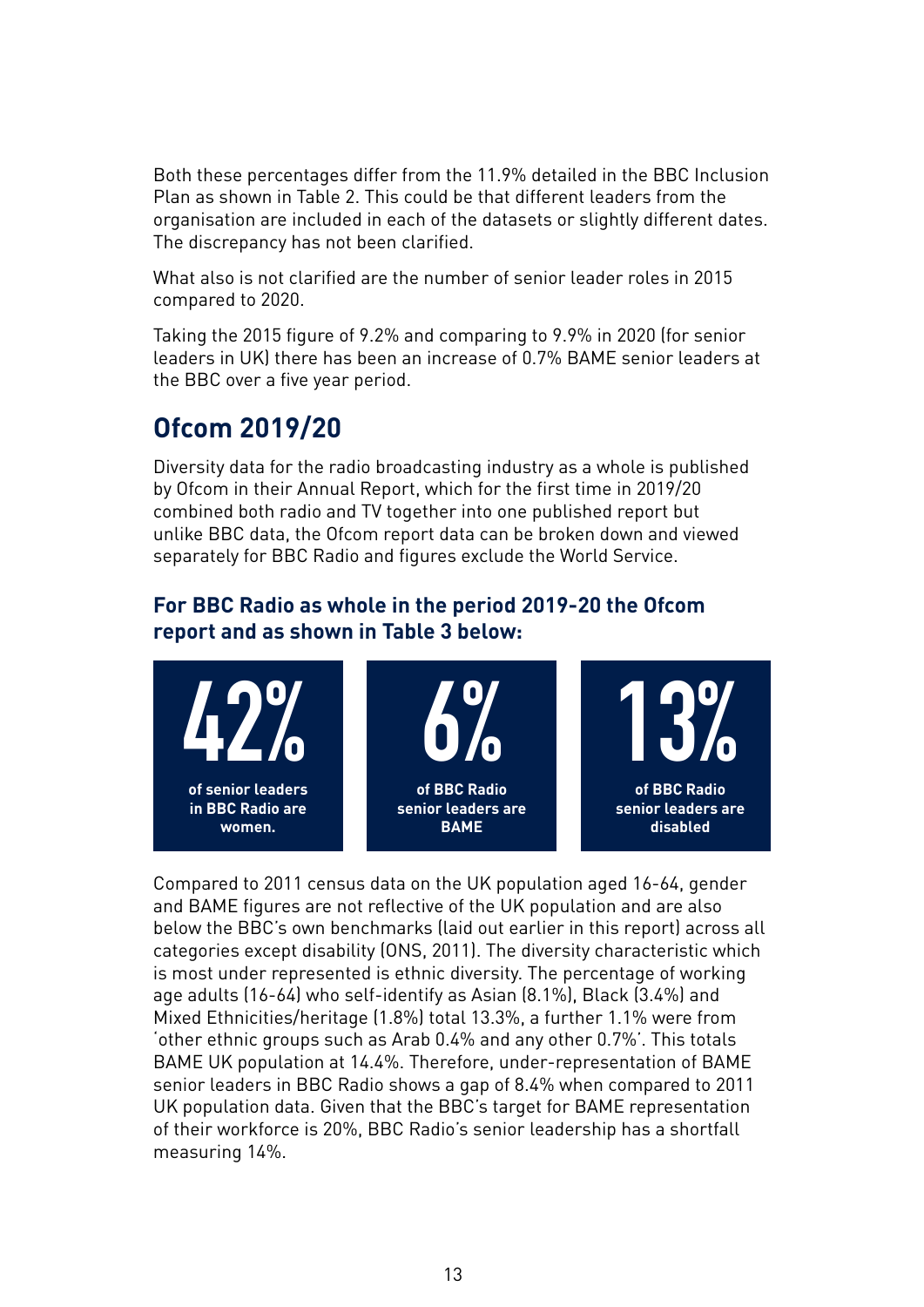The difference between percentages of female senior leaders in BBC Radio in 2020, compared to the UK population as a whole, is 5%.

8.4 million working-age adults are reported to be living with a disability, of which 4.4 million are working (Powell, 2021). Disability charity, Scope report that 19% of working age adults are disabled (scope.org, 2020). Compared to this figure, there is a 6% shortfall between BBC Radio senior leaders with disabilities in 2020. The BBC's own target on disability is to reach 12%. On this measure, BBC Radio senior leaders are meeting their diversity target for disability in 2020.

Table 3 below compares Ofcom diversity data for the UK's biggest radio broadcasters – BBC Radio is compared to Bauer and Global – these are the radio broadcasters with the largest share of the UK audience - for both their workforce as a whole and their senior management. (Ofcom, 2020)

| <b>RADIO BROADCASTER</b> | <b>CHARACTERISTIC</b>       | <b>ALL LEVELS</b><br><b>OF STAFF</b> | <b>SENIOR</b><br><b>MANAGEMENT</b> |
|--------------------------|-----------------------------|--------------------------------------|------------------------------------|
|                          | <b>WOMEN</b>                | 51%                                  | 42%                                |
| <b>BBC RADIO</b>         | MULTI-ETHNIC<br>GROUP (MEG) | 9%                                   | 6%                                 |
|                          | <b>DISABLED</b>             | 9%                                   | 13%                                |
|                          | <b>WOMEN</b>                | 58%                                  | 48%                                |
| <b>BAUER MEDIA GROUP</b> | MEG                         | 6%                                   | ***                                |
|                          | <b>DISABLED</b>             | 7%                                   | ***                                |
|                          | <b>WOMEN</b>                | 53%                                  | 45%                                |
| <b>GLOBAL</b>            | MEG                         | 12%                                  | 8%                                 |
|                          | <b>DISABLED</b>             | 3%                                   | ***                                |

#### **Table 4 – Diversity data comparison between UK's major radio broadcasters.**

*Source: (Ofcom, 2020) Pg 12* 

*\*\*\* indicates that the numbers are too small to report. Figures underlined show that they fall below levels representing working age adults in the UK.*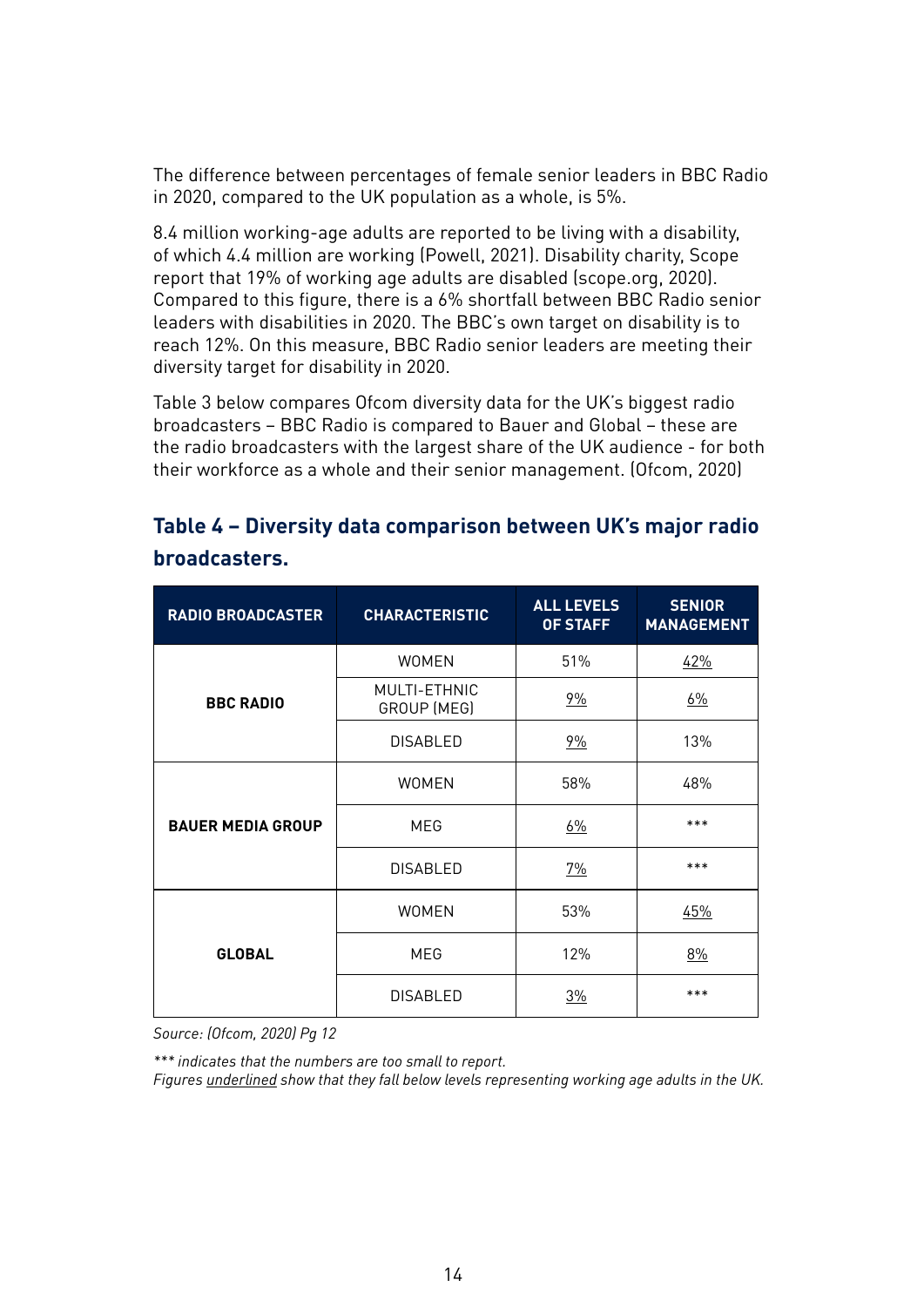This Ofcom data shows that BBC Radio senior management layers are indicative of a wider problem across the radio industry. It is only on gender diversity that Bauer Media senior managers are representative of the UK population. However, both BBC Radio and Global fall short on gender diversity of their senior managers. But it is on BAME and disability representation that the figures are particularly low for senior management. Although Global perform better on BAME representation than both BBC Radio and Bauer Media, it is still only at 8% which still falls short of representing UK working adults. In fact, the figures for BAME and disability representation do not even measure for Bauer Media – indicating there are one or two (if any) senior leaders of colour or with declared disabilities, working there.

Ofcom's 2018 report into radio broadcasting criticised the industry for poor collection of diversity data and noted that;

#### *"Too many broadcasters do not sufficiently understand the make-up of their employees and collect too little or no diversity data."*  - Ofcom, Diversity and Equal Opportunities in Radio, 2018.

This has improved and the BBC is now collecting socioeconomic data, but there has been criticism that BBC has redefined terms such as leadership and separated data for radio over different divisions which makes comparison over the years difficult and also that the BBC refuses to publish programme level diversity data (Albury S. , 2018).

As part of this research, an FOI request was lodged to access a collated list of Radio News programmes and stations to identify senior leaders in the BBC Radio News category. Previously, FOI requests of this nature have been refused on the grounds that it would take too much time to separate out the collated datasets pulled together for the BBC Annual Report. The FOI submitted for this research was requested when the separated datasets were being merged for the 2021 Annual Report and it was indicated that the data would be available for June 2nd 2021. It was received on 21st June 2021.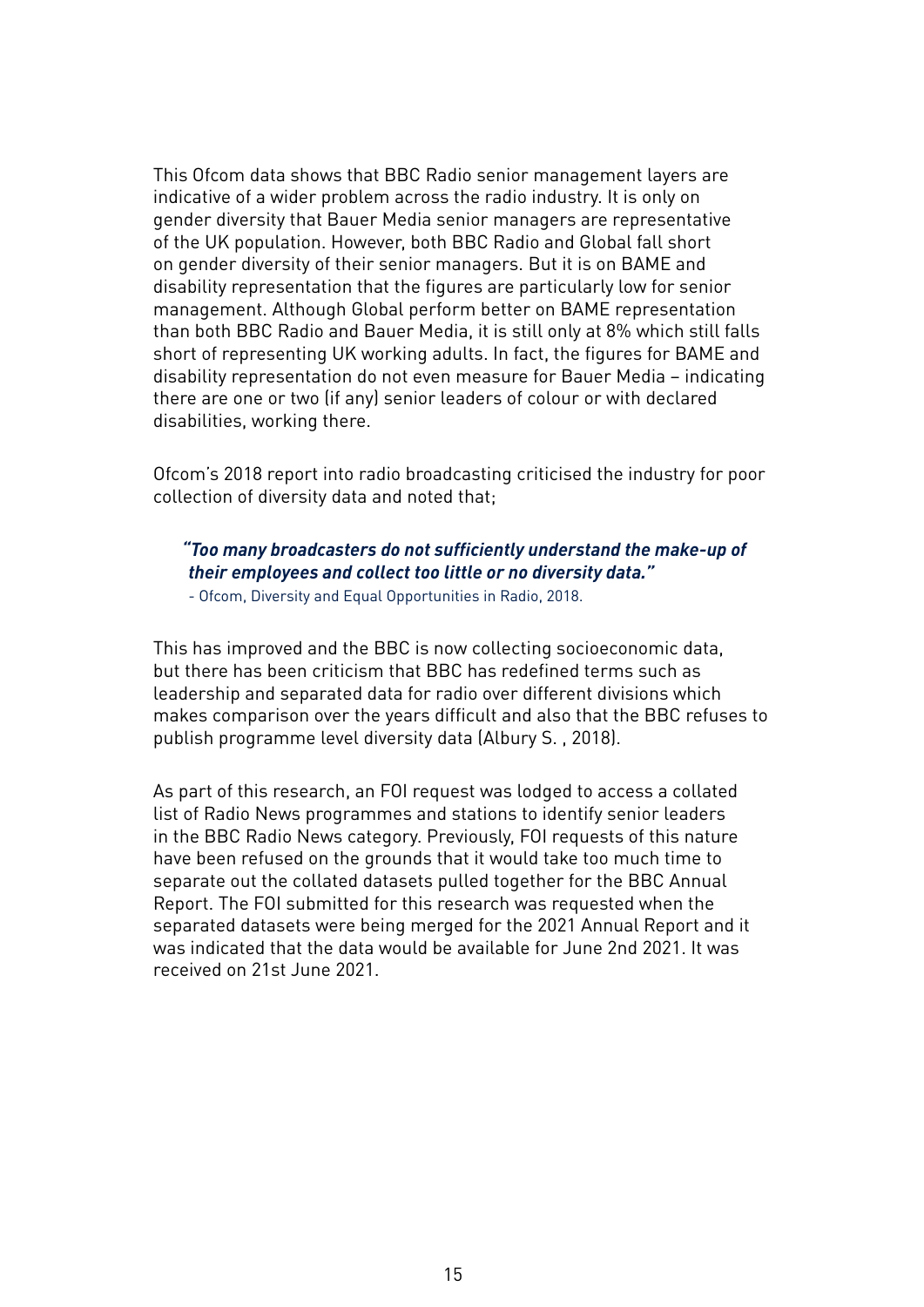#### **Slow Progress on BAME representation in the UK radio workforce**

Since 2016, there has been little movement on reflecting the population through the BBC Radio News workforce. A BBC diversity plan identified specific problems in these divisions and stated that targeted action plans were required for among other named areas of the BBC, for Radio and newsrooms, to allow for:

*"further analysis of divisions with less than 10% BAME representation or poor employee survey results to ensure issues are identified and action plans are put in place including, Radio, Newsrooms, Newsgathering, English Regions and the World Service."* - BBC, Reflecting the Ethnic Diversity of the UK within the BBC Workforce, 2018

Data collated by this study indicates that action plans that may have been put in place, have not yielded desired results since there remains BAME under-representation in Radio News and research interviews indicate employee dissatisfaction for BAME journalists working in BBC local radio news.

Since 2018 too there has also been little movement on reflecting the population in the UK's radio workforce as a whole. In Ofcom's 2018 report, UK Radio employees from an ethnic minority background were underrepresented in 2018, comprising 6% of the workforce. The same figure is recorded for Bauer Media all staff in 2019/20. BBC Radio has seen a slight increase to 9% across all staff, but its senior leaders figures remain at 6%. Of the small amount of data provided at board level in 2018, Ofcom found there was no representation by anyone from an ethnic minority background among those who disclosed their ethnicity (Ofcom, Diversity and Equal Opportunities in Radio, 2018).

In 2019, the BBC established a policy, that all senior leadership groups should include at least two BAME staff members. It was noted at that time:

*"Several leadership teams have already achieved the target for BAME representation, including the Executive Committee, Radio & Education*  **and Finance, and there is still more to come."** - BBC, Going further in building a creative, inclusive BBC, 2019.

However, 2 years later, the BBC News board came under criticism for failing to stick to its own rules on ethnic representation when it made its only board member of colour, Kamal Ahmed redundant. (Sweney, 2021). It happened when the number of BBC board members was reduced from eleven to eight. Currently there are still no people of colour on the BBC News board.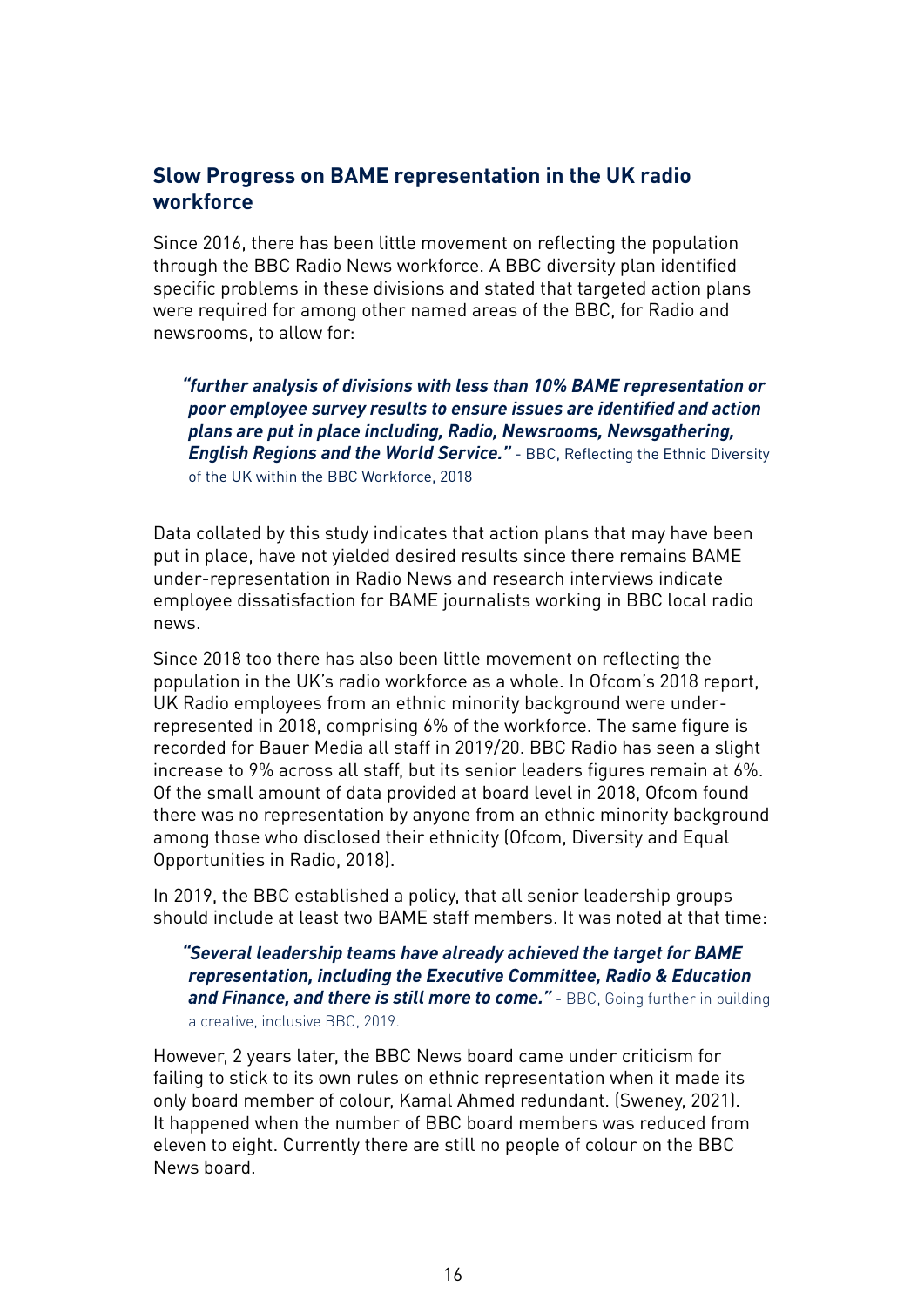The BBC board is also yet to appoint two BAME members, currently there is 1 (out of 13), Tom Ilube who has had his appointment extended to 2023 (BBC, About the BBC, 2021).

The BBC's Executive committee currently has two people of colour; June Sarpong and Gautam Rangarajan (out of 10 with one position vacant). Gautam Rangarajan defended the BBC in its court case against Samira Ahmed who ended up winning her dispute over gender pay disparities at the BBC (Riley, 2019).

Radio and Education no longer exists as a department, since it was moved into a new Content division under new Chief Content Officer Charlotte Moore (Radio Today , 2020). Her senior leadership group does not appear to have any BAME staff members listed in a press update which names Patrick Holland, Shane Allen (who announced his recent departure), Rose Garnett, Kate Phillips, Piers Wenger, Dan McGolpin and Fiona Campbell (BBC, 2020).

According to figures outlined above, there was a greater percentage of BAME representation of senior leadership working at the BBC in 2014 and 2015 (8.5% and 9.2% BAME representation for whole organisation) than there are in BBC Radio in 2021 (6%).

## **Gender Diversity**

In 2018, representation of women in radio was measured by Ofcom and found to be in line with the UK population (51%), but women were still under represented at senior levels, where 62% of senior managers were male, rising to 81% at Board level. The reality of gender balance was shown to be more nuanced than first assumed. In a further breakdown of the jobs women were doing in radio, data showed that there were some areas where women were not represented at all. This was most notable in technical and engineering roles which was overwhelmingly filled with men (81%). 46% of women worked in programme production in BBC Radio. Ofcom data also showed for UK Radio as a whole, women made up the majority of roles in marketing (70%), support (66%) and sales (63%) (Ofcom, Diversity and Equal Opportunities in Radio, 2018).

# **Journalistic Output**

There are several schools of thought on how to best ensure diverse communities are represented in the media. The first is to implement targets subject to effective monitoring.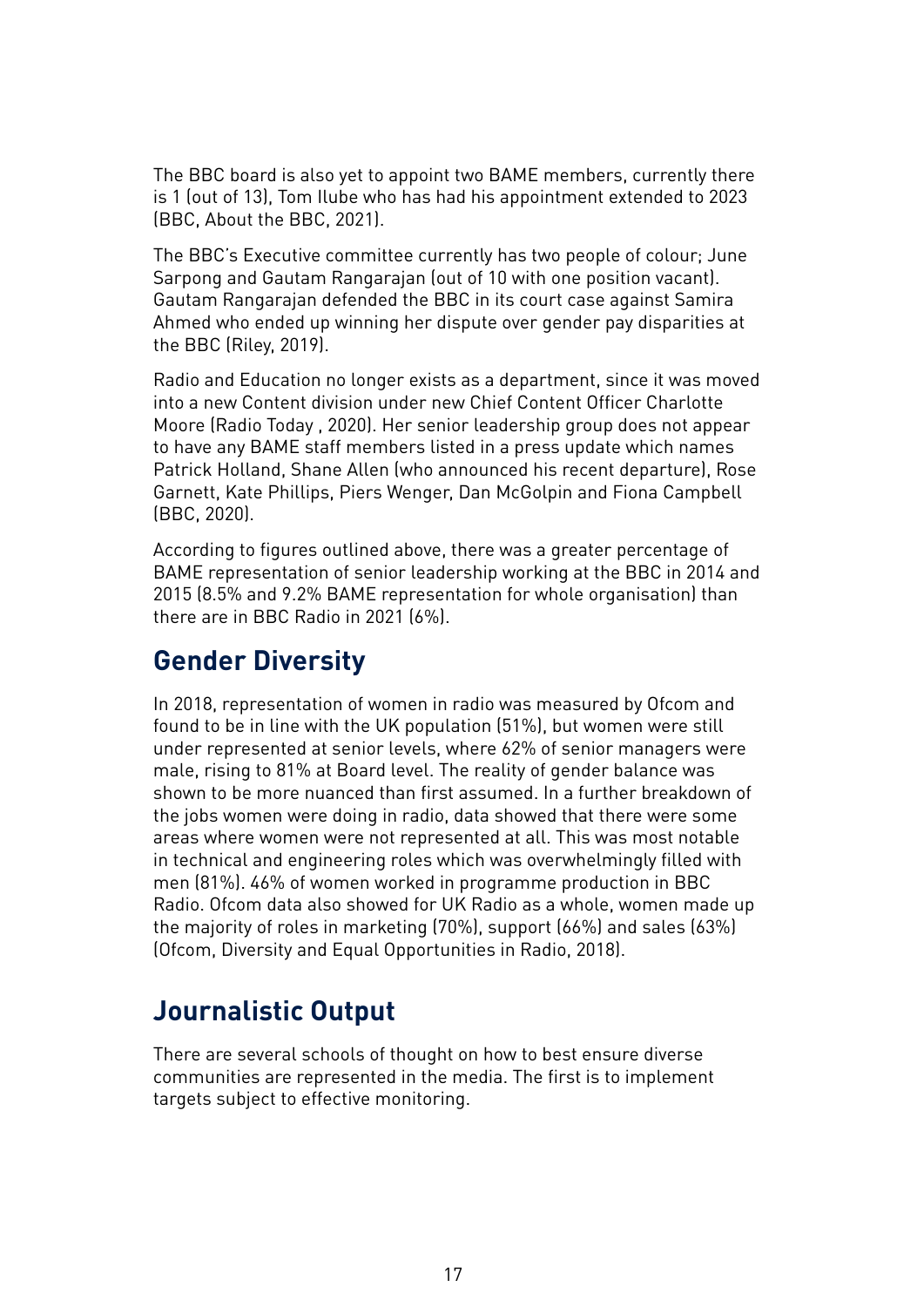The BBC has been focused on improving on-air portrayal for many years, most significantly in TV, which is much easier to monitor and has a big impact in terms of visible diversity. The intentions to increase on-air portrayals of diversity are, for example detailed in a BBC Equality Report from 2014 which states:

*"On air we have set ourselves challenging targets (to increase BAME representation from 10.4% in 2013 to 15% by 2017 and quadruple the on air portrayal of disabled people. New presenters and untold stories have been brought to a wider audience in programmes such as Forgotten Soldiers of Empire - one of the highlights of our WW1 commemorations,*  **and The Invictus Games, both on BBC Two."** - BBC, Equality and Diversity at the BBC - 2014/15, 2015

Current 50/20/12 diversity targets (as set out earlier in this report) as related to on-air portrayal are believed to have been reached by Director General Tim Davie who states:

*"We've made great strides in terms of onscreen representation, without question, in fact, we're exceeding many of the targets there."*  - Albury S. "BBC's Creative Diversity Plan" The Tim Davie/June Sarpong QandA, 2020

Monitoring the output in radio has proven successful in some cases, for example The 50-50 Project has fostered improvements in gender equality across programming output, by co-ordinating a system of voluntary data monitoring of female contributors and guests featured in radio programmes which are completed by producers and then shared centrally via email. Producers are encouraged to undertake these duties by regular emails from the Project's driving force, BBC World presenter, Ros Atkins. (Aneeta Rattan, 2020)

However, not all voluntary monitoring has been effective. Off screen/off air production has proven much more difficult to monitor and therefore reaching these diversity targets has been problematic. This can be shown in the question asked by Pat Younge, CEO of the TV production company 'Cardiff Films' which supplies TV content to the BBC. He asked Director Tim Davie what he was doing to ensure that all independent production companies submit their diversity data on every production they make for the organisation.

Tim Davie's response did not indicate any check on voluntary monitoring or consequences for failing to live up to an intention to hire a diverse production crew.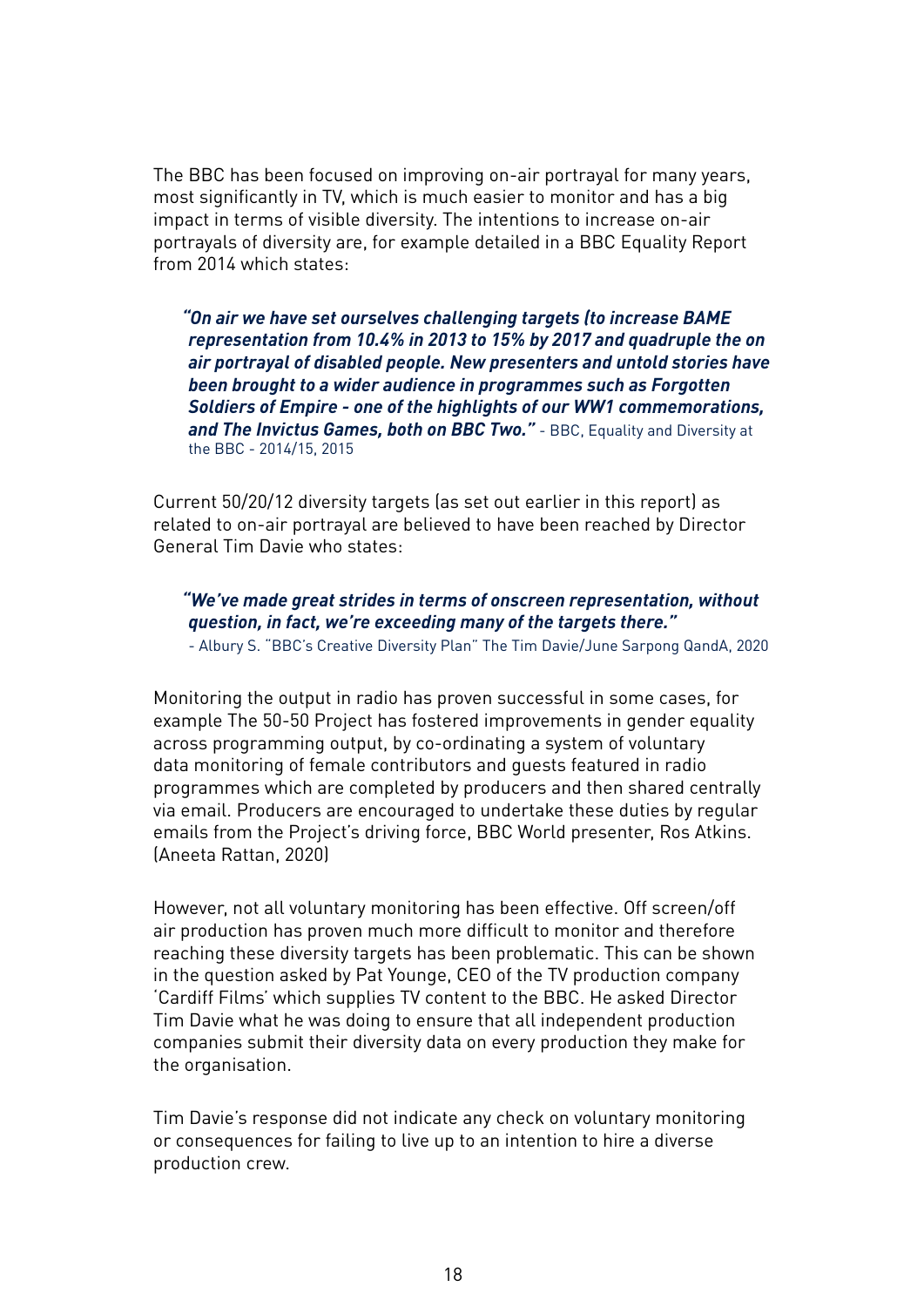*"My expectation is everyone provides data. I am definitely of the view that unless you measure stuff, it doesn't really work. So we, we need to do that. In terms of those of you making programmes for the BBC, that (data) has to be submitted. We have to be able to see that in real terms. Just saying we've got good intent or we're intending to do it will not be enough."* - Albury S. , "BBC's Creative Diversity Plan" The Tim Davie/June Sarpong QandA, 2020

Another way to improve BAME and diversity representation in journalism, is to employ more BAME journalists, journalists with disabilities and from varied socioeconomic backgrounds. This is widely understood to be a key factor in getting the tone and coverage of news output right, especially when dealing with culturally sensitive topics, but also for allowing for a culturally intelligent, inclusive approach to journalistic output. There are several examples where the BBC has shown that their teams do not have sufficient input from diverse communities in news production – one such example is Stacey Dooley's Panorama programme (2019) that mistakenly referred to a gesture signifying the 'oneness of Allah' as an IS salute, which nobody on the team picked up on. (BBC, Stacey Dooley Panorama: BBC sorry for 'IS salute' line, 2019)

Further high profile incidents where the BBC has been criticised for lacking cultural sensitivity on race issues has contributed to a loss of trust and confidence of BAME staff and wider BAME communities.

These include the Naga Munchetty incident (Waterson, 2019) and the use of the N-word by a local BBC TV reporter (BBC, BBC apologises over racial slur used in news report, 2020).

In an Ofcom report on consumption of news in the UK about Covid-19, it was found that white adults (80%) were using BBC services much more than BAME groups (68%). It was also found that 79% of adults from a white ethnic group said they trusted BBC services, compared to 74% for minority ethnic groups (Ofcom, Covid-19 news and information: Results by ethnicity, 2020).

Other approaches accepted as improving output are fostering long term relationships with the community and to always seek out new voices and opinions rather than resorting to lazy stereotypes and "community leaders" who are featured time and again to talk on issues only related to their race. Previous studies have shown journalists have a tendency to use hegemonic sources reflecting dominant hierarchies (Kurpius, 2002). This argument is supported by research interview evidence collected in this study.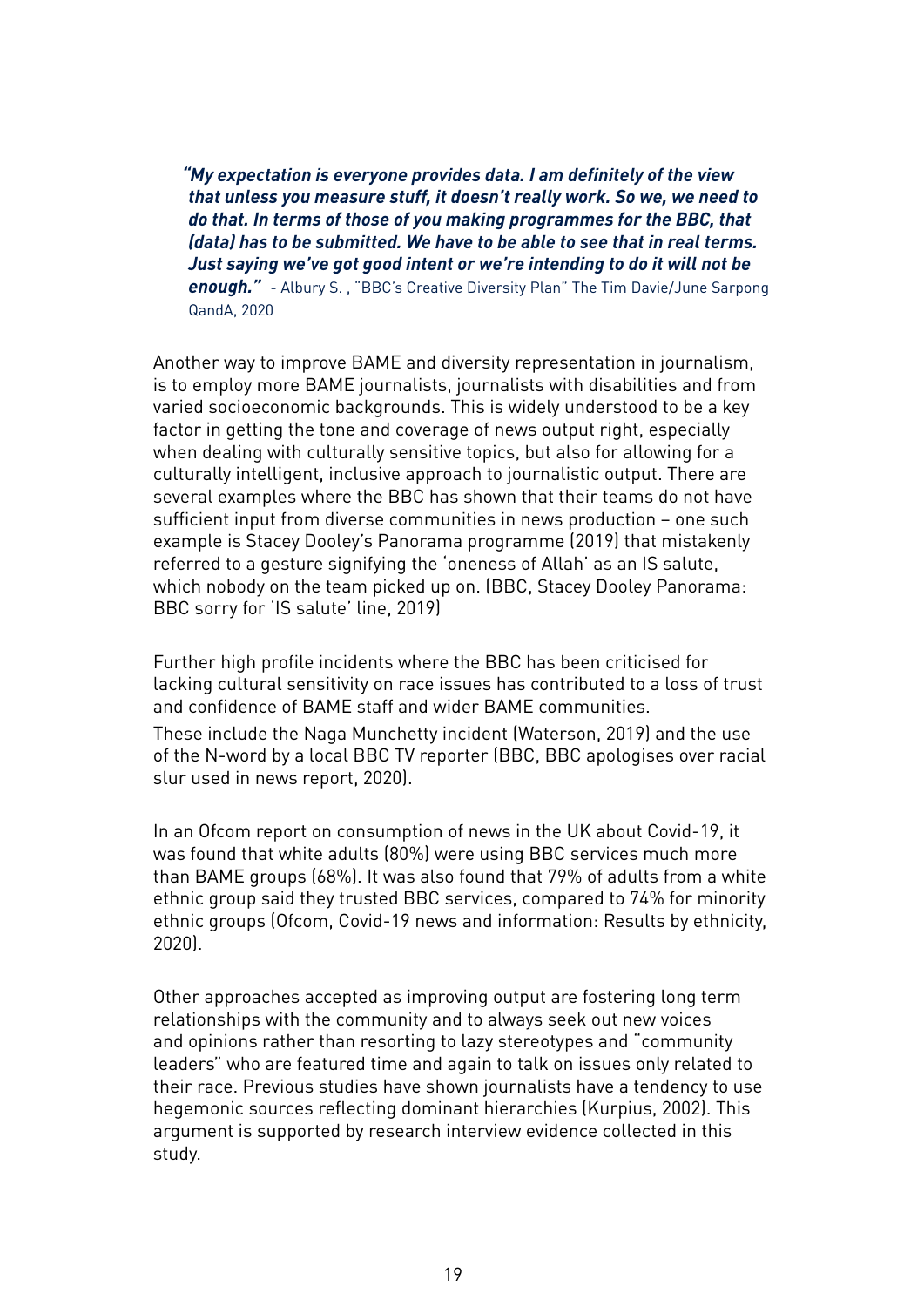# **Methodology**

# **Desk Research of published data**

To be able to leverage available data on diversity characteristics of senior leaders in BBC Radio News, a search of current datasets issued by the BBC, Ofcom and past FOI requests was conducted. The results of this search are shown in the previous section of this report. It allowed for comparison of diversity data between BBC Radio and other large radio broadcasters in the UK. It also allowed for comparison over time of all BBC staff and BBC senior leaders over a five year period. The breakdown to look at Radio News was not possible since the data is spread across Nations and Regions and News and Current Affairs divisions which includes TV, online and World Service language services. As has been discussed earlier, the sample being looked at in this research study, does not include World Service language journalists, since they are not broadcasting to UK audiences and will skew diversity statistics since a large majority of languages staff are likely to be BAME which has been criticised for "inflating" diversity data in BBC News (Albury, 2016). However, the sample for this research does include World Service English News teams where there is much greater crossover of coverage and staff with domestic news outlets.

# **FOI Request**

In a search of previous FOI requests, a similar request was made by Esther Okusaga on 21 April 2021 which asked for statistics on Black journalists across all newsrooms and Black journalists who are senior leaders in BBC News, for which the following response was given by the BBC:

*"In order to respond in full to your request we would have to disaggregate all our News & Current Affairs and Nations data by ethnicity, job title, sub division and location as well as separating it out by national, local and regional newsrooms. We estimate that to carry out this search would take BBC staff more than two and a half days. Under section we of the Act, we are allowed to refuse to handle the request if it would exceed the appropriate limit."* - FOI, 2021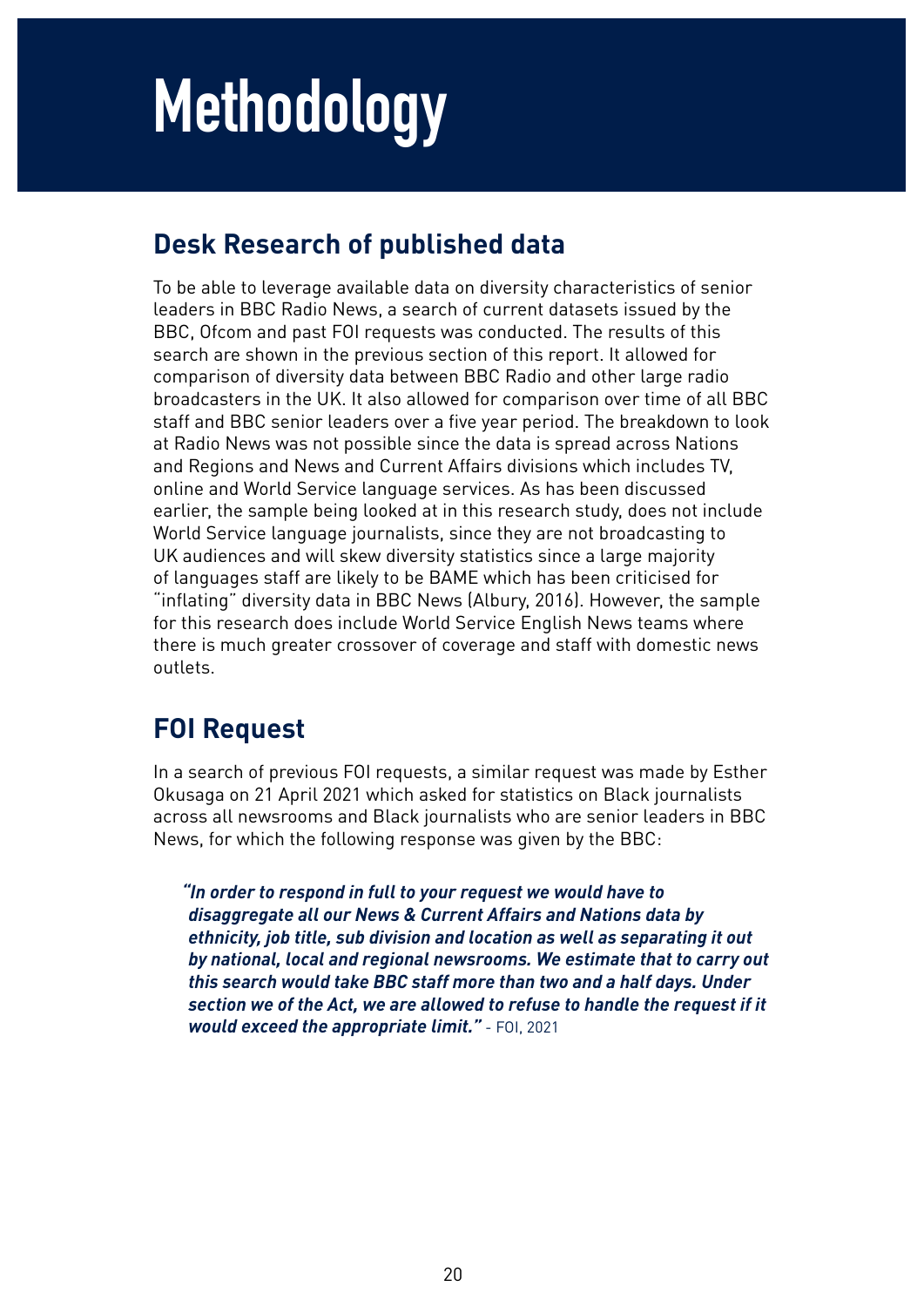This response informed my own FOI request to the BBC dated 21st May, 2021 by restricting the data to Radio News only and asking for only senior leaders data (Band E and above, denoted by E+) across three main diversity characteristics, Gender, BAME and disability. I also specified that they should collate the results so as to remove any issue of revealing identifying information due to small number sizes in the results. Therefore, rather than providing a breakdown for each local radio station for example, they should provide the data for all of Nations and Regions together, but with a breakdown of Senior Leaders in News only. In my informal discussions with the BBC HR and diversity teams, it was indicated that the data would be available for June 2nd 2021 and indeed the relevant data was sent to a member of the team to look over before release. It was received on 21st June 2021.

### **Research Sample**

A sample of 118 individuals were identified as BBC senior leaders who occupied the Band E + positions in Radio News, as previously stated, this refers to job roles previously referred to as Assistant editor, Editor etc. They were identified through personal connections and through internet searches based on BBC local and national regions. These people were emailed and asked to fill out a diversity form to send back. The form was based on an ACAS standard diversity monitoring form. It was also specified that data collected would comply with BCU ethical and privacy guidelines to signal trust that the data would be handled sensitively and in confidence. I also sought the support of BBC's Creative Diversity partners, by explaining the research project and asking if they would help increase participation in the diversity monitoring exercise by lending their name to add to the email that was sent out. Unfortunately this was not forthcoming since data collection of news and radio were outside their parameters.

As expected the response rate was low and approximately 13 replies were received. The second stage of working through the sample, involved checking the official webpages of the BBC site and validating names and job positions. A number of individuals emailed to let me know that they were no longer in position and the sample was updated to reflect this new information. The individuals identified were double-checked by journalists contacted who worked in the teams or who had recently worked in those teams. Where there were no responses from the individual or from journalists working in the team, a judgement call was made as to whether to include them in the sample or not.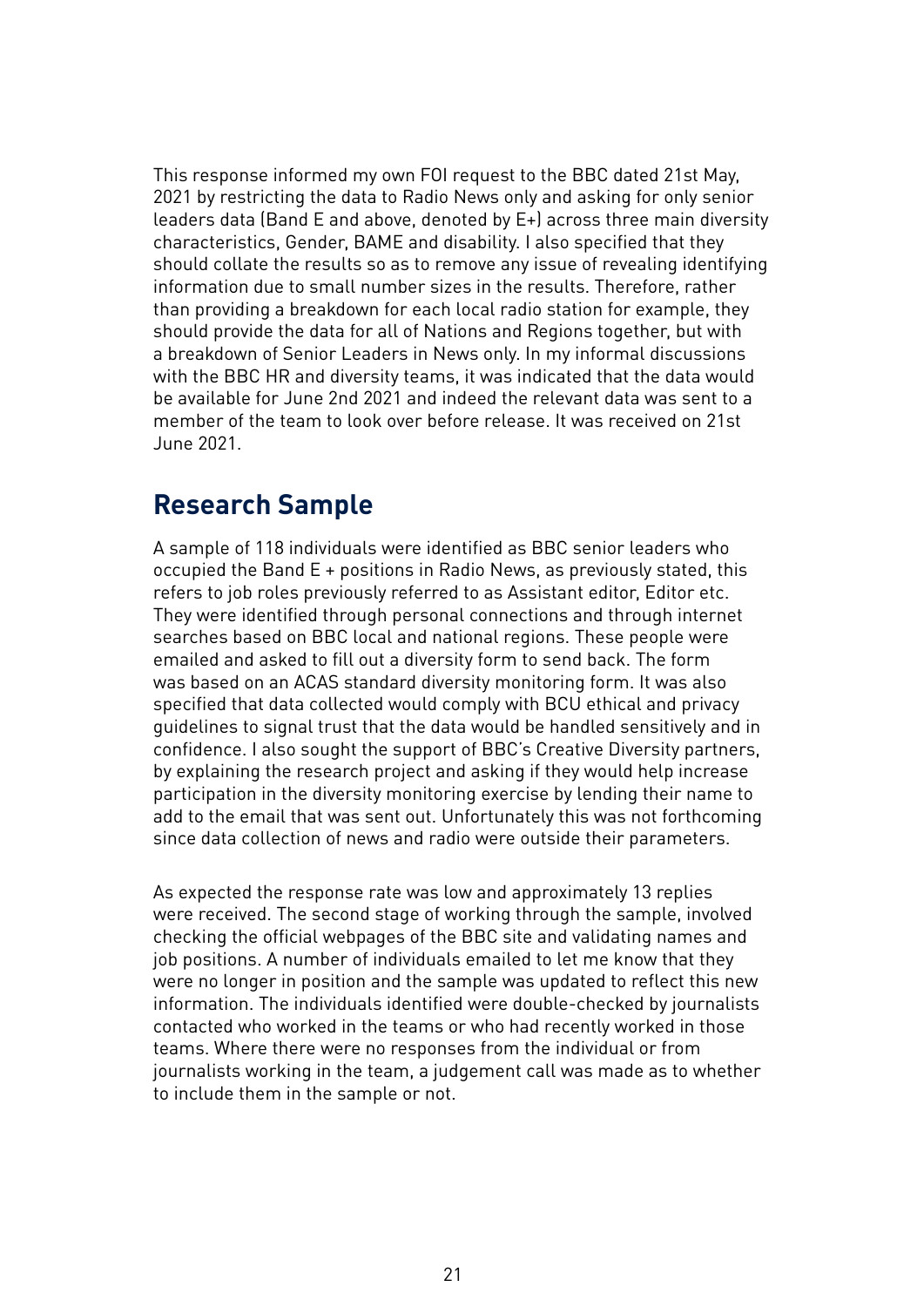This was based on whether they had recently given any online talks/ webinars or had posted any information to their public social media profiles which indicated whether they were still in position. Identification of race works in complex ways and is not always based on skin colour, for example where it has a religious dimension. This study deployed a simple, reductionist but hopefully still relevant and useful code to determine White, BAME and gender categorisation.

## **Interviews**

A total of 8 interviews took place remotely via MS Teams and also on the phone, and ranged from 26 minutes in duration to over an hour. All were granted anonymity and this report has been careful to remove any identifying details for this purpose. Anonymity was important to allow for free conversation without the participant having to be mindful about saying anything that may be damaging to their employer and/or their future career prospects. It was important to ensure an open and honest reflection of the issues explored.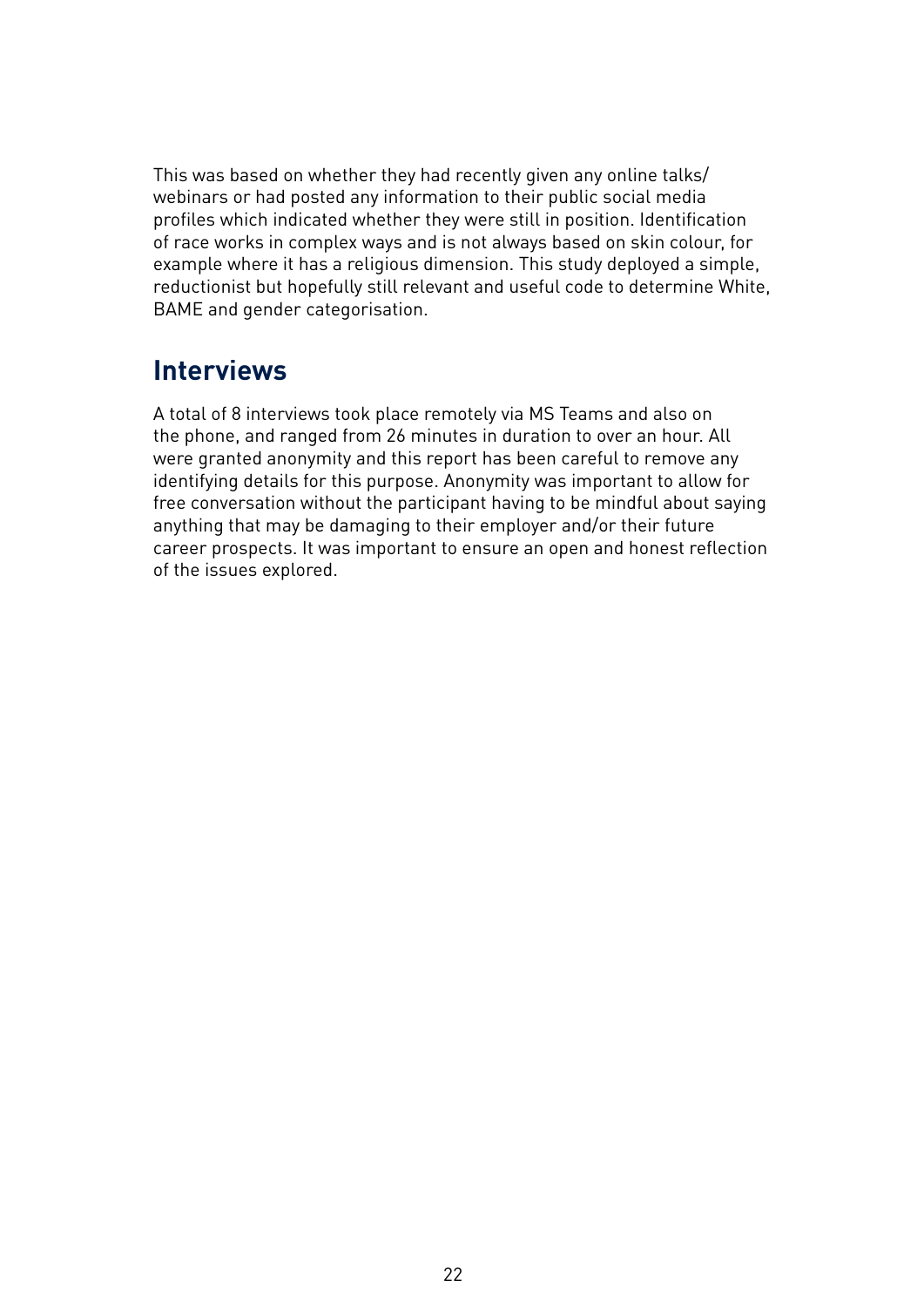They all took the same semi structured format which allowed for a flexible approach to the interview which was supplemented with followup questions, probes and comments. It allowed for the gathering of open ended data and to explore participant thoughts, feelings and beliefs about their experiences of diversity, race and racism and this method is recommended to explore more personal and sensitive issues. All interviews started with an explanation of the personal career journey of the participant, their personal experiences as related to career progression and then there was a section on recruitment and finally a discussion on journalistic output. Please note that as this is practitioner led research, knowledge of internal terminology and structure helped inform prompts, and as an experienced interviewer, due diligence and awareness was given not to influence outcomes.

The interview roster was designed to allow for a regional spread but with a particular focus on three key regions of the UK, chosen for their diverse populations. Participants were selected to provide a balance of perspectives. There is an even spread between male and female. Senior leaders in Radio News both currently doing the job and also to include senior leaders who had recently left in 2021 were selected. This is so that recent experiences can be reflected on, to give an indication of practises and culture currently within the organisation and also to allow a more free and honest look back to being a senior leader in Radio News. White and BAME senior leaders were selected to provide varied perspectives on race related issues. BAME journalists who are currently or who had recently worked in Radio News were also included in the participant sample. This was to ensure the perspective of working journalists were included and to provide a perspective on career progression from a journalist's point of view, this was especially relevant also when it came to questions of journalistic output and the portrayal of BAME communities.

These are the code names used for the eight participants: W denotes White, B for BAME and M for Male and F for Female. 5 senior leaders and 3 journalists. The job role indicates their position and also whether they work/have worked predominantly in local Radio News only or who also have spent a substantial time of their working life also in national Radio News.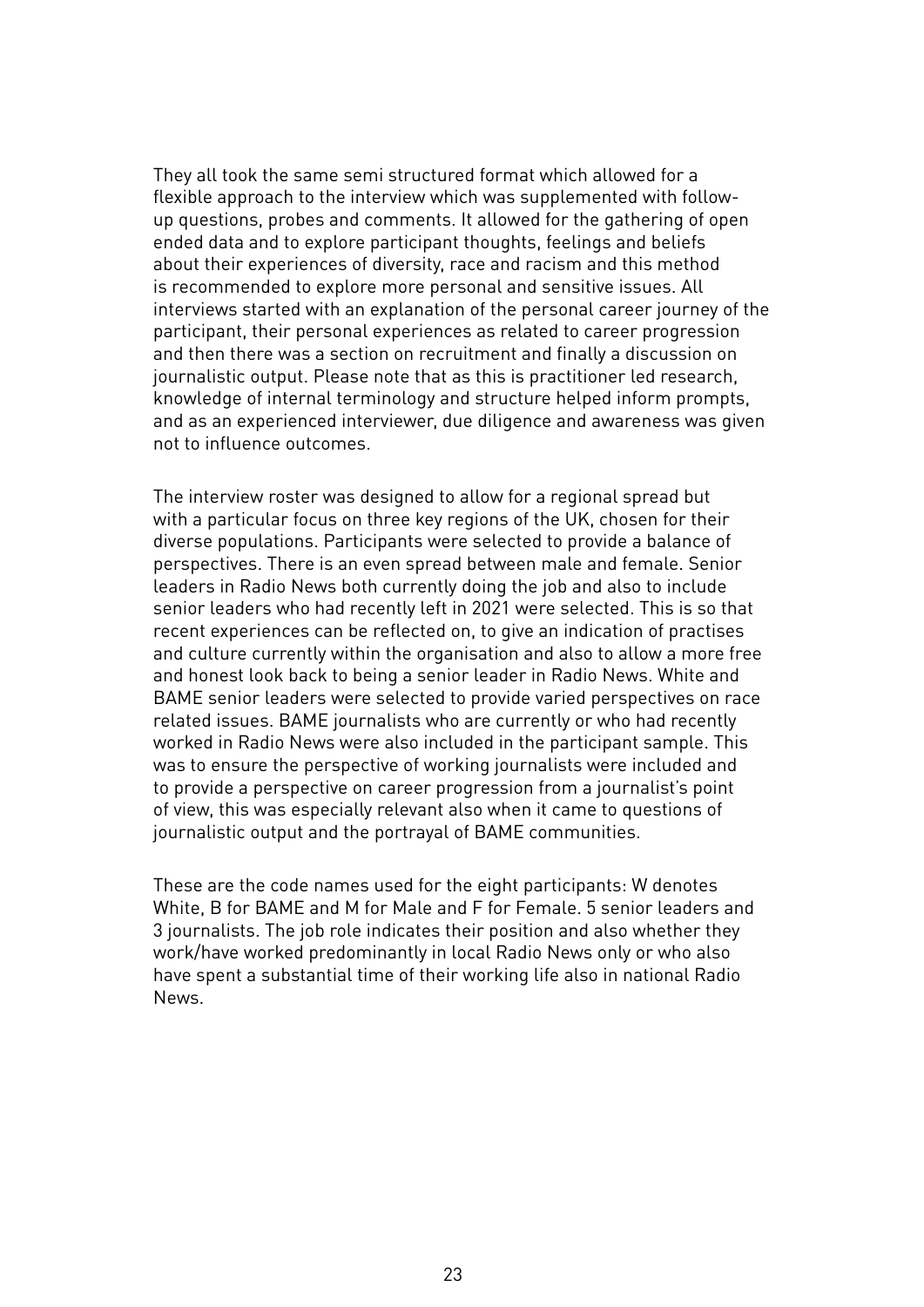| <b>Participant</b> | <b>Ethnicity</b> | Gender      | <b>Job Role</b>                           | <b>Currently</b><br>employed/<br><b>Recently left</b> |
|--------------------|------------------|-------------|-------------------------------------------|-------------------------------------------------------|
| WM1                | White            | M           | Senior leader<br>(local radio)            | Current                                               |
| WM <sub>2</sub>    | White            | М           | Senior leader<br>(local radio)            | Current                                               |
| BM <sub>1</sub>    | <b>BAME</b>      | M           | Senior leader<br>(local radio)            | Current                                               |
| BM <sub>2</sub>    | <b>BAME</b>      | M           | Senior journalist<br>(local and national) | Current                                               |
| BF1                | <b>BAME</b>      | F           | Senior leader<br>(local radio)            | Recently left                                         |
| WF1                | White            | F           | Senior leader<br>(local radio)            | Recently left                                         |
| BF <sub>2</sub>    | <b>BAME</b>      | F           | Journalist<br>(local radio)               | Recently left                                         |
| BF3                | <b>BAME</b>      | $\mathsf F$ | Journalist<br>(local and national)        | Recently left                                         |

## **Table 5 - List of research participants with coded criteria**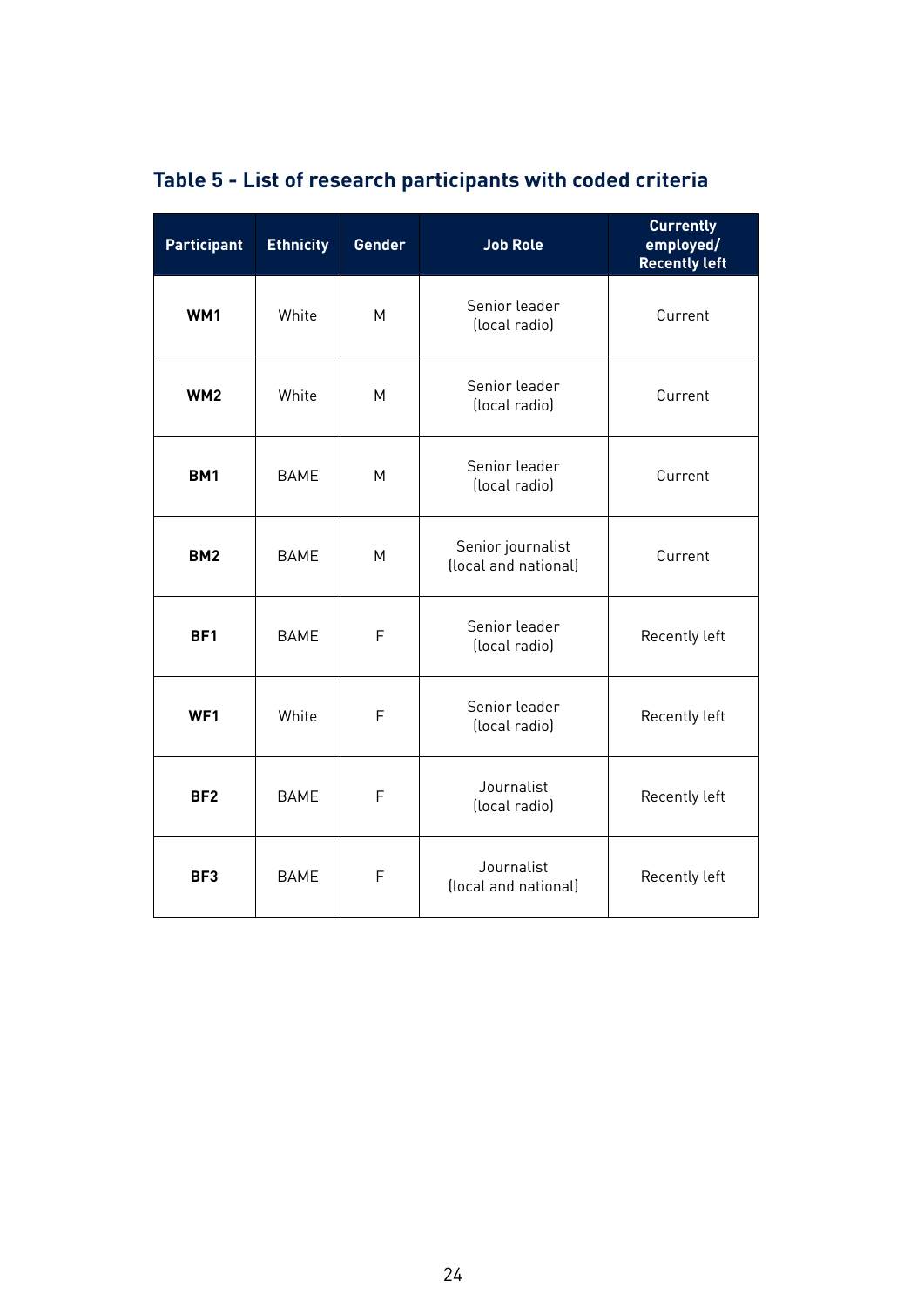# **Findings**

Chart 1 shows there are zero BAME senior leaders working Radio News in Wales, Scotland or Northern Ireland and the percentage of BAME representation at senior levels in the whole of England is 6.7%, compared to a BBC diversity target to achieve 20% BAME representation.

### **Chart 1: Percentage of BAME representation in Senior Leadership roles in BBC Radio News across 4 Nations of UK vs BBC Target of 20%**



**Chart 2: % BAME representation of Senior Leaders in BBC Radio News across 4 Regions of England vs BBC Targets** 

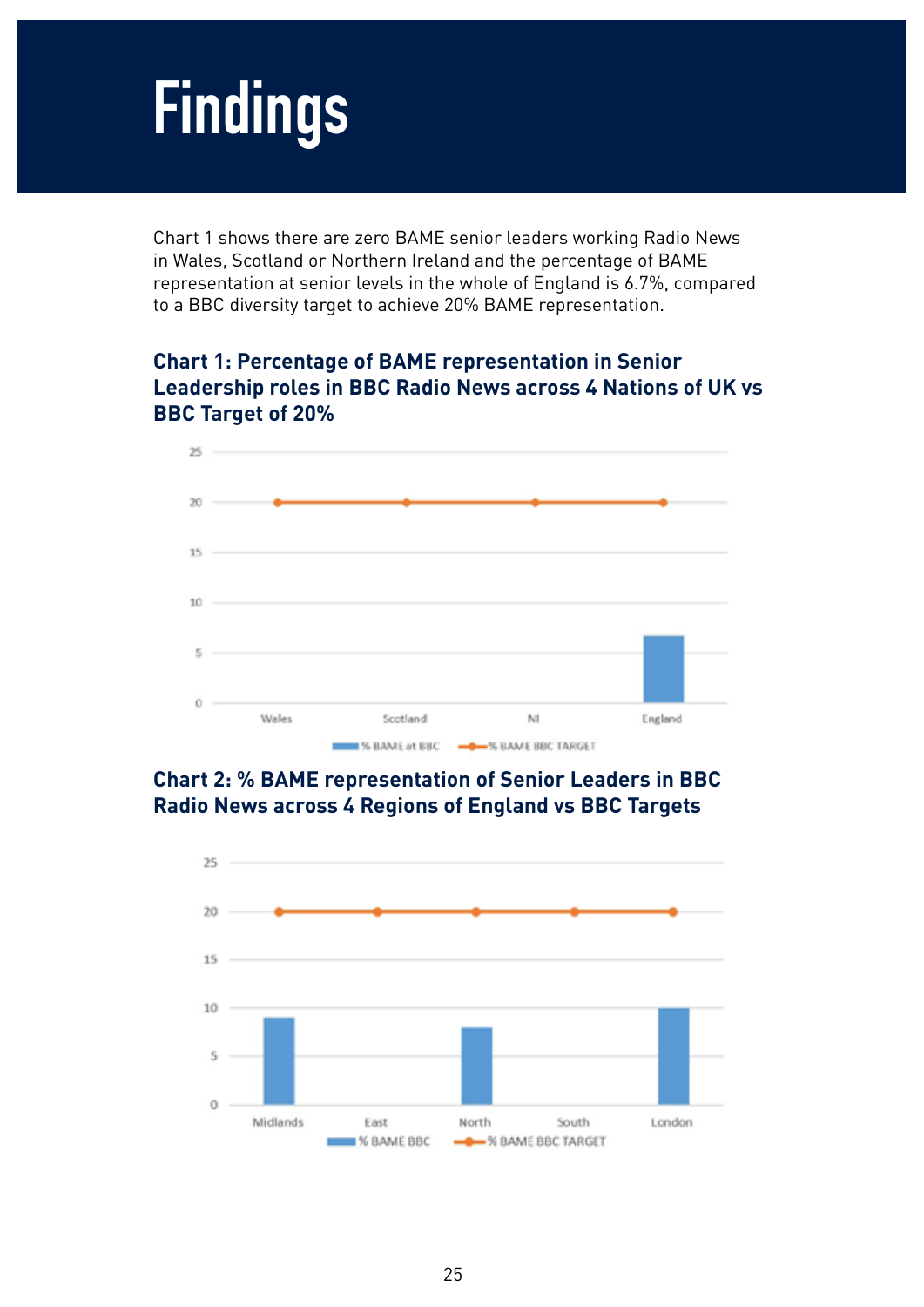Chart 2 shows that BAME representation of senior leaders in Radio News fall below BBC diversity targets in all regions of England with zero representation measured in the sample gathered in this research in the East or South.

#### **Chart 3: Percentage of females in senior leader roles in Radio News in the UK nations of Wales, Scotland Northern Ireland and England vs BBC gender diversity target of 50%.**



Chart 3 shows the gender of senior leaders in BBC Radio News, compared to the BBC target (orange bar) which is 50%. In Radio News in Wales and England there is an even or near even balance of female and male senior leaders. The largest gender discrepancy in Radio News senior leadership is in Scotland, there are 80% females and 20% males.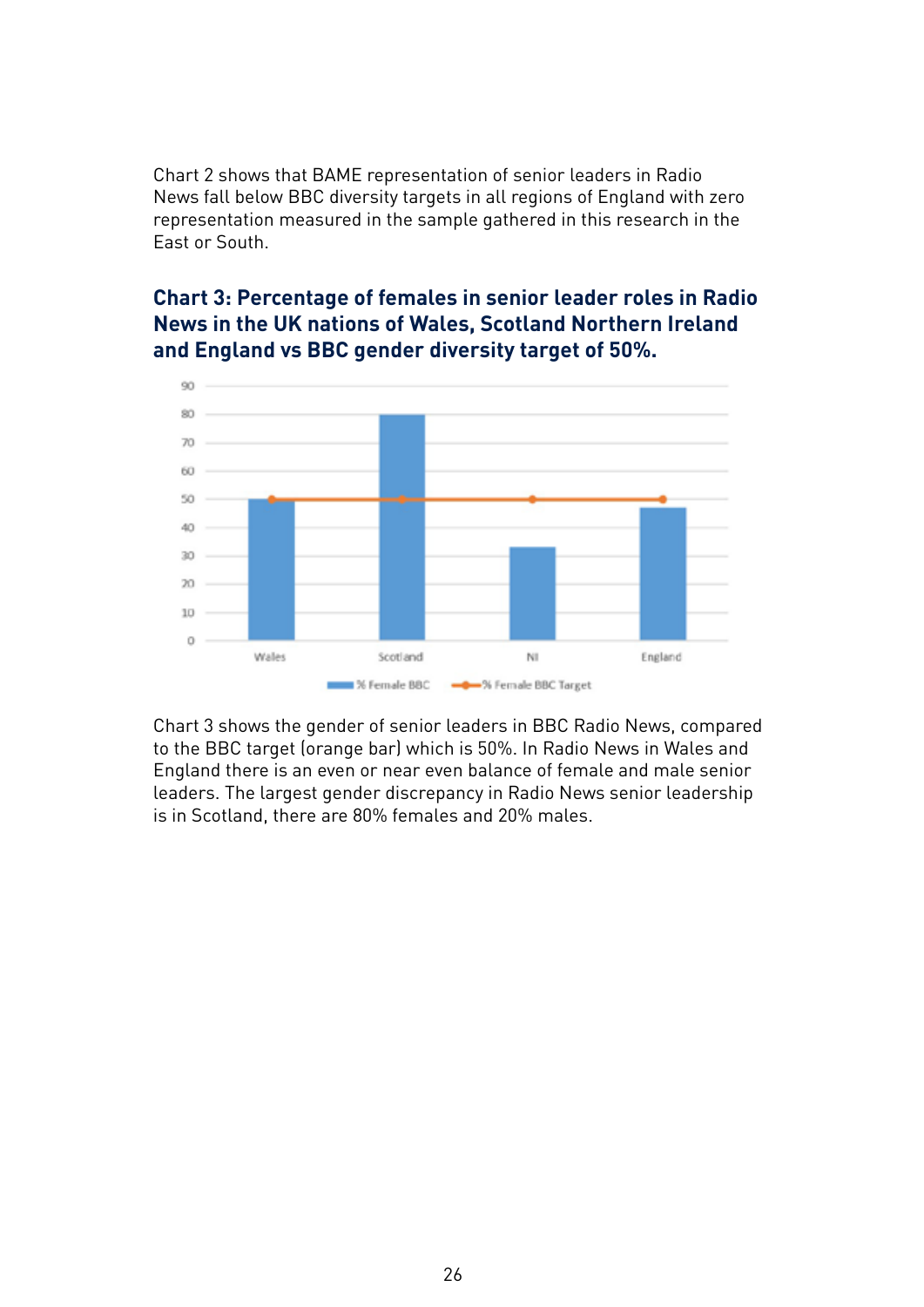### **Table 6 Diversity data for all staff and senior leaders in Radio News in the Nations (Scotland, Wales and Northern Ireland).**

*Total number of Radio News senior leaders In Wales, Scotland and NI = 14 Total number of Radio News journalist staff In Wales, Scotland and NI = 113*

| <b>NATIONS</b>                         | <b>Gender</b><br>(% Female)<br>- All radio news staff | Gender E+<br>(% Female)<br>- Senior leaders | <b>BAME</b><br>- All radio news staff | <b>BAME E+</b><br>- Senior leaders | <b>Disability</b><br>- All radio news staff | <b>Disability E+</b><br>- Senior leaders |
|----------------------------------------|-------------------------------------------------------|---------------------------------------------|---------------------------------------|------------------------------------|---------------------------------------------|------------------------------------------|
| <b>Radio Wales</b><br><b>News</b>      | 48.8%                                                 | 50%                                         | 4.9%                                  | 0                                  | 7.3%                                        | 0                                        |
| <b>Radio News</b><br><b>Scotland</b>   | 48.6%                                                 | 80.0%                                       | 0                                     | 0                                  | $\underline{0}$                             | 0                                        |
| <b>NI News</b><br><b>Multiplatform</b> | 54.3%                                                 | 33.3%                                       | 0                                     | 0                                  | 11.4%                                       | 0                                        |
| <b>TOTAL</b>                           | 50.4%<br>(57/113)                                     | 57.1%<br>(8/14)                             | $1.8\%$ (2/113)                       | 0                                  | $6\%$                                       | 0                                        |

*BBC Data for March 2021.*

Table 6 shows that there are no BAME senior leaders in Radio News across Scotland, Wales or NI as also illustrated by Chart 1. There are also a very small number of BAME journalists in the 3 Nations, only 2 journalists across a staff of 113.

There are also no Radio News journalists or senior leaders who have declared a disability in Scotland, Wales and NI.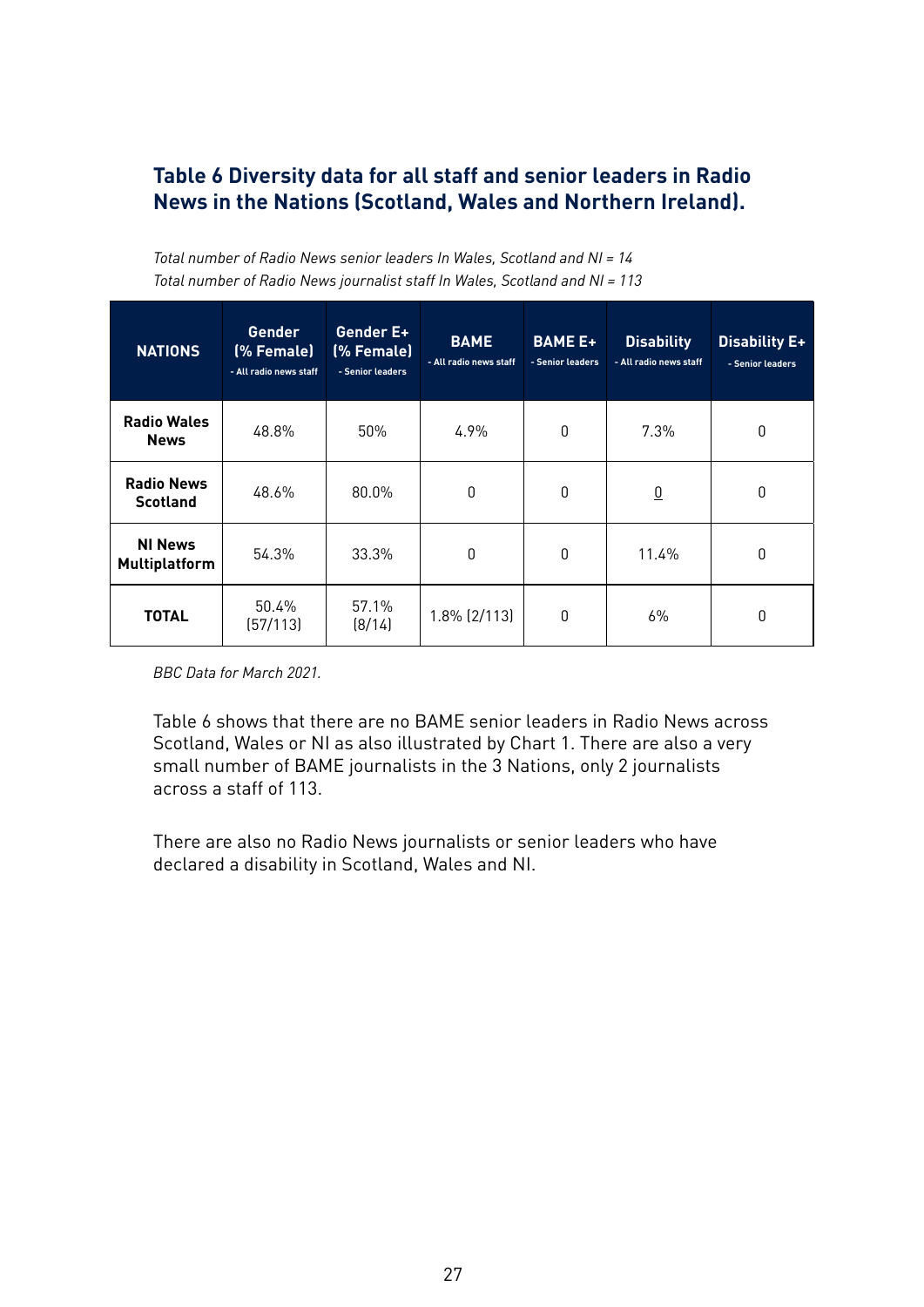### **Table 7 - Diversity data for senior leaders in Radio News in England – Research collated for this study**

*Sample size of senior leaders = 104*

| <b>ENGLISH REGIONS RADIO NEWS</b>                                                                                                                    | Gender E+<br>(% Female)<br>- Senior leaders | <b>BAME E+</b><br>$(%$ BAME)<br>- Senior leaders | <b>Disability E+</b><br>- Senior leaders                                                     |
|------------------------------------------------------------------------------------------------------------------------------------------------------|---------------------------------------------|--------------------------------------------------|----------------------------------------------------------------------------------------------|
| <b>MIDLANDS (22)</b><br>Radio WM, East Midlands,<br>Leicester, Nottingham, Coventry,<br>Northampton, Hereford/Worces-<br>ter, Shropshire.            | 41% (9/22)                                  | 9% (2/22)                                        | Not recorded in this<br>sample                                                               |
| <b>EAST (8)</b><br>Essex, Lincolnshire, Norfolk, Suf-<br>folk, Cambridgeshire.                                                                       | 50% (4/8)                                   |                                                  | Not recorded in this<br>sample                                                               |
| <b>NORTH (25)</b><br>NE & Cumbria, Tees, Lancashire,<br>Manchester, Merseyside, Leeds,<br>Sheffield, York, Humberside, Sal-<br>ford, inc. Five Live. | 52% (13/25)                                 | 8% (2/25)                                        | Not recorded in this<br>sample                                                               |
| <b>SOUTH (19)</b><br>Southampton, Three Counties,<br>Berkshire, Oxford, Kent, Cornwall,<br>Devon, Jersey, Bristol, Gloucester,<br>Wiltshire.         | 42% [8/19]                                  |                                                  | 5% (1/19) from a reply to<br>our diversity monitoring<br>form but all others not<br>recorded |
| <b>LONDON (30)</b><br>London, Current Affairs Radio,<br>WS English, Today, Radio 4 News,<br>Newsbeat, Asian Network.                                 | 50% (15/30)                                 | 10% [3/30]                                       | Not recorded in this<br>sample                                                               |
| <b>TOTAL</b>                                                                                                                                         | 47% (49<br>/104 FE-<br><b>MALES</b>         | 6.7%<br>(7/104)<br>BAME)                         | Not recorded in this<br>sample                                                               |

*Source: Data collected for this research -- percentage negligible (below 1%)*

### **Table 8 - BBC Radio News Senior Leaders diversity totals, UK**

| <b>GENDER (% Female)</b> | 48%          |
|--------------------------|--------------|
| <b>BAME</b>              | $6\%$        |
| <b>DISABILITY</b>        | Not recorded |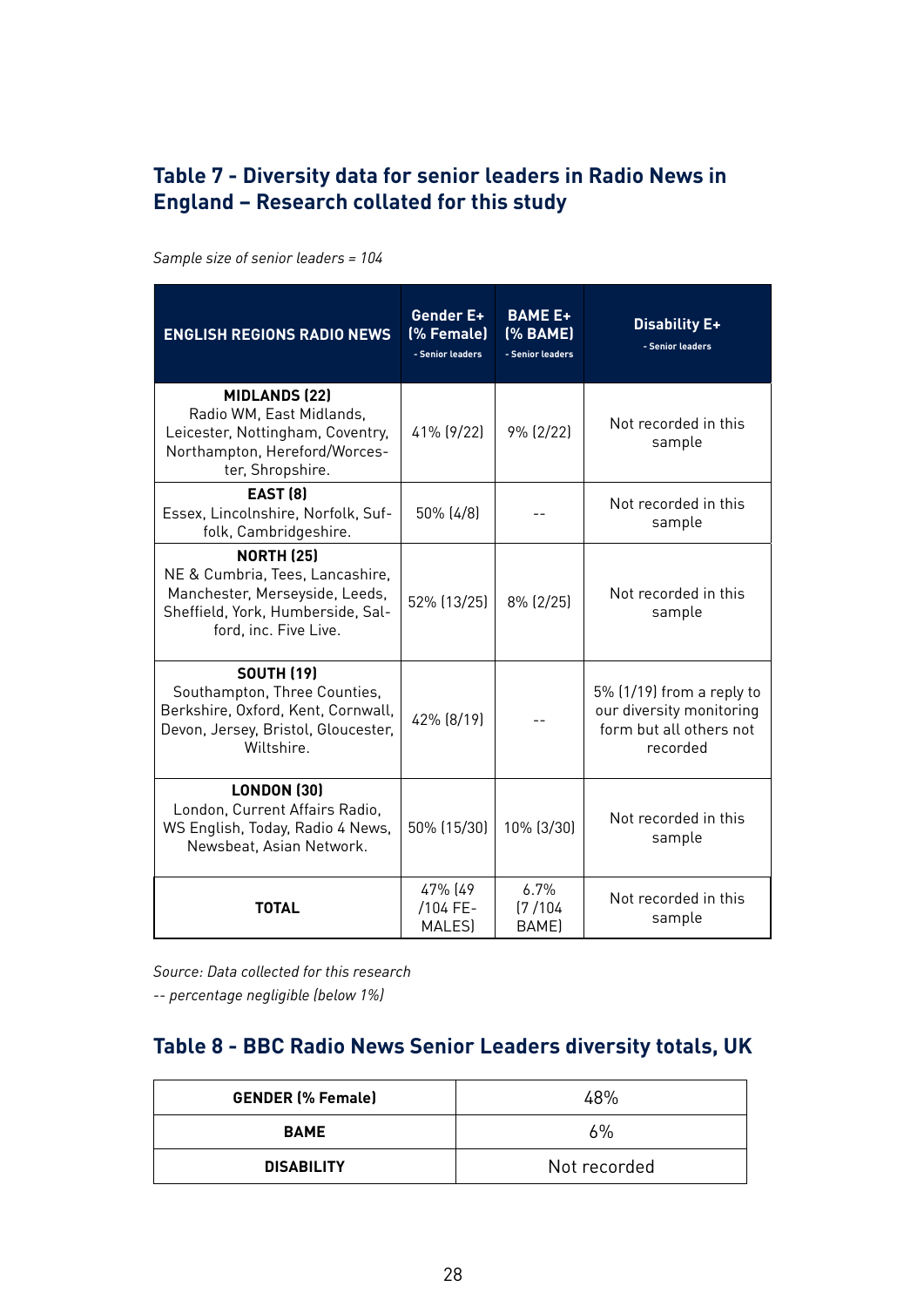Table 8 is illustrated in Chart 4 and measures the total percentage females (48%) and percentage BAME (6%) senior leaders in Radio News for the UK. Chart 4 compares the research data collected by this study with the BBC diversity target which for gender is 50% and for the BAME representation is 20%.

#### **Chart 4: Percentage female and BAME senior leaders in BBC Radio News in the UK vs BBC targets for gender and BAME representation.**



These findings are similar to the figures released by Ofcom on the diversity of BBC Radio 2019/20 which shows 42% female, 6% BAME and 13% disability figures for all staff in BBC Radio (Ofcom, Diversity and equal opportunities in television and radio 2019/20, 2020). The data for BAME representation is below the levels for the UK population and also below the BBC's own target of 20%. The breakdown of regional figures shows an even greater substantial gap in representation since there are zero BAME senior leaders in the whole of Scotland, Wales and Northern Ireland. It was also discovered that in the regional centres where research interviews focused, there were all white newsrooms in some areas with over 40% city BAME populations.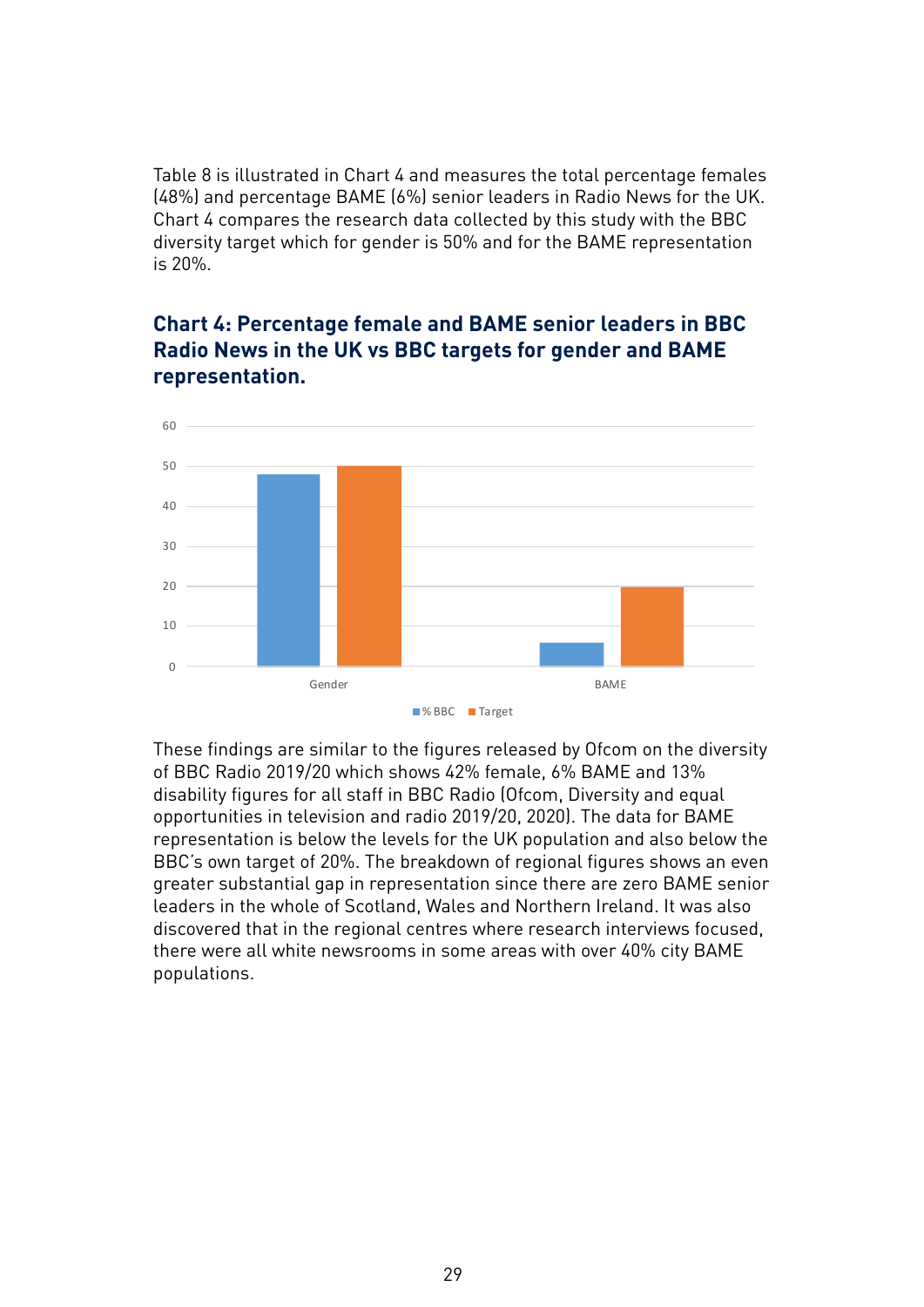## **Intersectionality**

The term intersectionality was coined by Professor Kimberlè Crenshaw to describe how race, class, gender and other characteristics of a person's identity intersect and the impact of this in terms of the legal discrimination they encounter (Crenshaw, 1989). The experiences a Black woman faces in the workplace will be different to those of a South Asian man for example and a Black woman who is from a working class background will face a different experience to a Black woman who is of high socioeconomic status.

Findings of BAME representation of senior leaders in Radio News in the UK finds that there is very little intersectionality represented. Four out of the seven leaders from an ethnic minority, are South Asian men. There were no Black men and out of the two Black women identified, one of them has lost her job in Radio News due to re-location plans which is moving her job outside London and she has decided not to move, hence her position is being advertised externally. This is also the case for another BAME senior leader who is considering his options given that his job is moving and currently being advertised externally. If these two people are taken out of the numbers, then BAME representation at senior levels in Radio News at a senior level falls back from 6% to 4%.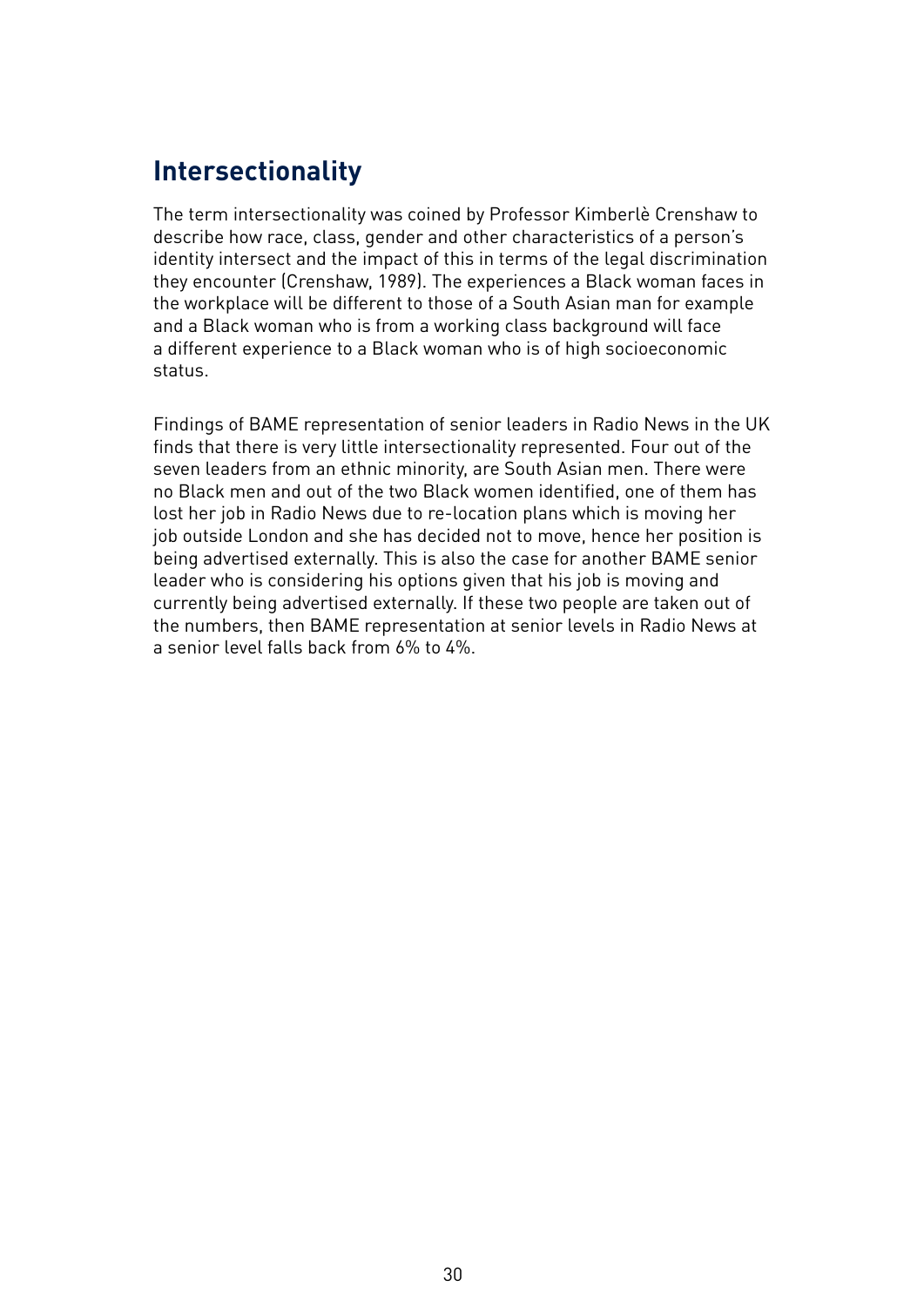### **Table 9: FOI Response Results BBC collated data for Nations and News and Current Affairs divisions for Radio News senior leaders**

| <b>RADIO NEWS</b>        | Gender E+<br>(% Female)<br>- Senior leaders | <b>BAME E+</b><br>(% BAME)<br>- Senior leaders | <b>Disability E+</b><br>- Senior leaders |
|--------------------------|---------------------------------------------|------------------------------------------------|------------------------------------------|
| <b>NATIONS</b>           | 41.9%                                       | 6%                                             | 14.5%                                    |
| NEWS AND CURRENT AFFAIRS | 48%                                         | 8%                                             | 7.7%                                     |

*Source: BBC FOI Data April 2021*

The FOI response was received on 21st June 2021 and has separated Nations data which is believed to cover Scotland, Wales and Northern Ireland. It is not clear whether England's 40 local radio stations are included here since the division is usually denoted as 'Nations and Regions'. The BBC FOI data includes disability and gender breakdowns. Actual numbers of staff included for the above data was not provided by the FOI response.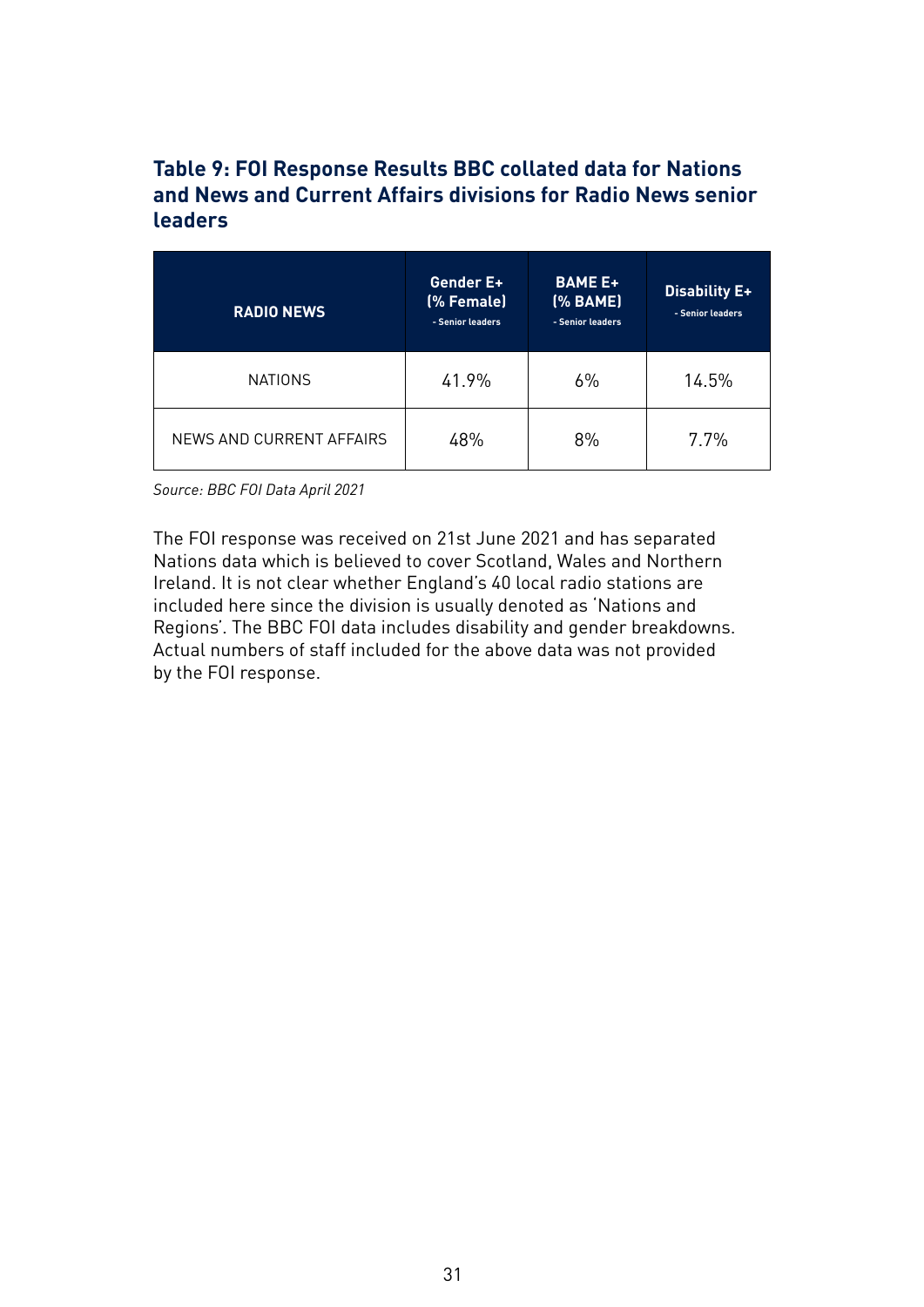# **Interviews**

# **RECRUITMENT OF SENIOR LEADERS – BBC Types**

Director-General Tim Davie referred to a "BBC type" in his introductory speech when he said:

*"We must move away from any sense of a "BBC type", and not hire in our own image. All senior decision-making groups must be diverse. Also, in this area, like others, we should be transparent with our data."*  - BBC, Tim Davie's introductory speech as BBC Director-General, 2020

All interviewees for this research, understood who the "BBC type"

was; a senior manager they all felt familiar describing. WF1 said it was someone who was able to "play by the rules" someone who "talks a good talk", be "outspoken" and "forthright" in their opinion and who would not necessarily have any proper management skills or experience. These attributes were felt to be more likely to belong to a male but WF1 said that there was much better gender diversity now. WM2 describes the 'type' as likely to be part of a London metropolitan elite with an Oxbridge connection. WM2 felt that this was now changing and there were less of these types around the BBC today, but that it would take time to "filter up".

BF3 explained that to get a senior leadership position at the BBC, you had to be "very good at playing the game" and this was especially needed during the interview process known as "boards" which was an exercise that "some people were very good at, since they have been taught how to do that". The perception was that it was "middle class" people who were trained for playing this game, which required "saying the right things", rather than your ability to do the job. In her experience, she had seen managers (currently in position) who were not able to do their jobs or effectively manage people and yet they were rewarded with management positions due to a having a "likeability" factor. BF1 also mentions having likeability as a factor in career progression and thinks it coincides with having the correct "cultural fit".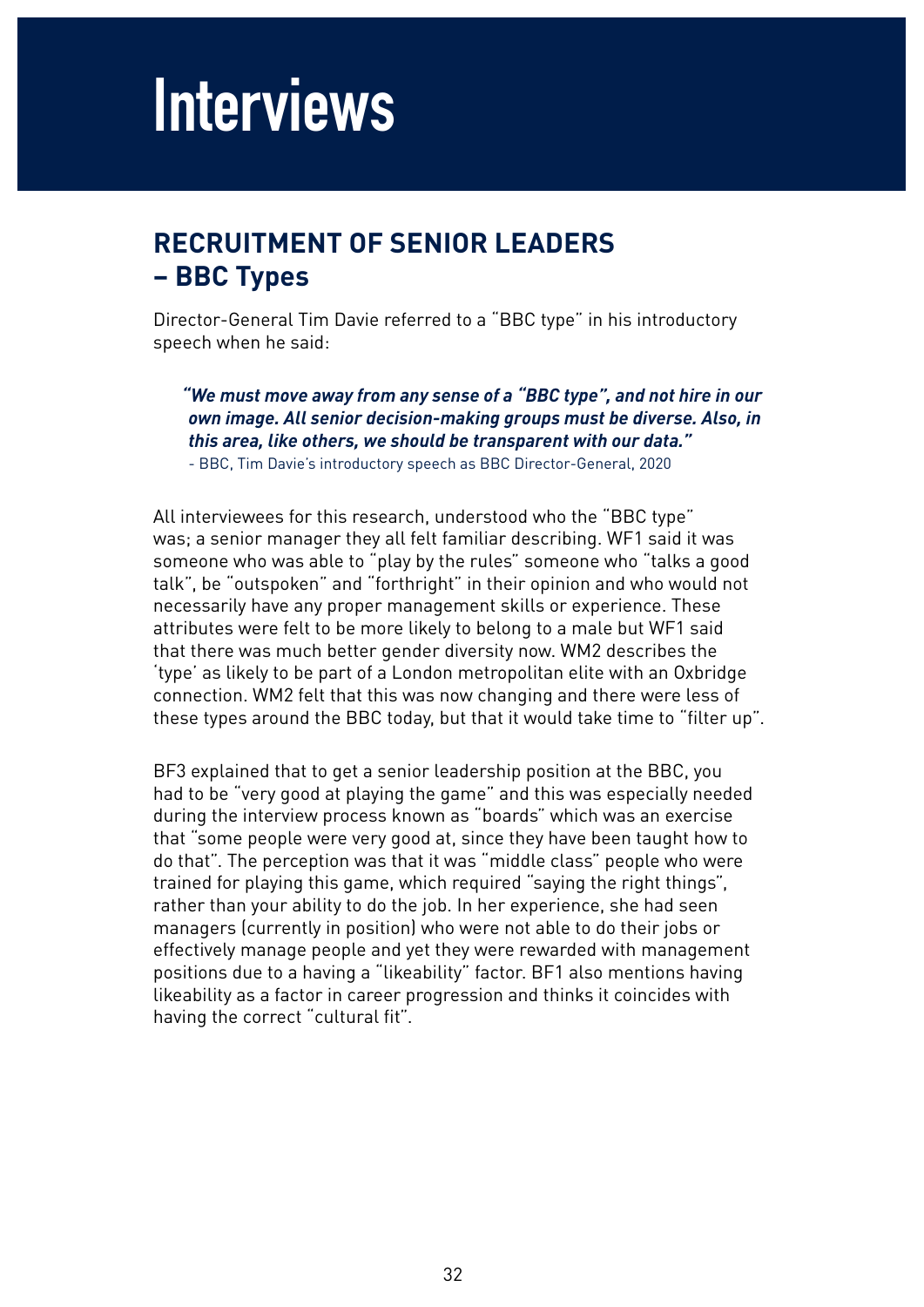WF1 makes reference to her own selection which did not involve any leadership competency testing and believes it can often be based on "reputation" and that there are "types they are looking for". She believes there are many more women now and she also doesn't think Oxbridge on a CV is as important as it used to be – but that "it's easier if you can project yourself in a certain way and that's usually if you have a certain background".

*"There are no situations where they watch you lead or put you through any leadership course first or put you in different scenarios – it's just one process [the interview]. I have a good reputation and my boards generally back up my good reputation - I'm known as getting things done but I am also told all the time, 'I'm too kind', which I refuse to see as a negative but I fear it very much is when you are moving up the ranks. "*  - WF1

BM2 believes there is a "definite BBC type" who is "polished" and has "an air of self-confidence" with their own ideas, which they believe in. BM2 agreed this translated to white, (usually) male and from higher socioeconomic status backgrounds.

### **Phenomenal v Mediocre**

All interviewees were asked to describe their career journey and how they had either experienced selection or seen how candidates were selected and appointed for senior leader positions in Radio News. None of them felt that it had been an easy journey. All had moved up and down between Bands D and E where D was a senior journalist level and E was the move up to senior leader known as Assistant Editor in Radio News. All senior leaders had been given the opportunity to 'act up' to Assistant Editor level first – usually informally to cover sick/maternity leave - and then used the temporary experience provided by the opportunity, to then apply for the job permanently. This was the experience for WF1 who came to radio from an online and "techy background". She was asked to cover a long term sick absence at Assistant Editor level which she was selected for based on an informal email detailing her ideas for the role which she was invited to do (along with others), by the editor at the time. WF1 noted that the editor,

*"happened to be one of the very few female editors in local radio at the time" who was "definitely keen on female progression".* - WF1

WF1 filled in that role and was then interviewed for the same job and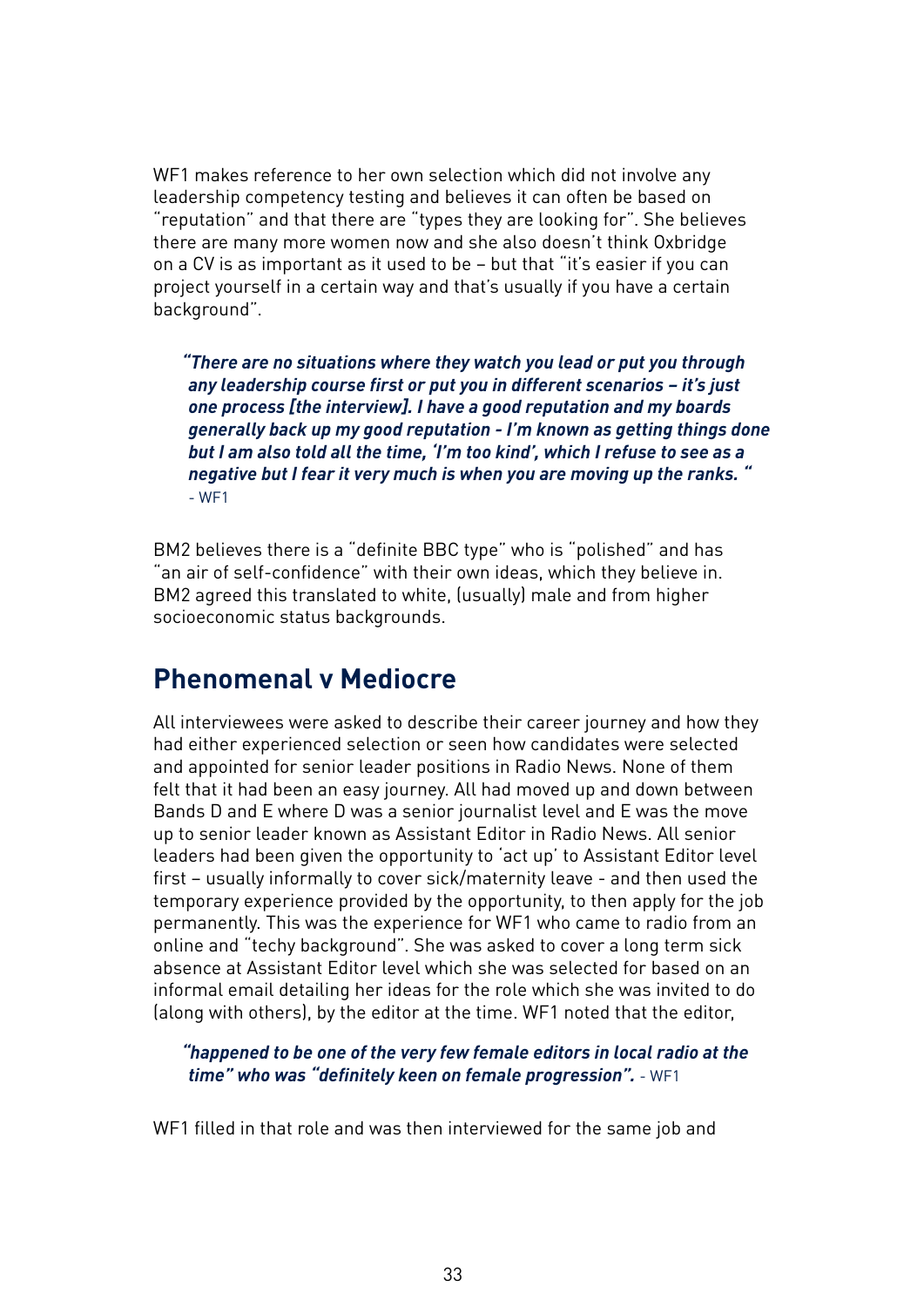eventually got the job permanently.

WM1 felt "frustration" from getting rejections for senior leader jobs and felt that he had to "make his own journey".

#### *"It was literally my own actions based on the annual appraisal and they were saying to me – you need more experience here or there - so it was a question of just applying.*

#### *"I didn't get certain jobs but by applying for them I got seen and then I was offered an attachment as Assistant Editor off the back of one of those applications. As a result of that I got more experience doing that and was able to apply for other Assistant Editor roles."* - WM1

WM2 also said: "I had to do a lot of it myself". He thought it had a lot to do with "whose face fits at the time." He acknowledges:

*"I did have Editors who gave me advice and tips. A lot of it depends on who is on the board – so if it's someone you know well, that did help you."* - WM2

Both BAME senior leaders who contributed to this research (BM1 and BF1) felt they had to go through many more hoops to reach senior leadership than their white counterparts. BF1 said:

*"I had two postgraduate qualifications and experience going back 13 years and for some people that just was not enough, I had to keep proving myself on a day to day basis.* 

When asked if she needed to do more compared to others, BF1 replied:

*"Absolutely! Absolutely! There were people who didn't have degrees in management and leadership like I did. I saw people going ahead of me for years and this sense that they had something I didn't and I could not see what it was.*

*"I remember being told that this lad was going to be a News Editor within a year and I remember thinking – why would he – what skills did he have that I don't?"* - BF1

BM2's journey to senior leadership spanned decades and he recalls one particularly tortuous job application for a senior leadership role at the Asian Network which he applied for with many years of leadership and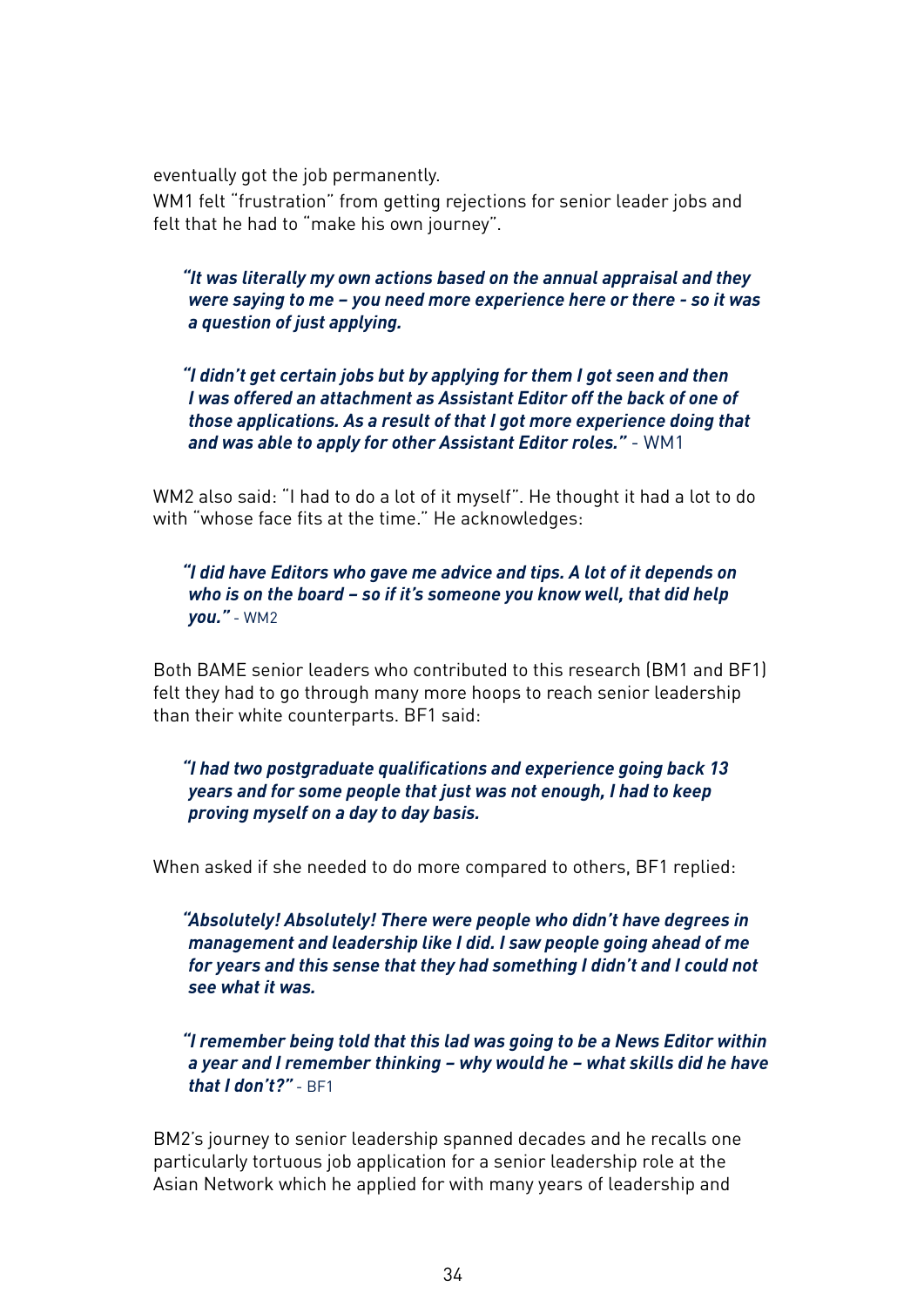experience at Asian Network.

*"I didn't get the job at the Asian Network and the person who got it was a white person, some of the reasons I was given for not getting that job was based on what I didn't demonstrate however, what I was able to demonstrate, was fantastic knowledge of the language and culture which my white counterpart did not have but that wasn't taken into account which I felt was astounding. "* - BM2

He recalls that at one point, the management structure at Asian Network looked like this:

#### *"The Head of Asian Network was white, the Head of News for Asian Network was white, the Deputy Editor for News was white, Head of Programmes was white. You would never have that kind of management structure in reverse – say at Five Live for example."* - BM2

 BF3 says that a BBC colleague (black male) applied for many internal jobs and saw white colleagues with less experience get those jobs over him:

*"He realised then, that he would have to be FAR better than everyone else… I had to be phenomenal whereas everybody else is allowed to be mediocre."* - BF3

### **Hiring in your own image**

There is no suggestion of any overt, intentional or conscious bias in the recruitment of BBC journalists by senior leaders to their Radio News teams. This is a point of general agreement from participants who contributed to this report. But it is acknowledged that since staffing in many newsrooms is not diverse, there is work to be done to address structural issues and unconscious bias. Efforts were largely agreed to be needed, to reduce existing barriers and enable better representation within the Radio News workforce.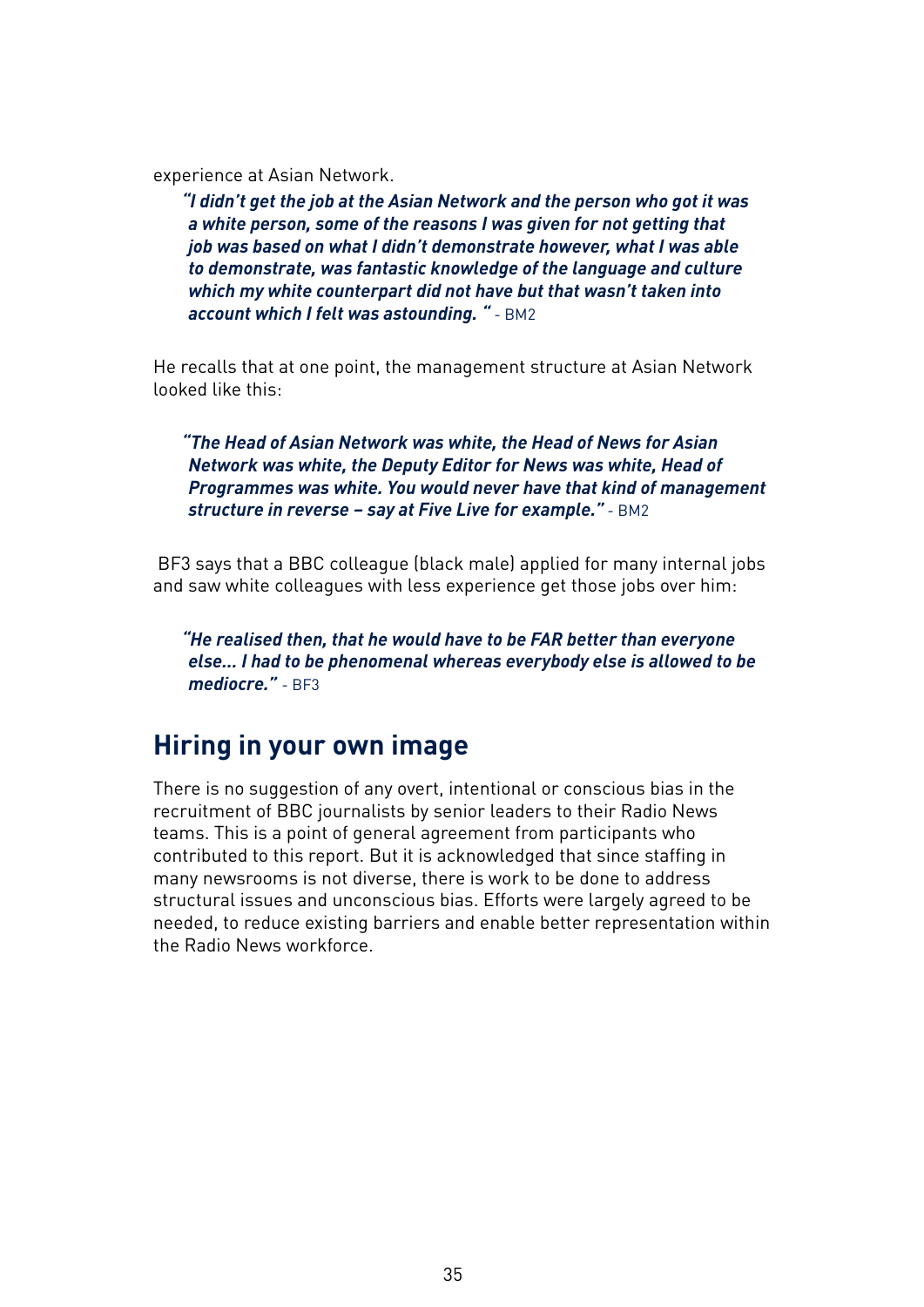One of the findings of this research is that there are all white radio newsrooms in Scotland and Northern Ireland. In England, there are currently no staff journalists of colour working on Radio News at a station which covers an extremely diverse region of England, based in a city where over 40% of the population are from BAME backgrounds. All of the senior leaders of this English regional newsroom are also white.

This all-white radio newsroom was raised by BF2 as an issue with the white senior leader:

*"I'm the only person that pointed it out – I said, 'there are no black people working here' and the response was 'oh yeah, there aren't are there?' And then someone said – 'do you remember so and so?'*

*"There isn't one journalist there who is a journalist of colour in the team. Not one. All white staff. There were 2 people of colour who both worked on temporary contracts and they are not there anymore. Their contracts were not extended."* - BF2

When BF2 asked the news editor why there were not more journalists of colour being employed, she was told that diverse candidates were not applying for the advertised jobs. BF2 herself concluded that there was "unconscious bias" underlying the issue and that "they hire people who are like them."

A non-diverse pool of candidates to choose from was a common complaint from the white senior leaders interviewed in this study. WM1 said diverse candidates were not applying for advertised jobs since "they don't engage with the BBC". He also felt that he had little control over recruitment due to structural issues regarding HR requirements that were controlled separately and out of his hands.

#### *"We have this portal where we are told what the level of experience and skills required for the job are, and they are big hurdles".* - WM1

This was the reason given for why journalists on the team were better educated than the local population and more likely to come from higher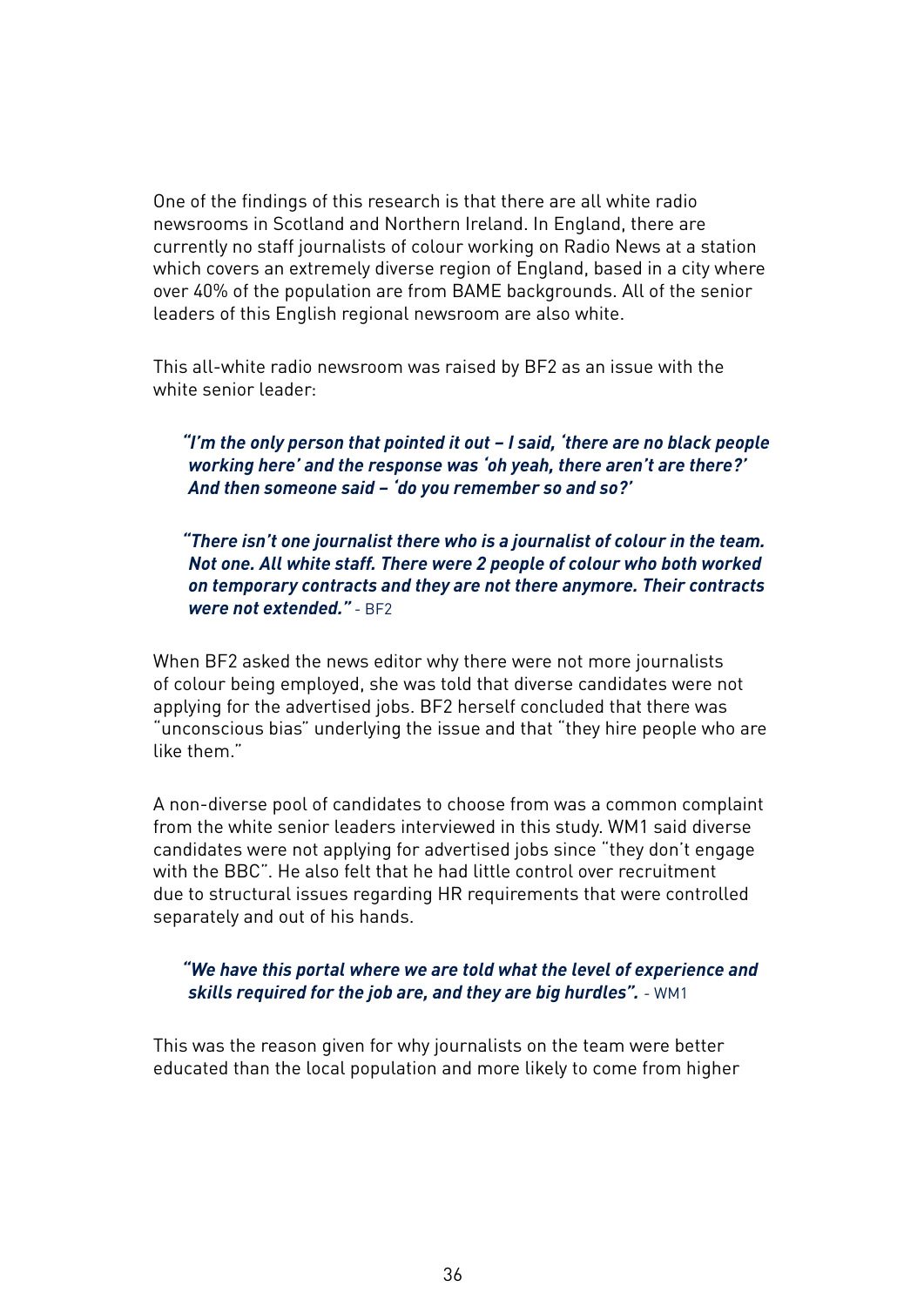socioeconomic backgrounds.

BF3 makes a similar point that there are recruitment restrictions controlled centrally by the organisation which may make it harder to replace staff and also to bring new people in through less traditional routes. These issues are compounded by staff at risk of redundancy in other parts of the BBC, who are given the opportunity to apply for jobs internally. WF1 notes the restrictions around only being allowed to advertise jobs internally and that staff who were at risk of redundancy from elsewhere in the organisation are a pool of candidates, likely to be less diverse.

WM2 also highlights problems with the pool of labour;

*"The problem is more, 'are the people applying for jobs for us to be able to appoint them?' The big problem is to widen the pool. We are not trying to recruit in our image now – but trying to find people who are good at the job but who also bring something different to the newsroom.* 

*"Tim Davie is targets driven and they are drilled into you and you are expected to deliver – leaders are actively looking at that in recruitment – but do we have the pool of people? If I want a really good journalist from a diverse background – there are not enough who are hitting the job requirements – one or two will come through and they drown in the job."* - WM2

## **The interview**

From the point of view of the journalists of colour interviewed during this research, they felt there were serious problems with the interview process which prevented them from securing jobs in all or majority white teams and by panels where decisions usually rested with a white senior leader. For BM2 the problem starts at the pre-application stage, where he said it is expected that you go and talk to the hiring manager before making an application and if this was not done, then it was likely your application would be rejected. It was highly unlikely that you would be shortlisted for an interview from a 'blind' application and that it was important to "get on their radar".

The BBC interview process itself involves a series of questions where you are marked on each answer and you:

*"have to say a certain phrase or key word to get those marks but it was*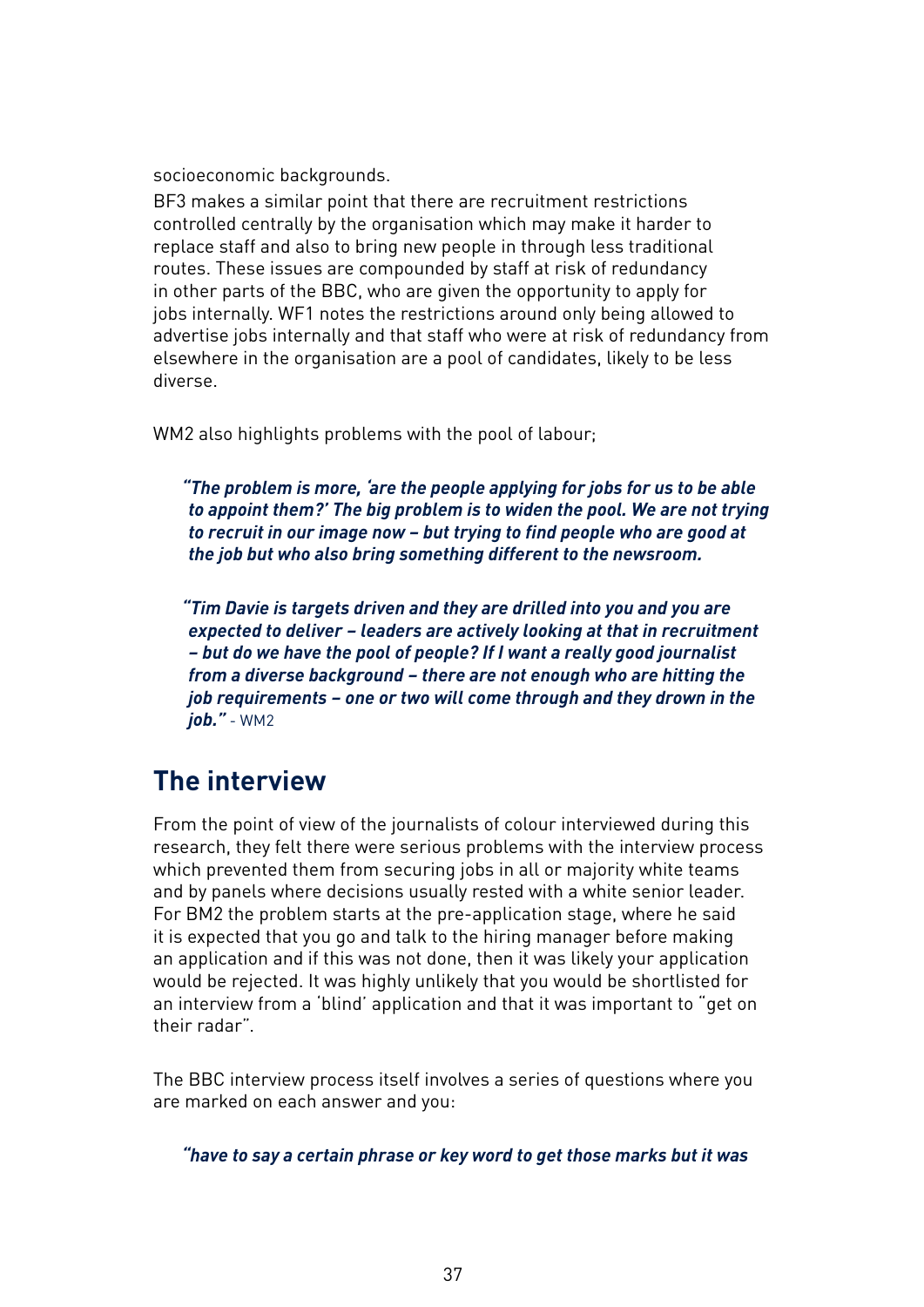#### *never really clear"* - BM2

BF3 calls the interview process at the BBC "severely flawed" and felt strongly that, "they hire people who look like them, they give opportunities to people who look like them."

*"It's all about ticking boxes and some people are very good at that, in particular , middle class people – they have been taught how to do that whereas me, from a working class background, I just say how it is. I have this attitude that as long as I'm working hard enough and doing my job well – I can do the job so I apply for the job, but I notice that for the senior leaders…. it's more about just talking and saying the right things and I would say it's more about whether they like you."* - BF3

This is confirmed by WF1 who in her job as Assistant Editor, was on many hiring panels.

*"I have hired people and I think everybody has naturally their prejudices, I'm sure they do… I do think some managers will look at people and think – can I get on with them, can't I get on with them? And usually that has to do with whether they like them or don't like them."* - WF1

She criticises the selection process for being "simplistic" since "it's about how well you perform in that one hour – I don't know if they would even bother reading your CV". She goes onto say…

*"You already know everybody who is going to apply … and you've already got your opinions and ideas of what they can do and then you ask some questions in interview that generally back up what you knew about them from before."* - WF1

BF1 who has also been on many hiring panels and been involved in hiring decisions for her own and other Radio News teams, labels the interview system "not fair":

*"Whilst the BBC gives the impression of equality – the implantation of the system is not equal – they [the senior leaders who are hiring] might design a task that plays to the person's strengths – I had direct experience of that – it was because they wanted to weed out everyone else … it's completely skewed – the way people were marked, there was adjustment going on to get the people they wanted"*. - BF1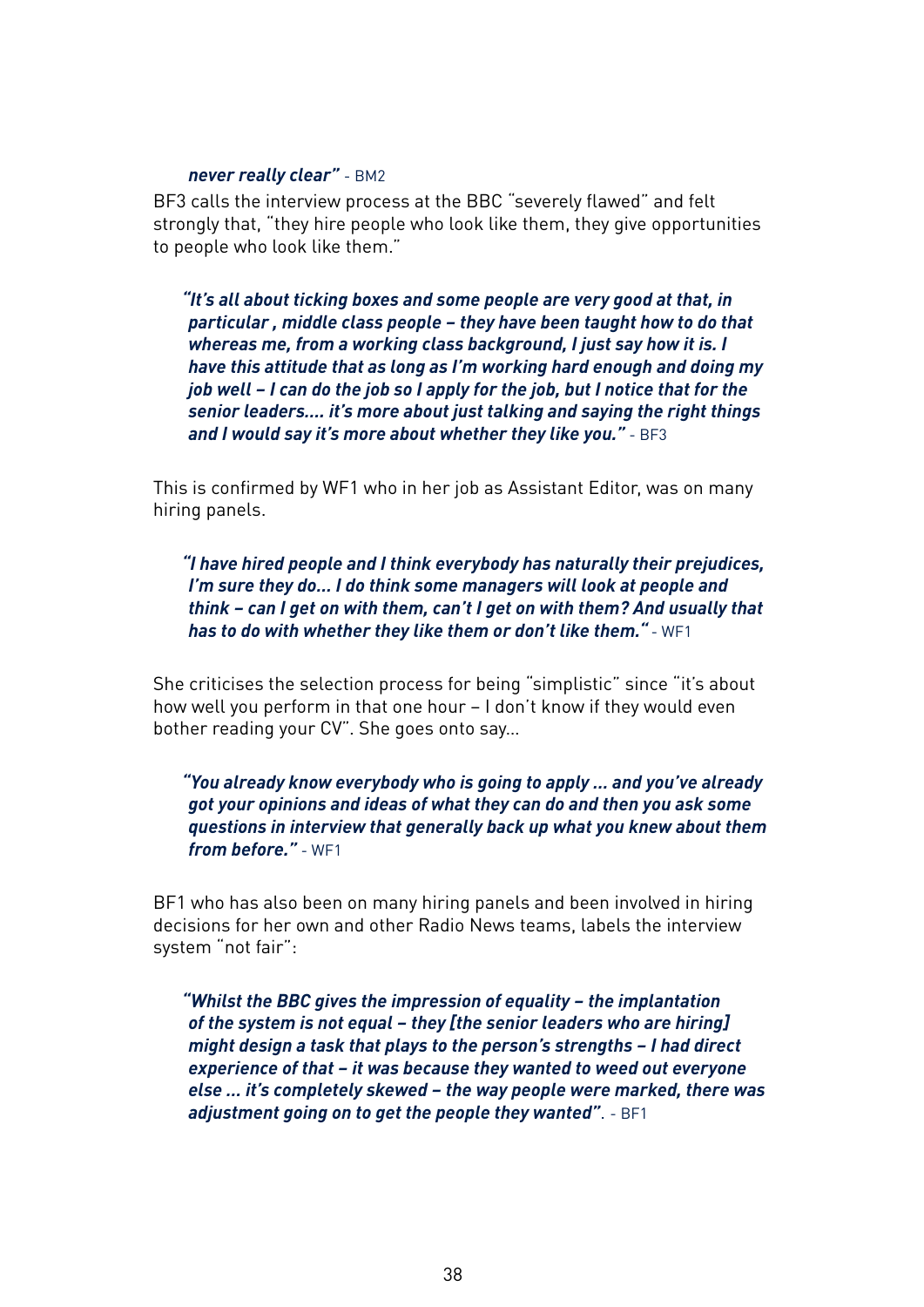These concerning practises around recruitment, highlighted in interviews for this study, feed into a much more extensive staff survey conducted by the BBC which is detailed in the BBC Diversity and Inclusion Plan 2020-23. Two thirds of staff expressed dissatisfaction with the system of recruitment and progression, citing "a lack of consistency and transparency in decision-making" and a "significant lack of trust in the recruitment process". - BBC, Diversity & Inclusion Plan - BBC Workforce Diversity & Inclusion Strategy 2021-2023, 2021

## **Journalistic Output**

It is a strongly held and accepted view among the participants of this study, that the diversity of the workforce is integral to producing diverse journalistic output. Greater diversity of journalists on the team, which reflects the local population, better serves the audience and also helps achieve the correct tone and authenticity of output.

This was not always the case in BBC local radio. In 2005, the policy was to think of the audience as 'Dave and Sue'. These were fictional characters – white, middle-aged approx. 55. Sue was a school secretary and Dave was a plumber or electrician who BF1 explains were part of the strategy for focusing their output towards a particular demographic – these were the people they were told to think of when creating content, rather than trying to serve all license fee payers in the region. (Self, 2005)

Thinking among some senior leaders in Radio News – in regions of the UK with high BAME populations, disagrees with this approach. WF1 says:

*"I believe really strongly that the BBC have to provide content for the whole country and the whole country are not all white and middle class.* 

*"If 20% of [a region] is Asian – then a Bollywood film coming out is as important as a new Hollywood blockbuster – or a long established Asian business shutting down is as important as a pub closing down – I think who your staff are, reflect the stories that are going to come in and the stories that will go out."* - WF1

Three previous BAME employees at the local radio station which has an all-white staff newsroom in a very diverse area of England, detailed different incidents where they felt the tone of journalistic output, had fallen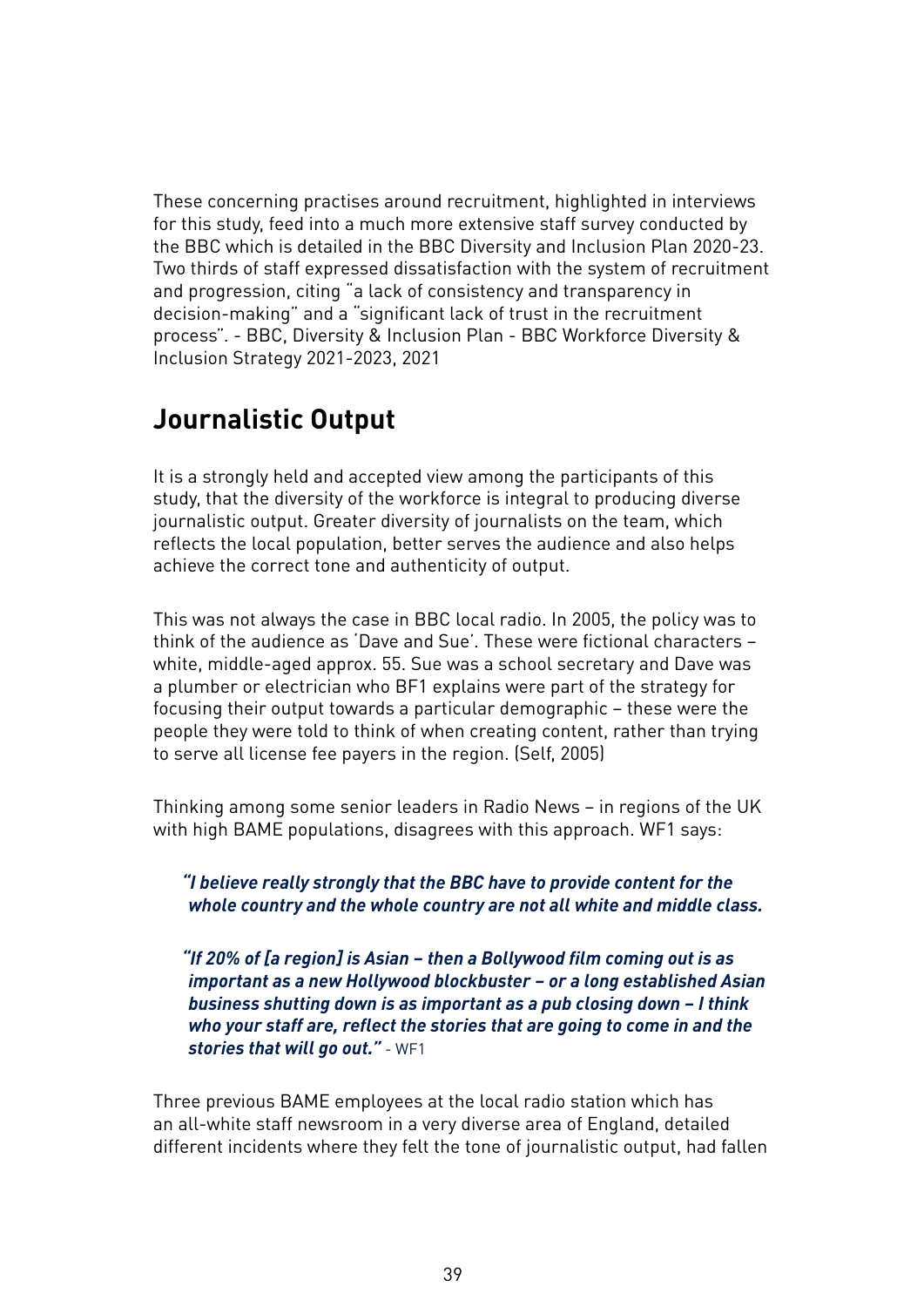short of expectations and had not served diverse audiences – or diverse staff who passed through - well. BM2 says:

*"There was a guy – really good reporter [who was himself Muslim] bringing in some good stories from the Muslim community. He uncovered a story about a local travel agents specialising in Hajj pilgrimages who were swindling their customers – that was driven from him and his contacts but it was just relegated to a 2 minute package – that was the kind of investigation that could have had a lot impact.* 

*Normally those stories would be silo-ed into the 'Asian show'…* 

*The Editor sent him to cover a nativity play – he was pretty hard-nosed and serious and he wanted to smash open conspiracies and he had to do a radio package about little donkey. He was fuming at the time. He didn't stay long."* - BM2

Another (white) reporter came in as a freelance journalist but was singled out for her very broad regional accent which matched the accent of the local area. It was commented on by a senior leader in an editorial meeting with journalists present but when she herself was not in the room.

*"She was a good journalist but she found it difficult to get on-air because her accent was so broad, which seems silly for a local station – she would make a package and they would say her accent was 'distracting' – they said she sounded like an interviewee rather than the reporter."*  - BM2

Other parts of the BBC Radio News network tried to be more reflective of their audiences, in their output. WM2 said that "we got a lot of praise" for an initiative to broadcast from a deprived part of the region on a "massive council estate" where many "white working class people lived". He said, "we rented a shop and broadcast from there all of our output and invited local musicians, artists and community projects". WM2 said that "Tim Davie says we need to get out of our offices into the community" and had hence WM2 managed to secure extra funding for the week-long broadcast.

When asked about the diversity of the local Radio News team, WM2 replied:

*"Gender is really good, it's still not there in terms of racial diversity – there are still people there but we are not reflecting the region – partly they are there as freelancers but jobs were not given at the end – there*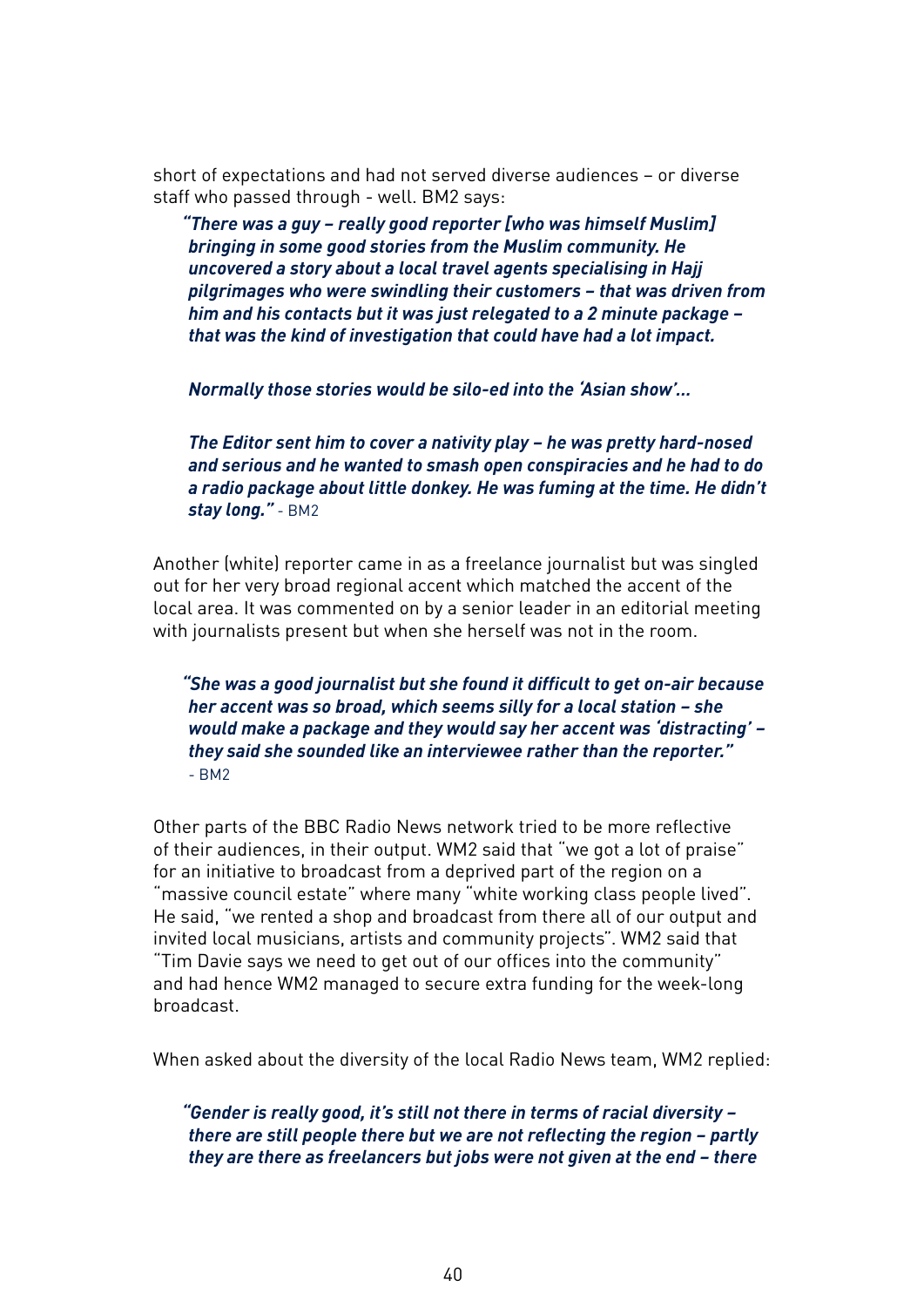#### *are 2 or 3 fantastic people from working class backgrounds for me they are really important, I want to hear the perspective of lots of people – I don't want an echo chamber in my teams".* - WM2

As a Black female journalist, BF3 felt that her status in the newsroom had ranged from being "completely ignored" to "being put on a pedestal" to be "the voice for all Black people". She had not felt comfortable with either position. She gave an example of a time when she had challenged the tone of coverage related to the impact of knife crime on young people, which she felt lacked nuance, but without any other Black journalists or white allies in the team, white senior leaders dismissed her concerns.

*"There was a [Black] boy who was rapping about knife crime in a positive way – my thing was there are so many young [Black] people impacted by knife crime that have nothing to do with crime or rapping – like my nephew who is 15 and my sister will not let him out – he wants to be a pilot – instead of choosing a kid with stereotypical rap and crime affiliation – why not get a normal Black kid, just being a kid and use him as a case study for how he is effected by violence in his area? It was also stereotyping rap music by connecting it to knife crime – there were too many stereotypical connections in that report. I was saying this is the wrong case study – the narrative was wrong – when I raised that – they said "we don't see it as racist" it got turned back on me – "this is a positive rap" – I literally got ignored."* - BF3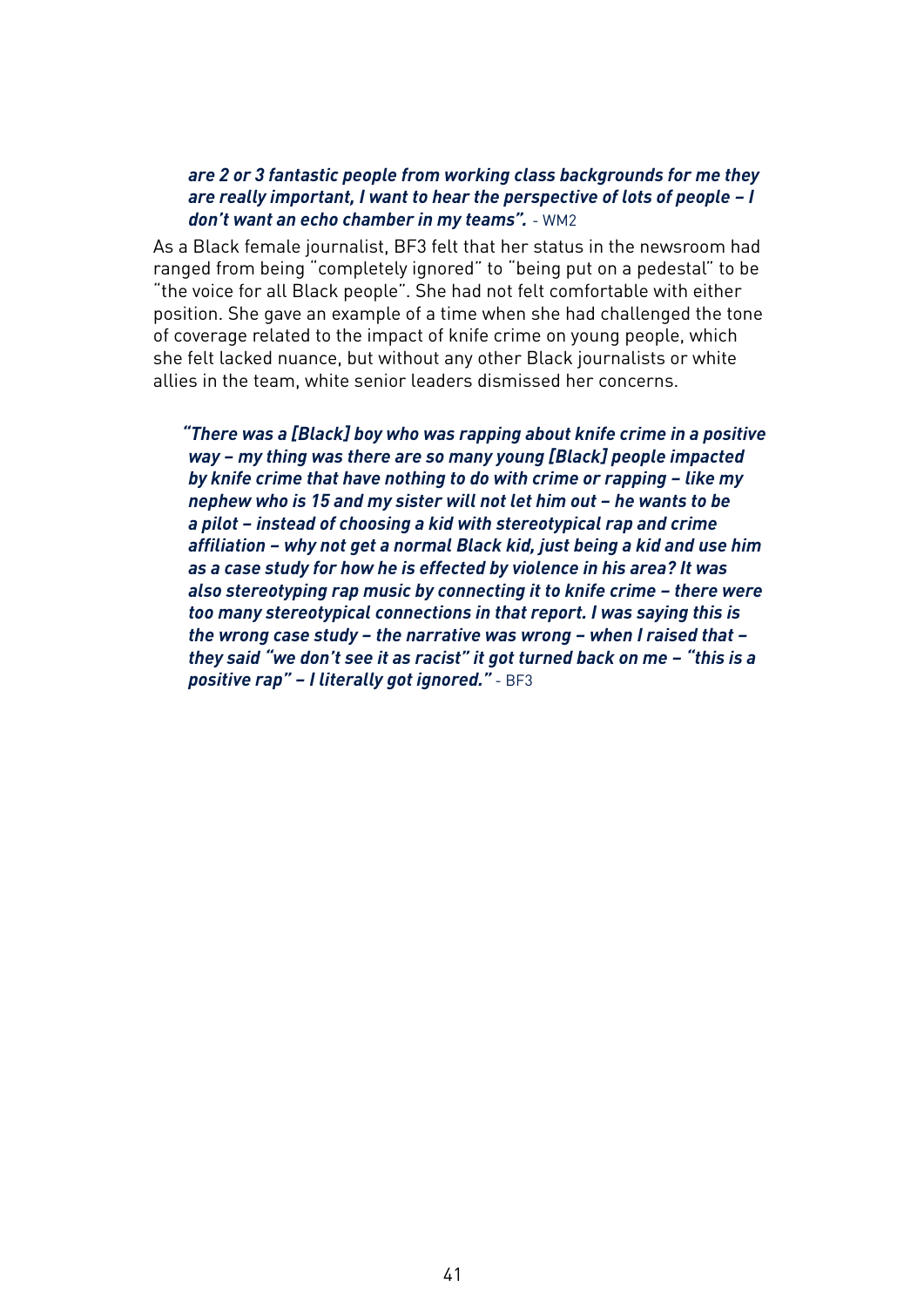## **The Pipeline of Future Senior Leaders**

For the BBC to increase the diversity of senior leaders in Radio News, in line with the 50/20/12 targets set for 2023 (outlined in the introduction), there would need to be a pipeline of diverse journalists coming up through the organisation. There are efforts to cultivate mid-career journalists at the BBC with various leadership schemes. BM1 says he was selected for one through a "very rigorous" process and was among a cohort of "extremely high calibre people" and spent two years being taught by some fantastic mentors from outside the BBC. When it came to the celebratory drinks at the end of the scheme, he asked the then Director General; "What is the currency of this scheme?" He said that the DG could not give him an answer and asked the Diversity Lead to answer. This Head of Diversity told him that she would hope that 6% of the cohort might make it to senior leadership at the BBC.

*"I was like what? What is the purpose of that? Surely you would expect most of them to go onto senior leadership in an organisation that desperately needs diverse senior leaders?? The ambition was so disappointing – we have lots of courses and schemes and apprentices but the BBC doesn't seem to have any plan on how to then take it forward."* - BM1

BF3 also participated in a scheme to develop her career. She said that most of the people on her scheme, ended up leaving the BBC.

*"You have all the skills and mentoring and you are applying for the jobs, but the jobs you keep applying for, you don't get them and they are telling you why you are not worthy so you pivot, and you apply for other BBC jobs – same story – it gets to a point where you think – let me apply outside and the first thing you apply for, they think you're amazing and are willing to pay you x amount more money and you leave. That's what happened."* - BF3

BF1 who also left the BBC this year (2021) as one of the very few remaining senior leaders in Radio News and a woman of colour, who went to a nontraditional university. She detailed a catalogue of problems which took its toll on her mental health, being brought in to manage a non-diverse team and not being supported by the organisation.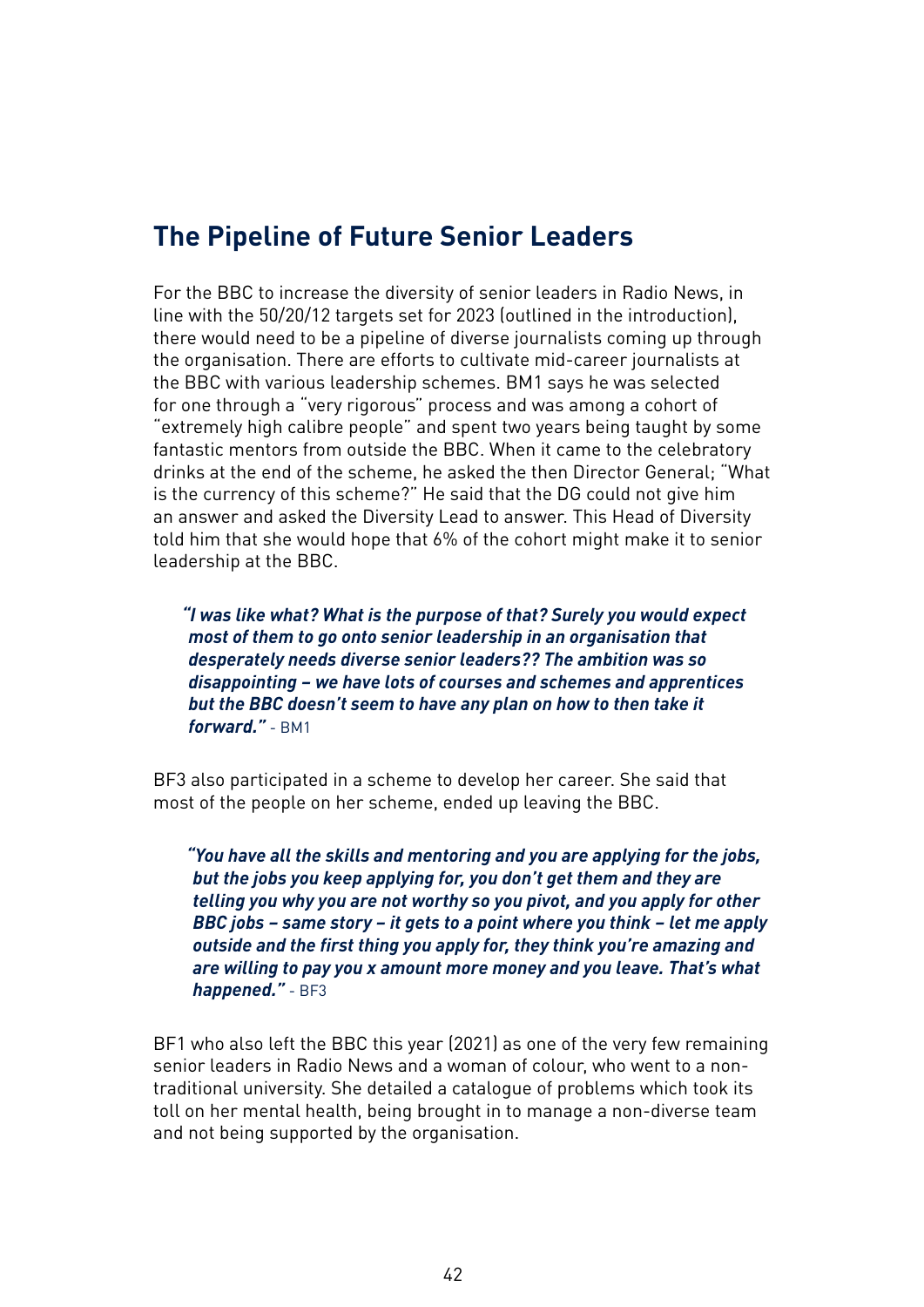*"The culture there – I ended up going through a grievance process – which said (on the record) that hostile, entrenched attitudes existed there, that were unlikely to change and it's not for outsiders to fit in... even though I had been at the BBC for 15 years I was referred to as an 'outsider' and that for me related to my race."* - BF1

 BF3 explains why the decision to leave was driven by the experience of working in a non-diverse and non-inclusive newsroom under white, 'BBC type' senior leaders.

*"The diverse people I know – they are TIRED by the time you get midcareer and most of the time you end up thinking, this is not worth my sanity this is not worth my mental health – because of what you have been through."* - BF3

BF3 says that:

*"The BBC push Black and Asian people out the door, they create a hostile environment which does not allow us to flourish."* 

BM1 believes that the BBC must now change itself if it wants to attract and retain talented, diverse senior journalists who could be potential leaders.

*"Up 'til now BAME people have come in and are expected to change themselves to fit into the BBC and I say now it's time the BBC changes its culture for people from BAME backgrounds. They need to at least meet them half way."* - BM1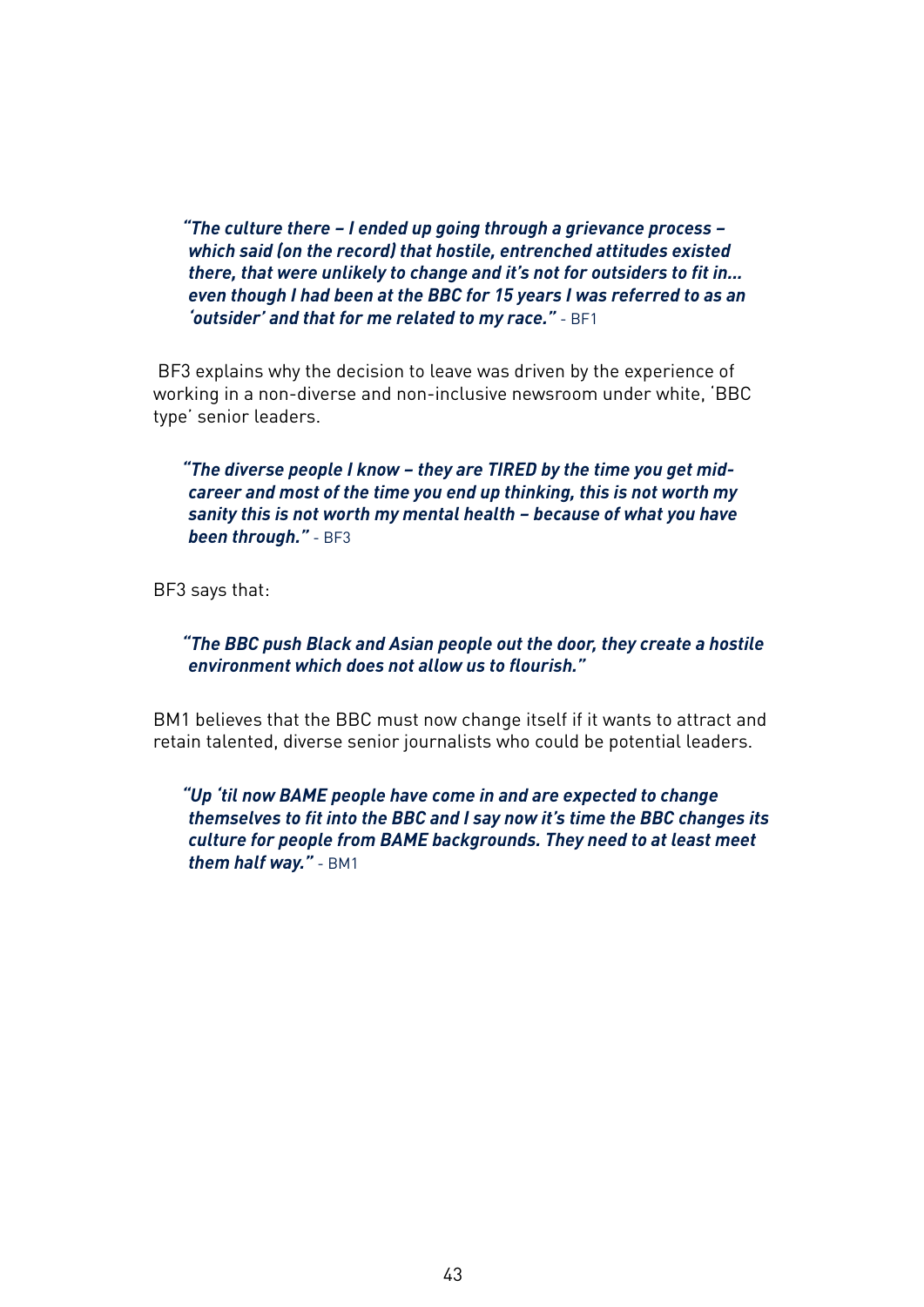

# **Meeting BBC Diversity Targets**

All the interviewees in this study expressed scepticism that the BBC was likely to meet their own target on BAME representation, when it comes to senior leader roles in Radio News. Comments made by interviewees for this research include:

*"We are not diverse, senior leaders are all male and white – there is no diversity at all well not much. Our teams do have a 50/50 gender split."*  $-WM1$ 

WM2 says:

*"50 will be ok... I don't really know phew – time is needed to filter through, having a target is good, it's getting better. Things are going in the right direction."* - WM2

Others comments include:

*"The BBC has got its work cut out" and "I don't know if it's even a target for senior leadership".*

WF1 says:

*"It's going to be hard – there needs to be a long hard conversation about what a leader looks like as there is a lot of emphasis on certain skillsets that are harder if you are not a confident, privileged person."* - WF1

Achieving a 20% diversity target for BAME representation of senior leaders in Radio News by 2023 would require two consecutive years of increasing BAME senior leaders by 7% each year, a jump of 14%. The BBC states in its FOI response that the target is not for 2023 but longer; the targets were issued in Feb 2021 and are to be met "in the next three to five years". But even with a longer time frame, the targets look unlikely to be met for two main reasons.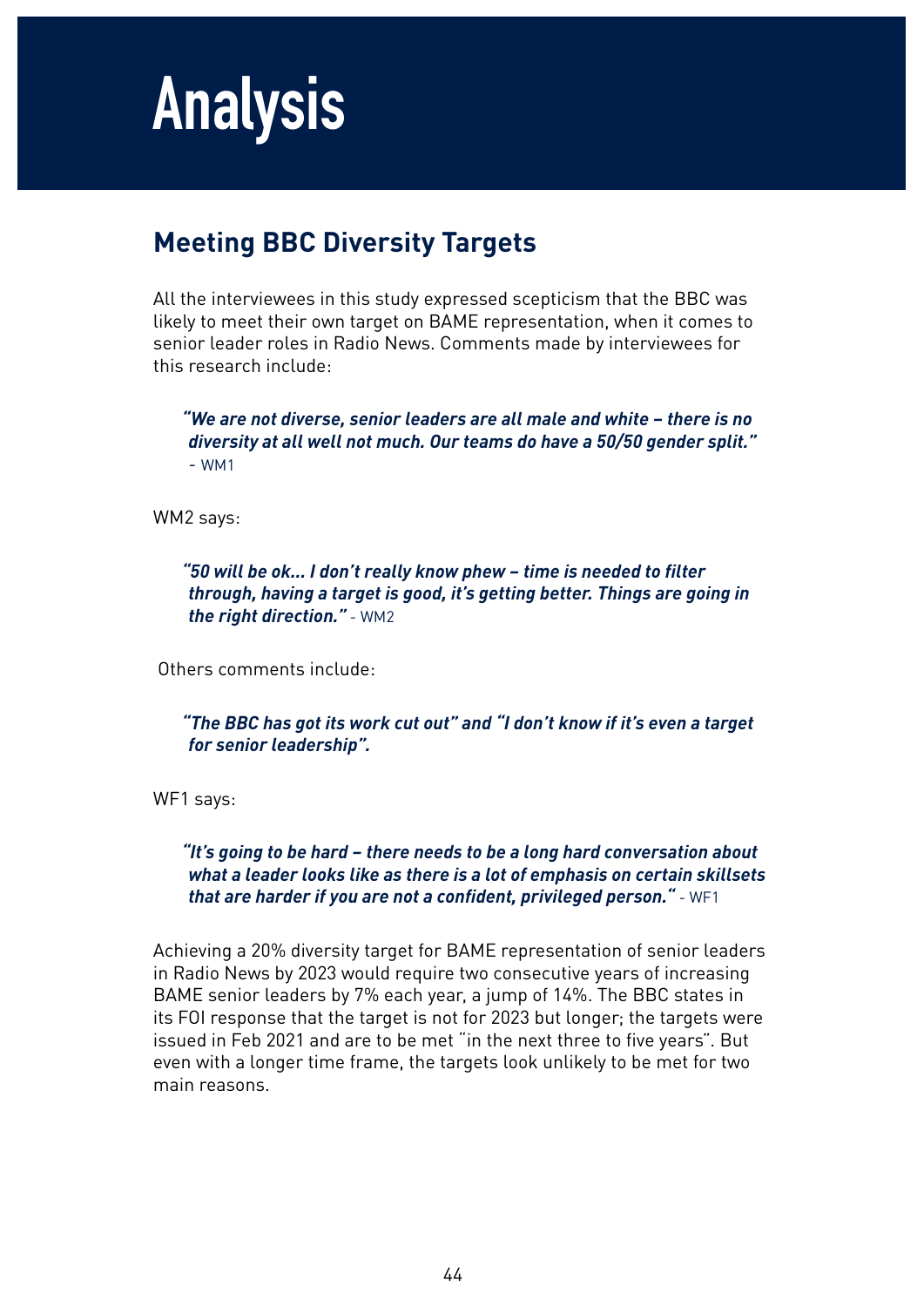Firstly, the progress on BAME representation of senior leaders in the BBC as a whole organisation has advanced at slow rate. As outlined in an earlier section of this report, (Background Literature and Review) the lack of movement of BAME leadership in the BBC was noted from a BBC Trust document for 2014 which indicated that 8.5% of senior leadership was classified as BAME (BBC, The Trust's observations on the current operation and effectiveness of the BBC Executive arrangements for promoting equal opportunites in employment., 2015). In the latest BBC Annual Report pg. 229, the current data on BAME representation at leadership level is 9.9% for UK public service (BBC, BBC Group Annual Report and Accounts, 2020). Although it is hard to make direct comparisons, due to the merging of datasets, changing definitions and Band structure, at an approximate estimate, the progression of BAME representation of senior leaders at the BBC has increased by 1.4% in 6 years. If you take the 11.9% leadership total from the BBC inclusion Plan then the increase in 6 years is 3.4%.

Diversity campaigner Simon Albury, who runs the Campaign for Broadcasting Equality (CBE) calculates that BAME leadership at the BBC has seen a slow rate of change. He states:

*"BAME leadership increased by less than 1% in the 3 years from 2016 – 2019, from 8.81% to 9.48%, when the World Service is excluded - as Ofcom does in its reporting on BBC diversity."* - Albury S. , "Diversity: The BBC may fool itself but it won't fool the Lords", 2019

The second reason why BBC Radio News senior leadership BAME representation is unlikely to reach its diversity target is due to the pipeline of BAME mid-career senior journalists. In the 'Interviews' section of this report, participants outlined the problems they had faced with BBC leadership schemes they had been on. BM1 said there was a lack of ambition in moving talented individuals from the schemes into leadership positions and BF3 talked about not being able to secure jobs due to flawed recruitment practises, which led to many BAME journalists leaving the organisation. This is exacerbated by the experiences of Black and Asian staff who have faced mental health stress like the situation outlined by BF1 who went through a grievance procedure and was not supported in a nondiverse and non-inclusive radio newsroom.

There is evidence that BAME staff are leaving the BBC at a faster rate than their white counterparts.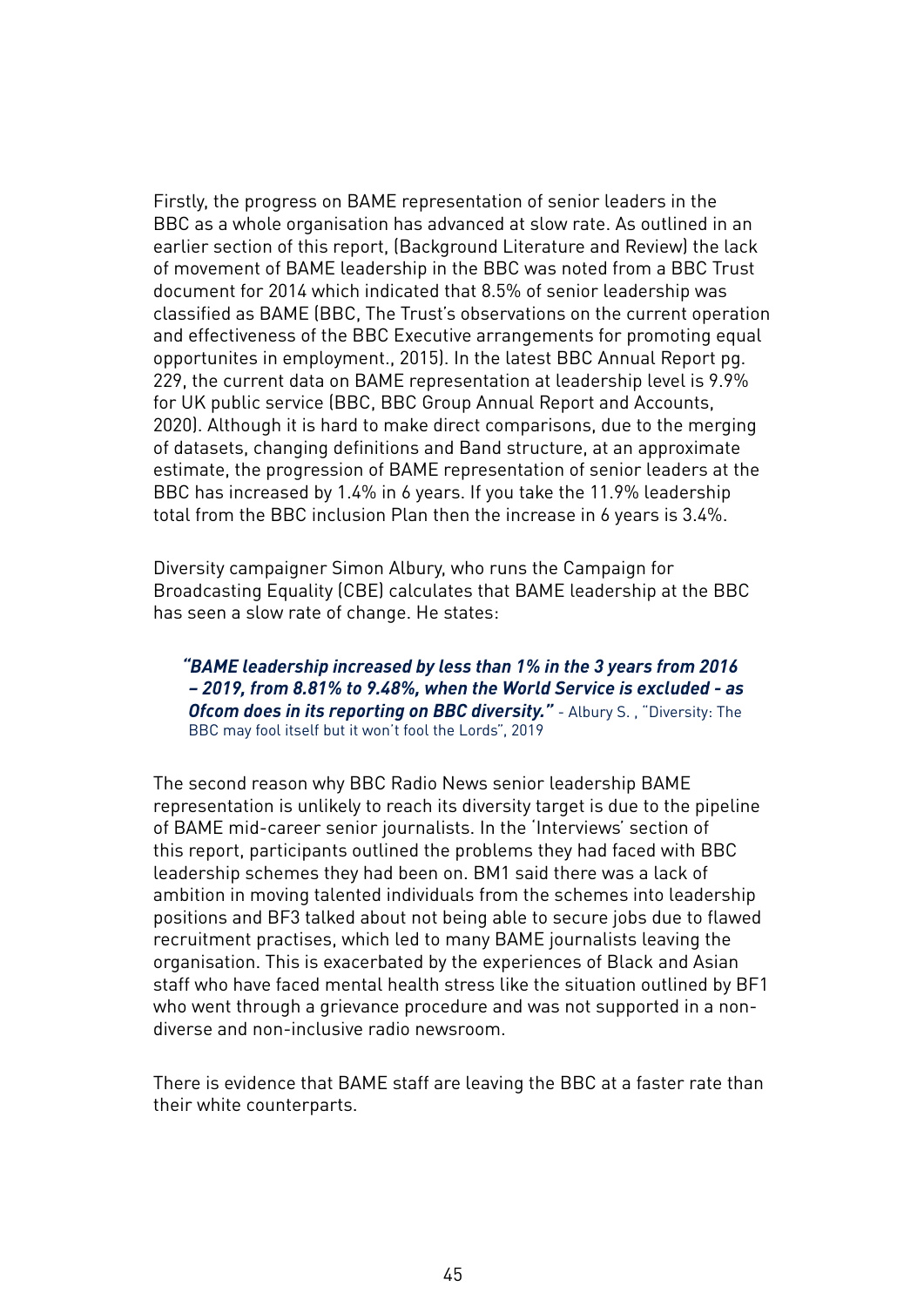*"In 2016 14.6% of all leavers were BAME, by 2019 this had increased to 18.4%."* - Albury S. , "Diversity: The BBC may fool itself but it won't fool the Lords", 2019

Ofcom also state the existence of this trend.

*"Given the BBC's public targets in these areas, the rise in the proportion of minority ethnic employees leaving the BBC in the last year (from 16% in 2017 to 20% in 2018) is concerning. We would have expected to see retention of such employees increasing."* - Ofcom, Review of BBC news and current affairs, 2019

Research participants for this study point to a variety of reasons for why BAME BBC staff are leaving the organisation at an accelerating rate. They highlight frustration with career progression and that having the correct skillset and experience to do the job are not the factors that deliver promotion, but rather other factors are at play, such as "likeability" and "cultural fit".

In addition, mental stress of experiencing racial bias and the cost of 'speaking up' on racial issues may be high. It has been well documented that there are costs associated with being one of the only people of colour in the workplace, either ignored or burdened with being a voice for all Black people (as detailed by participant BF3 in this research). There are additional considerations too, of being typecast or "boxed" into reporting BAME issues which ends up limiting career progression (Douglas, 2021). Black employees may also be asked to help draw up diversity strategies on top of their normal workloads which ends up taking a mental toll if it is ultimately seen as tick-box exercise rather than a genuine attempt to make difficult decisions that result in deeper, structural change.

Ofcom's Melanie Dawes went even further and suggested that the BBC should try to rectify the problem of BAME journalists leaving the organisation by trying to tempt them back.

*"Reaching out into the communities that used to work for the BBC but left, because they knew they would not progress, is a big part of what it has to do as well as ensuring that its own existing staff come up through the ranks at the same rate as others."* - Albury S. , "BBC Ethnic Cleansing – Ofcom CEO tells BBC's Davie 'Bring Em Back Alive' " says Simon Albury, 2020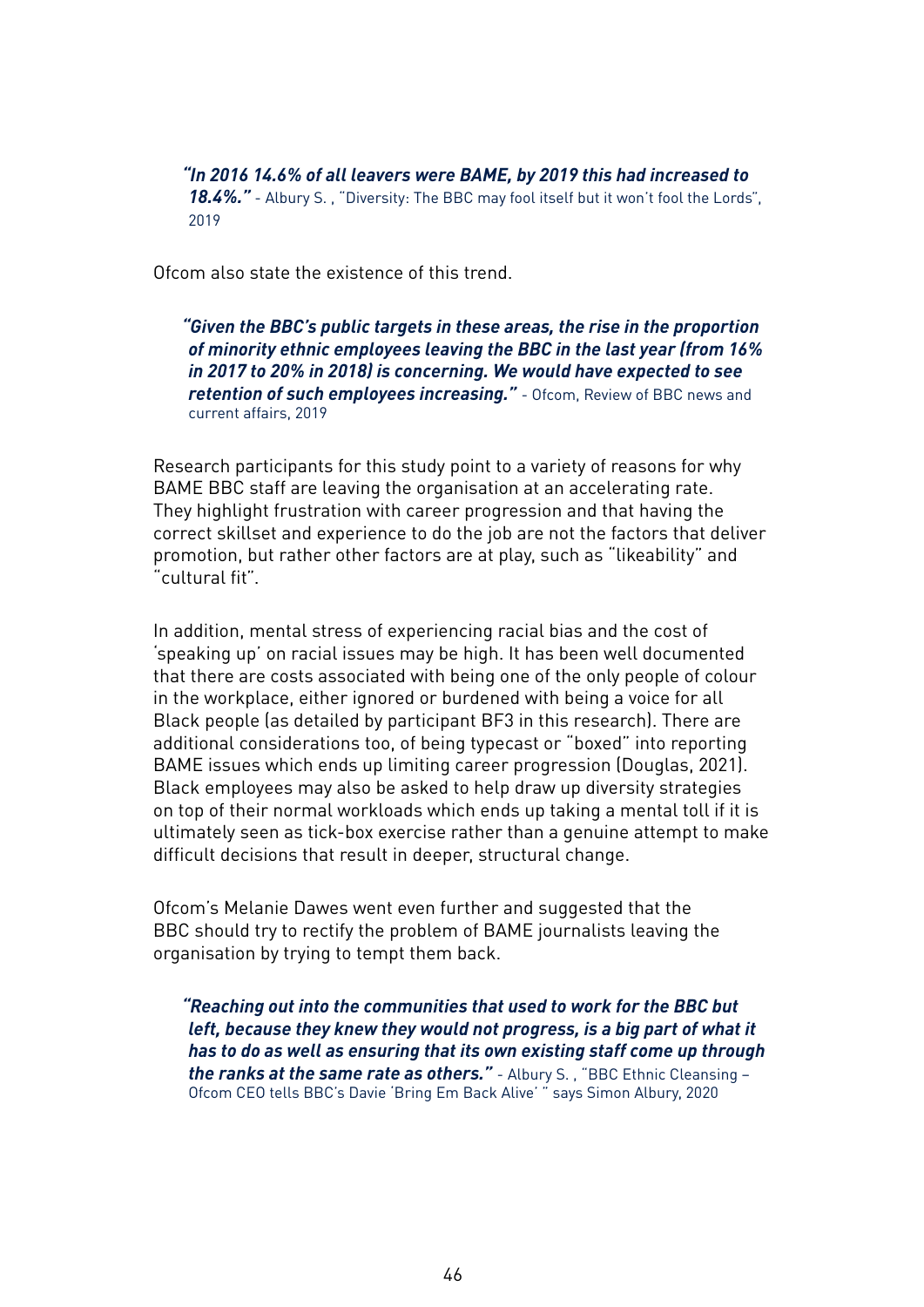## **The double-disadvantage**

Although still limited, the BBC has started to publish data on socioeconomic backgrounds which shows that over a third (34.7%) of senior leaders in BBC News (both TV and Radio) went to an independent/ private fee paying school, compared to 7% of people in the UK as a whole who are privately educated (gov.uk, 2019).

Sam Friedman and Daniel Laurison in their book, The Class Ceiling conduct research inside the media industry in a study that focuses on Channel 4, but contains findings which overlap with experiences of working in BBC Radio News. He finds:

*"Many people appear to be penalised both for their ethnicity and class backgrounds. Black British individuals from working class backgrounds, for example earn on average about £6,000 less than their Black British colleagues from privileged backgrounds and over £11,000 less than privileged …white people."* - Friedman & Laurison, 2020

There is a distinct "double disadvantage" for being working class and BAME in elite professions such as journalism. This chimes with the experiences detailed by participants to this study.

## **Diversity Monitoring, Targets and Networks**

Diversity monitoring and targets are important tools to increase representation if used correctly. An initiative in Germany to increase women in leadership in newsrooms set a 30% voluntary quota and resulted in great success in increasing numbers of women and creating a normalisation of women as senior leaders in news. However, it was found that there was very little intersectionality in the women who were hired (they were largely white, from privileged backgrounds and tended not to have children) and it was a far from easy journey for the women involved. A strong women's network helped. (Assmann, 2021)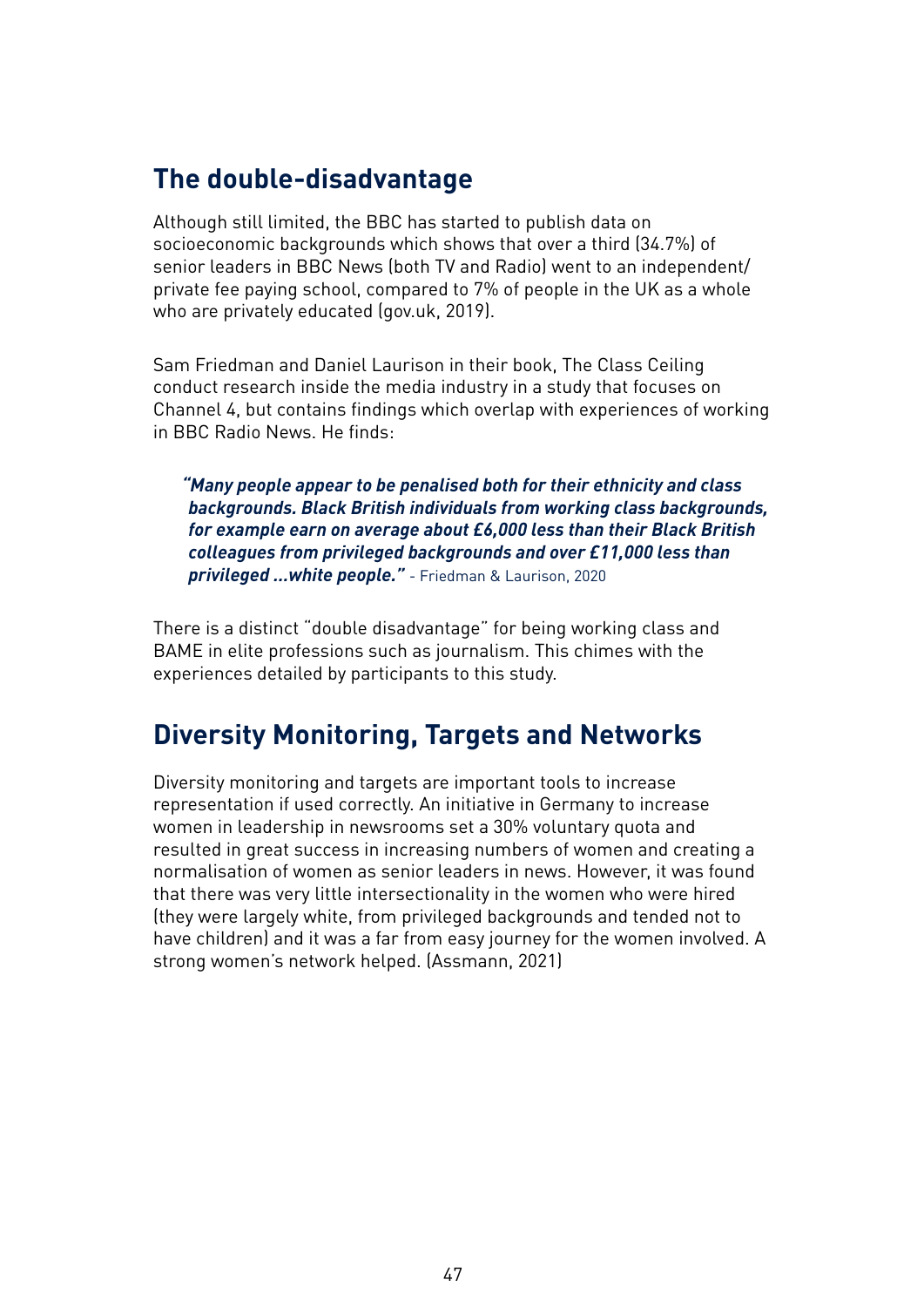Similarly, the BBC's Global Women in News network (GWiN) is without doubt helping women at the organisation come together in support of female leadership and career progression and has helped to achieve the 50% diversity target among women leaders in Radio News. It was set up by Liliane Landor, a BAME leader in Radio News, she was seen as an inspirational role model for BAME female journalists before her departure in 2016 (she has just announced her return to the BBC in 2021). GWiN has grown to a Facebook group membership of 1,500 and 1,700 membership as a whole. It has a dedicated senior producer who runs the network (currently Natalie Goldwater). They post job opportunities, inspirational news articles celebrating women and member successes and also run their own talks, workshops and masterclasses. It is an active network which has lobbied on issues such as maternity support.

A network for BAME and socioeconomic diversity have also been set up with the same ambition, hoping to emulate GWiN's success. The BBC's BAME group is called BBC Embrace and for socioeconomic diversity is called BBC RAISED. They have much lower membership than GWiN of their respective Facebook groups (411 members for Embrace and 314 members for RAISED). The engagement seems to be less, which may relate to a reluctance/stigma to be visible on race related issues which may be critical of the BBC. Members of BBC Embrace also include (white) senior managers which may also limit engagement on race issues since it may be deemed political and against the BBC's current stance on journalistic impartiality (Frost, 2020).

Two participants of this research detailed the importance of considering inclusion rather than an over emphasis on monitoring of diversity targets. They point to instances of BAME staff being promoted without the necessary experience or support to do the job.

BF1 says:

*"It's a blunt instrument and it doesn't force people to think about INCLUSIVE environments – it's a tick box exercise so you have the situation where you have the head of local radio – randomly choosing people who don't have skills and putting them in and not supporting them in difficult places."* - BF1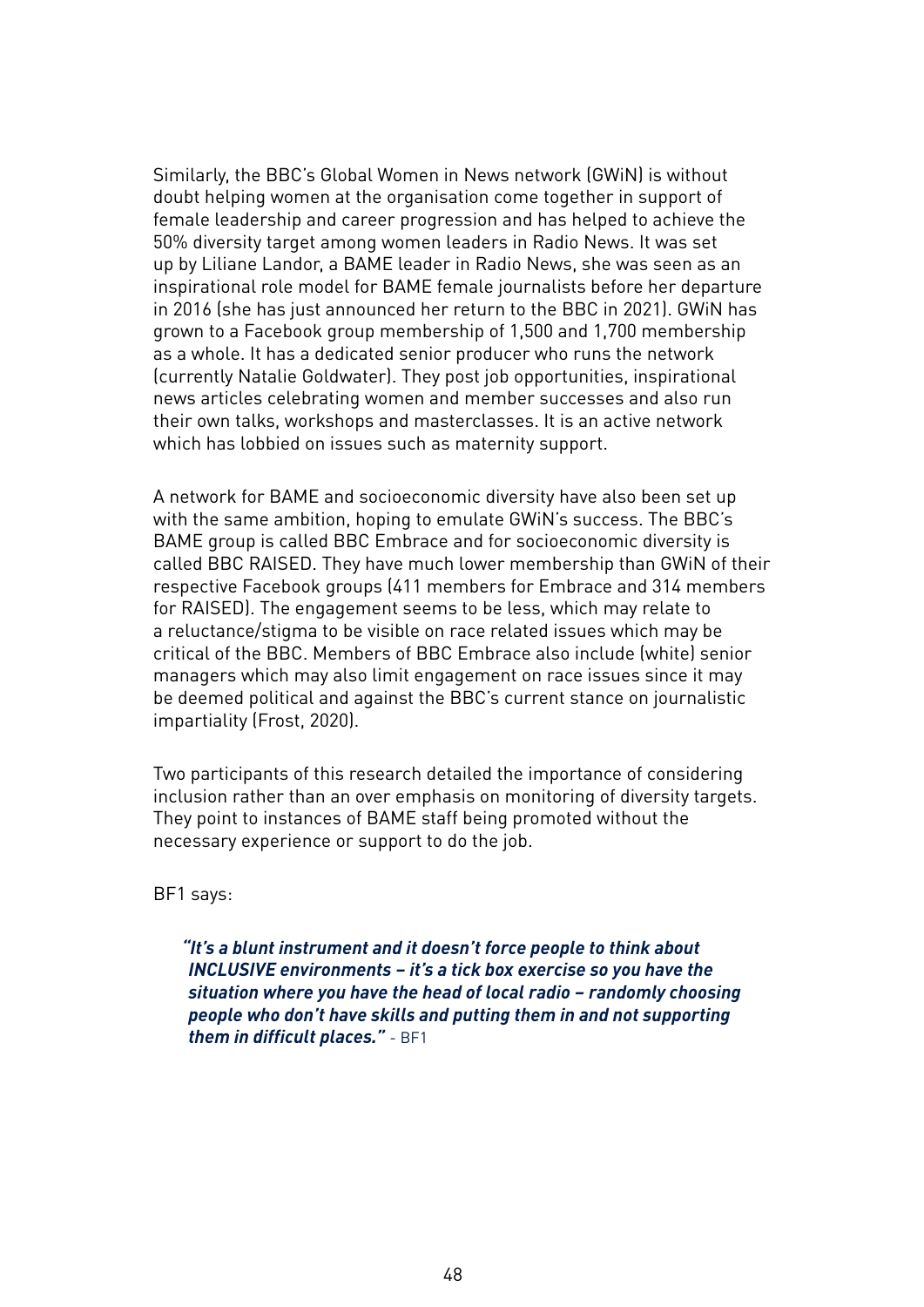BM1 also points to this problem, which he thinks is so serious that it risks undermining the policy of diversity targets at the BBC. He thinks the pressure to fulfil quotas, without the necessary structure in place where experienced, trained and skilled mid-career senior journalists are coming though, is dangerous. Since it results in senior leaders, who do not have the ability to spot and develop diverse talent, picking people who are not best suited for the job.

*"Say I do not have the ability to find that diverse talent, but I have to meet that target – what am I going to do? I will recruit somebody for the sake of recruiting that person …so then you are compromising the quality of people you are bringing in and it unfair to good white candidates.* 

*The other problem with that is that it reinforces stereotypes about black and Asian people because if you are bringing in people who are not very good. So then white colleagues will look at that and say, 'See?? They're not very good'.* 

*So there is a lot of damage that has been done."* - BM1

Diversity targets, monitoring and networks all have their part to play to increase diverse representation of senior leaders in Radio News. In the establishment of these strategies, genuine inclusion is of the utmost importance. If diversity targets are not implemented correctly – with what BF1 calls "cultural intelligence" and an institutionally white infrastructure remains in place, then these measures will result in diverse staff leaving the organisation and feeling let down by false promises of diversity.

*"It's so easy to believe the pictures which give the appearance of racial diversity. To buy into the well-crafted statements of purpose. To enjoy being invited into the process of change. The role of the 'bridgebuilder' sounds appealing. Until you realise how often that bridge is your broken back."* 

By, Best Selling Author, AUSTIN CHANNING BROWN 'I'm still here, Black dignity in a world meant for whiteness' 2018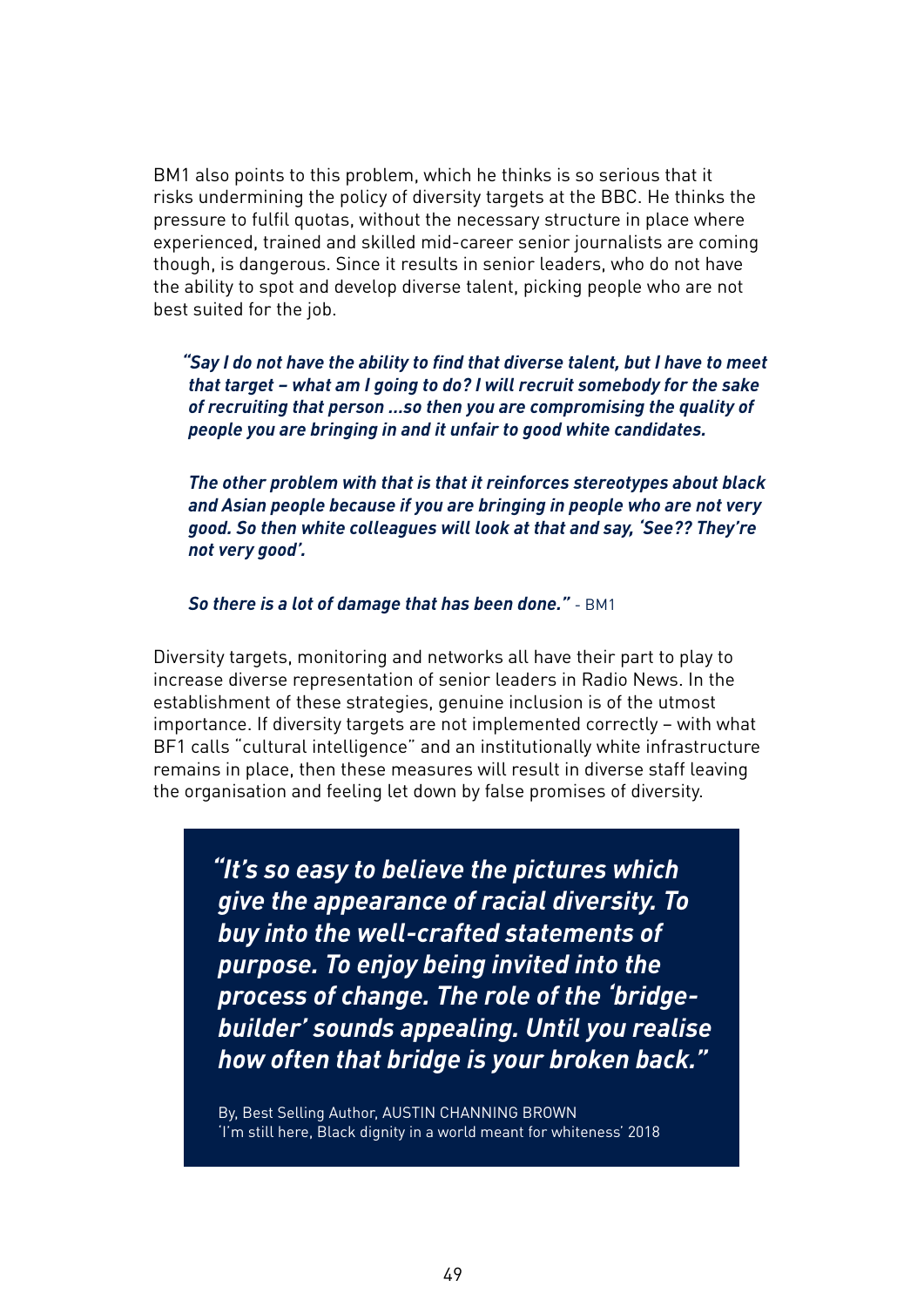# **Conclusion**

This research has found that BAME representation at senior levels in BBC Radio News currently stands at 6%. BBC data provided in an FOI response states that BAME representation of senior leaders as part of the Nations division stands at 6% and for News and Current Affairs it is 8%. These figures fall far short of reaching a 20% diversity target for BAME representation by 2023 and even within a five year time frame would be difficult. This is due to the fact there has been very slow progress on increasing BAME representation in BBC Radio News at senior levels for at least the last 3 years. This appears to be as a result of recruitment panels hiring a BBC type, no clear infrastructure to enable progression of current BAME staff into senior leadership roles and a lack of monitoring of evaluation processes.

The BBC outlined the need for specific action plans to address diversity of Radio and newsrooms, 3 years ago under the diversity lead Tunde Ogungbesan who expressed then, that…

#### *"It's taking too long to see the change that we expect within our workforce."*

He recommended for the BBC to …

*"Develop specific action plans based on further analysis of divisions with less than 10% BAME representation or poor employee survey results to ensure issues are identified and action plans are put in place including, Radio, Newsrooms, Newsgathering, English Regions and the World Service."* - BBC, Reflecting the Ethnic Diversity of the UK within the BBC Workforce, 2018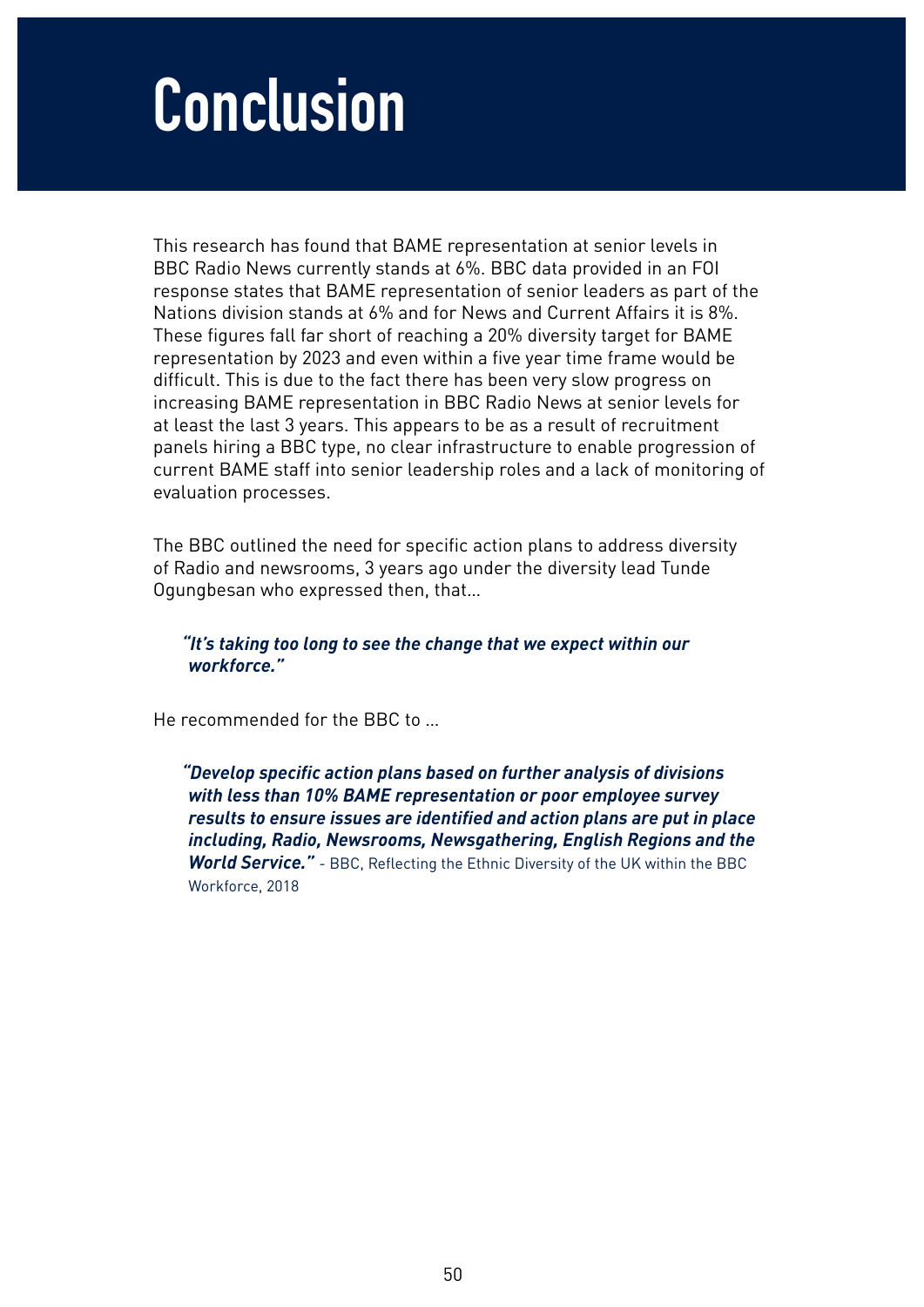Tunde Ogungbesan left the organisation in 2019 after 4 years at the BBC. In that time, he put forward workable recommendations including to build a solid pipeline of BAME leaders and his leaving speech emphasised the need for "retention and career progression". (Ogungbesan, Farewell, 2019).

Research participants interviewed for this study provide insights on the difficulties they have faced in career progression in Radio News and how they have seen a different measure of standards applied to white colleagues. They have spoken of the mental stress of being ignored and also burdened with being a spokesperson for all BAME related issues. They have spoken of the lack of support in toxic and hostile work settings, being labelled as outsiders and not being seen as leadership material, no matter what experiences and skills they accumulate and demonstrate.

Senior leaders in Radio News are currently not representative of the UK population or the regions they are covering and there is evidence that they are hiring in their own image, leading to the existence of all white radio news teams, this is even happening in cities where over 40% of the local population is classified as BAME. One of the participants of this research said:

#### *"Diversity of senior leaders at the BBC, requires white men to stop giving jobs to white men".* - WF1

In the German initiative which resulted in gender diversity in newsrooms under a voluntary quota (Assmann, 2021) one of the turning points in reaching a critical mass of more women into leadership was when (white) women started giving jobs to (white) women.

There are very few people of colour making crucial hiring decisions in BBC Radio newsrooms and accelerating rates of BAME staff leaving the organisation have led Ofcom to comment on these retention rates. (Albury S. , "BBC Ethnic Cleansing – Ofcom CEO tells BBC's Davie 'Bring Em Back Alive' " says Simon Albury, 2020)

Under-representation of BAME senior leaders is also having a clear impact on journalistic output as case studies outlined in this research detail. This results in Radio News coverage constructing and reinforcing negative representations of BAME communities and contributing to loss in trust.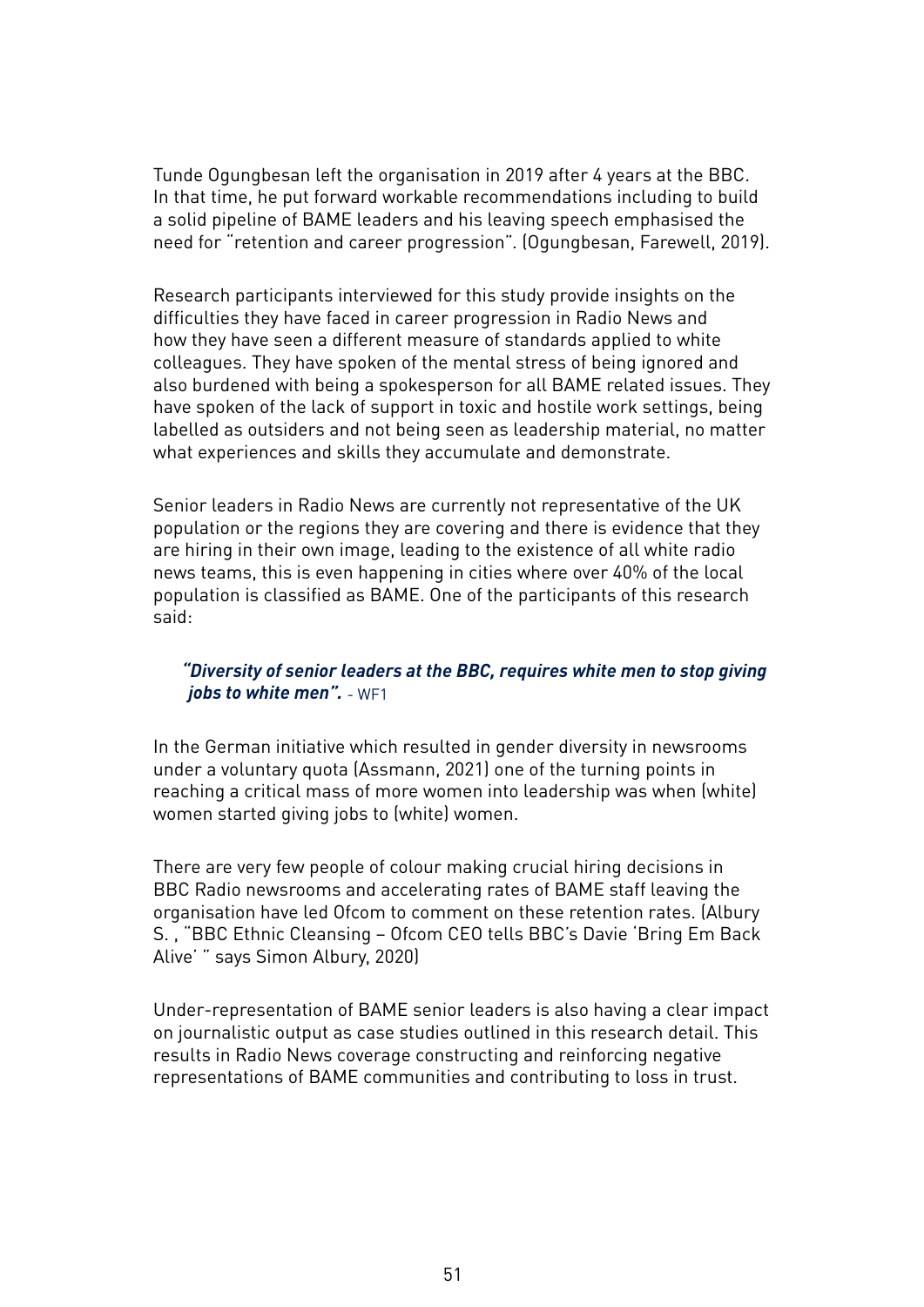Close monitoring on a programme and departmental level is needed and results acted upon which require greater transparency of programme level diversity data. Changes to the current appraisal system for managers who are not delivering on diversity targets must come with real consequences. Delivery of diversity targets require genuine inclusion – which is only possible if there exists a senior leadership team with cultural competence. The danger of employing individuals who are not experienced or supported, jeopardises faith in the diversity targets system.

Structural inequalities in recruitment and progression should be urgently addressed. Faith in the current system is very low and a radical plan is needed to change a process which has been widely abused. The time has long passed to get it fixed.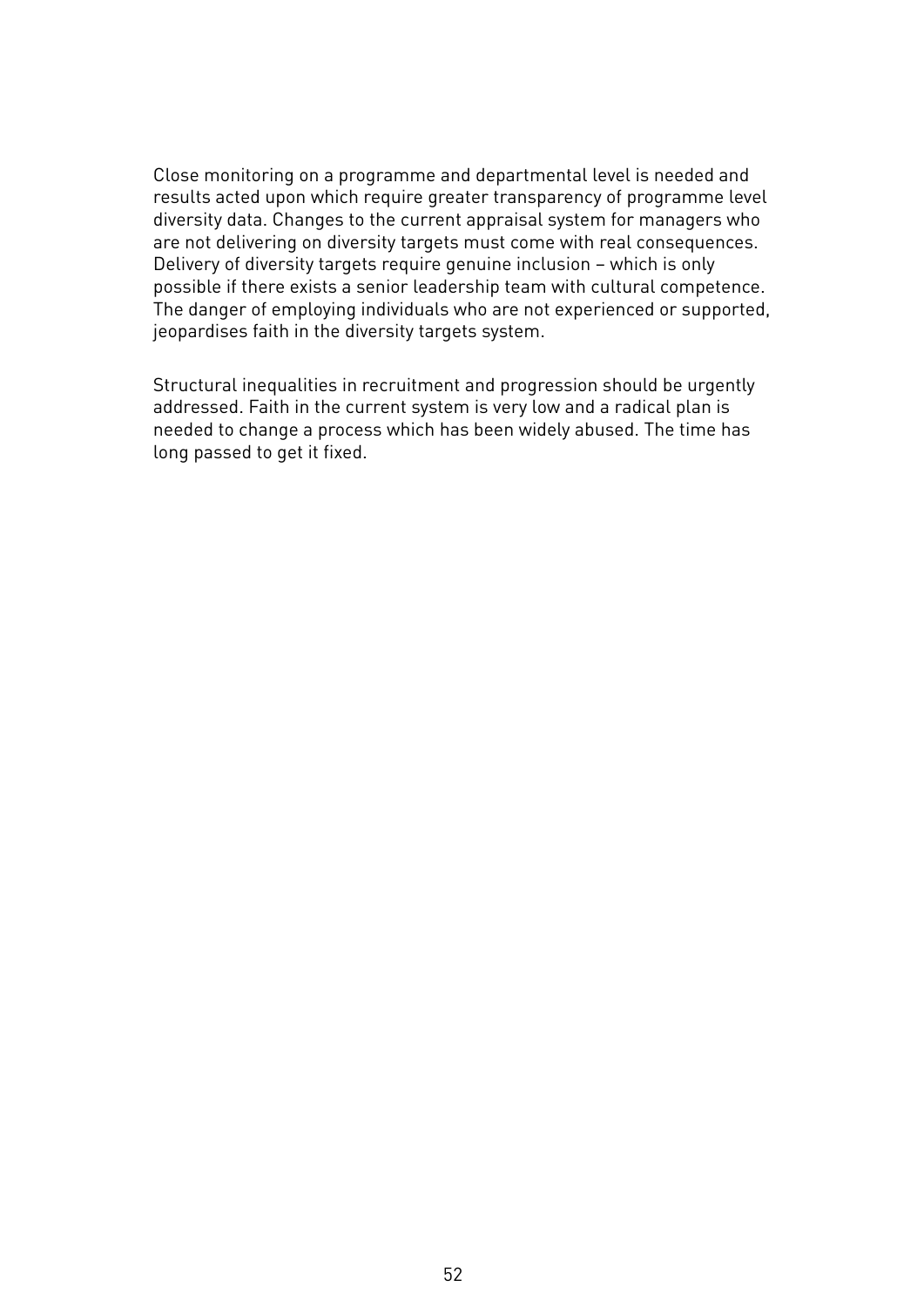### **References**

- Albury. (2016, May 4). The BBC's diversity strategy is not good enough. Retrieved May 10, 2021, from The Guardian: https://www.theguardian. com/media/2016/may/04/the-bbcs-diversity-strategy-is-not-goodenough
- Albury, S. (2018). Campaign for Broadcasting Equality . Retrieved from "How many BAME people were on the BBC's UK production crew?": https://cbesite.wordpress.com/how-many-bame-people-were-there-onthe-bbcs-uk-production-crew-the-question-the-bbc-wont-answer-andthe-case-of-black-earth-rising-by-simon-albury/
- Albury, S. (2019, Aug 20). "Diversity: The BBC may fool itself but it won't fool the Lords". Retrieved May 20, 2021, from opendemocracy.net: https:// www.opendemocracy.net/en/ourbeeb/diversity-the-bbc-may-fool-itselfbut-it-wont-fool-the-lords/
- Albury, S. (2020, December 19). "BBC Ethnic Cleansing Ofcom CEO tells BBC's Davie 'Bring Em Back Alive' " says Simon Albury. Retrieved June 3, 2021, from CBE: https://cbesite.wordpress.com/2020/12/19/bbc-ethniccleansing-ofcom-chief-tells-bbcs-davie-bring-em-back-alive-sayssimon-albury/
- Albury, S. (2020, Dec 3). "BBC's Creative Diversity Plan The Tim Davie/ June Sarpong QandA. Retrieved June 13, 2021, from Campaign for Broadcasting Equality: https://cbesite.wordpress.com/2020/12/03/bbcscreative-diversity-plan-the-tim-davie-june-sapong-qa-and-the-unaskeddiscrimination-question-by-simon-albury/
- Aneeta Rattan, O. G. (2020). Ros Atkins and the 50:50 Project at the BBC. london Business School. Retrieved June 13, 2021, from https:// publishing.london.edu/cases/ros-atkins-and-the-5050-project-at-thebbc-a/
- Assmann, S. E. (2021). The "ProQuote" initiative: women journalists in Germany push t revolutionalise newsroom leadership. Feminist Media Studies. Retrieved June 14, 2021, from https://doi.org/10.1080/14680777. 2021.1881984
- BBC. (2015). Equality and Diversity at the BBC 2014/15. Retrieved May 30, 2021, from http://downloads.bbc.co.uk/diversity/pdf/equalityreport-2014-15.pdf
- BBC. (2015). The Trust's observations on the current operation and effectiveness of the BBC Executive arrangements for promoting equal opportunites in employment. Retrieved June 1, 2021, from http:// downloads.bbc.co.uk/bbctrust/assets/files/pdf/review\_report\_research/ ara 2014 15/equal opportunities employment.pdf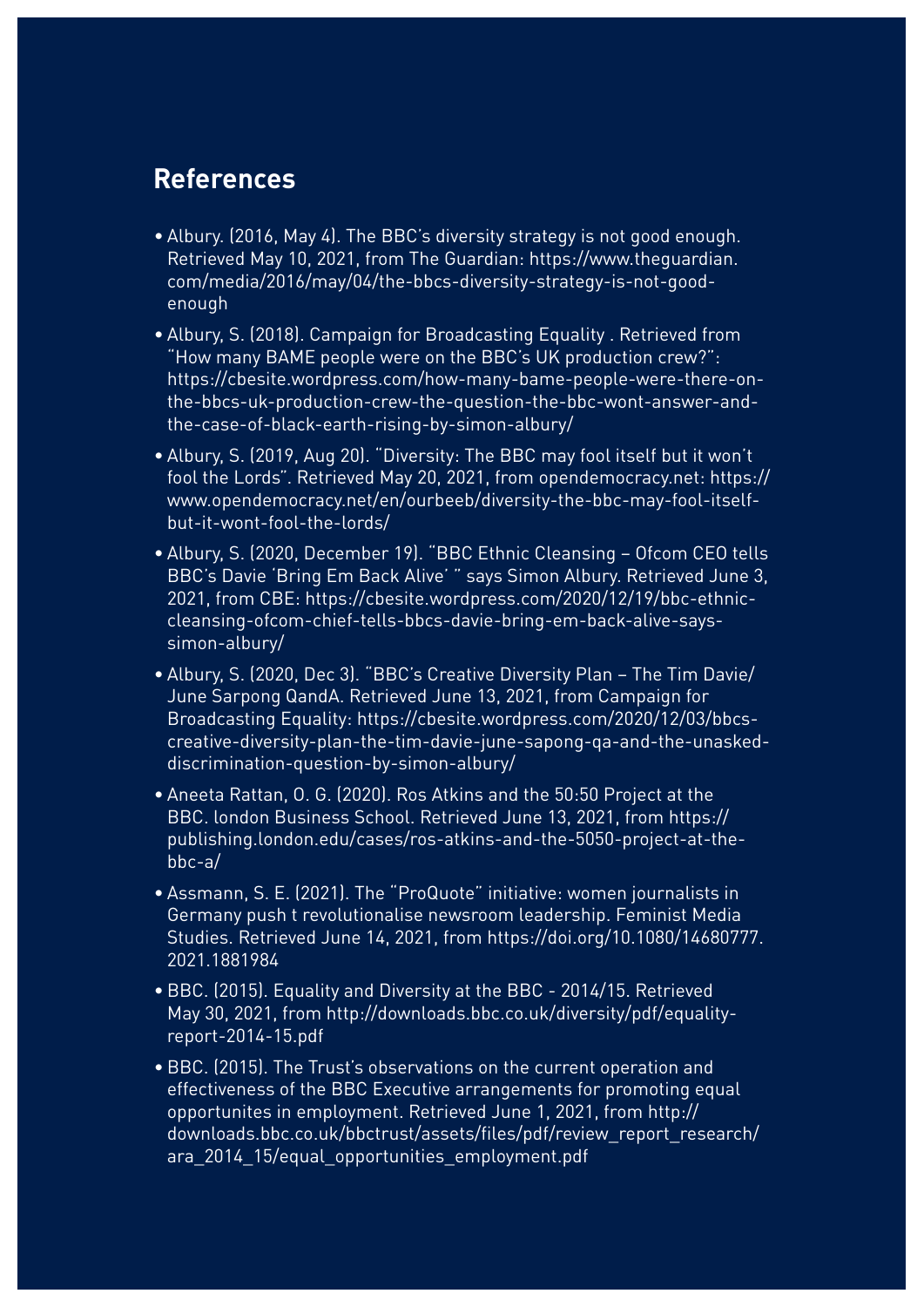- BBC. (2017 ). BBC Charter . Retrieved from BBC : https://www.bbc.com/ aboutthebbc/governance/charter
- BBC. (2018). Reflecting the Ethnic Diversity of the UK within the BBC Workforce. BBC. Retrieved June 1, 2021, from https://www.bbc.co.uk/ diversity/reports/bame-career-progression-and-culture-report
- BBC. (2019, Dec 5). Going further in building a creative, inclusive BBC. Retrieved June 3, 2021, from Media Centre: https://www.bbc.co.uk/ mediacentre/latestnews/2019/creative-inclusive
- BBC. (2019, August 5). Stacey Dooley Panorama: BBC sorry for 'IS salute' line. Retrieved June 13, 2021, from BBC Entertainment: https://www.bbc. co.uk/news/entertainment-arts-49240875
- BBC. (2020, Dec 8). Retrieved June 12, 2021, from Chief Content Officer, Charlotte Moore announces a major restructure: https://www.bbc.co.uk/ mediacentre/2020/television-restructure
- BBC. (2020, August 9). BBC apologises over racial slur used in news report. Retrieved June 14, 2021, from BBC News: https://www.bbc.co.uk/ news/uk-53715814
- BBC. (2020). BBC Group Annual Report and Accounts. Retrieved May 5, 2021, from http://downloads.bbc.co.uk/aboutthebbc/reports/ annualreport/2019-20.pdf
- BBC. (2020, Sep 3). Tim Davie's introductory speech as BBC Director-General. Retrieved from BBC Media Centre: https://www.bbc.co.uk/ mediacentre/speeches/2020/tim-davie-intro-speech
- BBC. (2021). About the BBC. Retrieved from BBC Board: https://www.bbc. com/aboutthebbc/whoweare/bbcboard
- BBC. (2021, Feb 23). BBC sets out plans to become industry gold standard for workplace diversity and inclusion. Retrieved from BBC Media Centre : https://www.bbc.com/mediacentre/2021/bbc-plansindustry-gold-standard-workplace-diversity-inclusion
- BBC. (2021, February). Diversity & Inclusion Plan BBC Workforce Diversity & Inclusion Strategy 2021-2023. Retrieved June 3, 2021, from BBC: https://www.bbc.com/diversity/documents/bbc-diversity-andinclusion-plan20-23.pdf
- Commission, S. M. (2019). State of the Nation 2018-19. .gov.uk. Retrieved June 15, 2021, from https://assets.publishing.service.gov.uk/ government/uploads/system/uploads/attachment\_data/file/798404/ SMC\_State\_of\_the\_Nation\_Report\_2018-19.pdf
- Crenshaw, K. (1989). Demarginalizing the Intersection of Race and Sex. Jstor.
- Crisell. (2002). An Introductory History of British Broadcasting. Psychology Press . Retrieved May 17 , 2021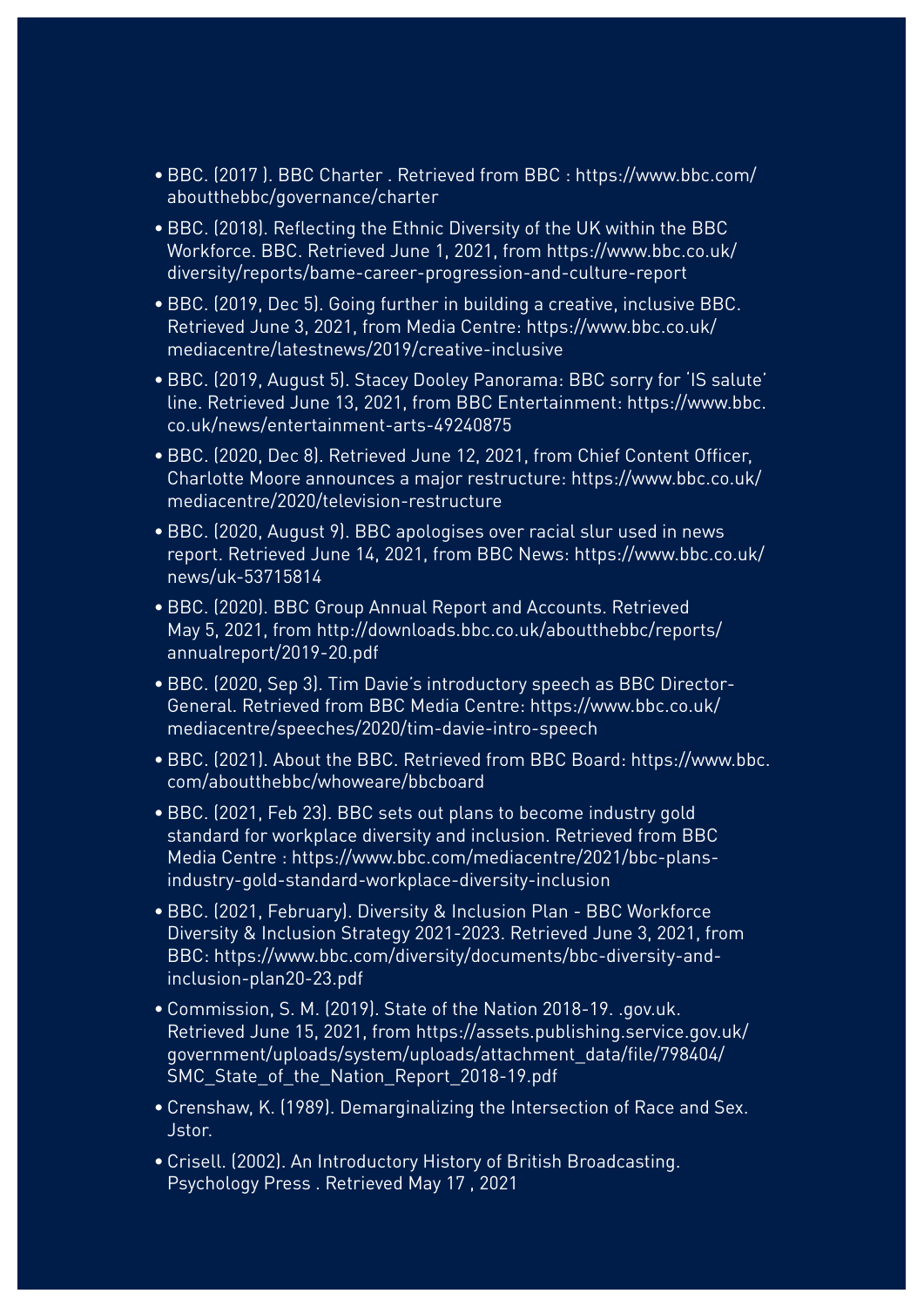- Douglas, O. (2021). The media diversity and inclusion paradox: Experiences of black and brown journalists in mainstream British news institutions. Sage Journals. doi:https://doi. org/10.1177/14648849211001778
- Evans, P. G. (2016, June 30). Oxford University. Retrieved June 15, 2021, from ox.ac.uk: https://www.ox.ac.uk/news/2016-06-30-most-peoplebritain-today-regard-themselves-working-class
- FOI. (2021, April 21). Freedom of Information request RFI20210499. Retrieved May 10, 2021, from What Do They Know: https://www. whatdotheyknow.com/request/739195/response/1773709/attach/html/4/ RFI20210499%20response.pdf.html
- Friedman & Laurison. (2020). The Class Ceiling: Why it pays to be privileged. Policy Press.
- Frost, C. (2020, June 12). Fran Unsworth discusses the BBC's impartiality during the current climate. Retrieved June 12, 2021, from Royal Television Society (RTS): https://rts.org.uk/article/fran-unsworthdiscusses-bbcs-impartiality-during-current-climate
- gov.uk. (2019, June 24). Elitism in Britain. Retrieved June 10, 2021, from Social Mobility Commission: https://www.gov.uk/government/news/ elitism-in-britain-2019
- Kurpius, D. D. (2002). Sources and civic journalism: Changing patterns of reporting? Journalism & Mass Communication Quarterly 79, 853–66. Retrieved June 13, 2021
- Nielsen, R. S. (2021). Race and leadership in the news media 2021: evidence from five markets. Oxford: Reuters Institute. Retrieved from https://reutersinstitute.politics.ox.ac.uk/race-and-leadership-newsmedia-2021-evidence-five-markets
- Ofcom. (2018). Diversity and Equal Opportunities in Radio. Retrieved May 23, 2021, from https://www.ofcom.org.uk/\_\_data/assets/pdf\_ file/0025/114829/Diversity-in-radio-2018.pdf
- Ofcom. (2019). Review of BBC news and current affairs. Ofcom. Retrieved June 14, 2021, from https://www.ofcom.org.uk/\_\_data/assets/pdf\_ file/0025/173734/bbc-news-review.pdf
- Ofcom. (2020, May 5). Covid-19 news and information: Results by ethnicity. Ofcom. Retrieved June 13, 2021, from Ofcom: https://www. ofcom.org.uk/\_\_data/assets/pdf\_file/0025/195073/covid-19-newsconsumption-week-one-to-four-ethnicity-results.pdf
- Ofcom. (2020). Diversity and equal opportunities in television and radio 2019/20. Retrieved from Ofcom: https://www.ofcom.org.uk/\_\_ data/assets/pdf\_file/0022/207229/2019-20-report-diversity-equalopportunities-tv-and-radio.pdf